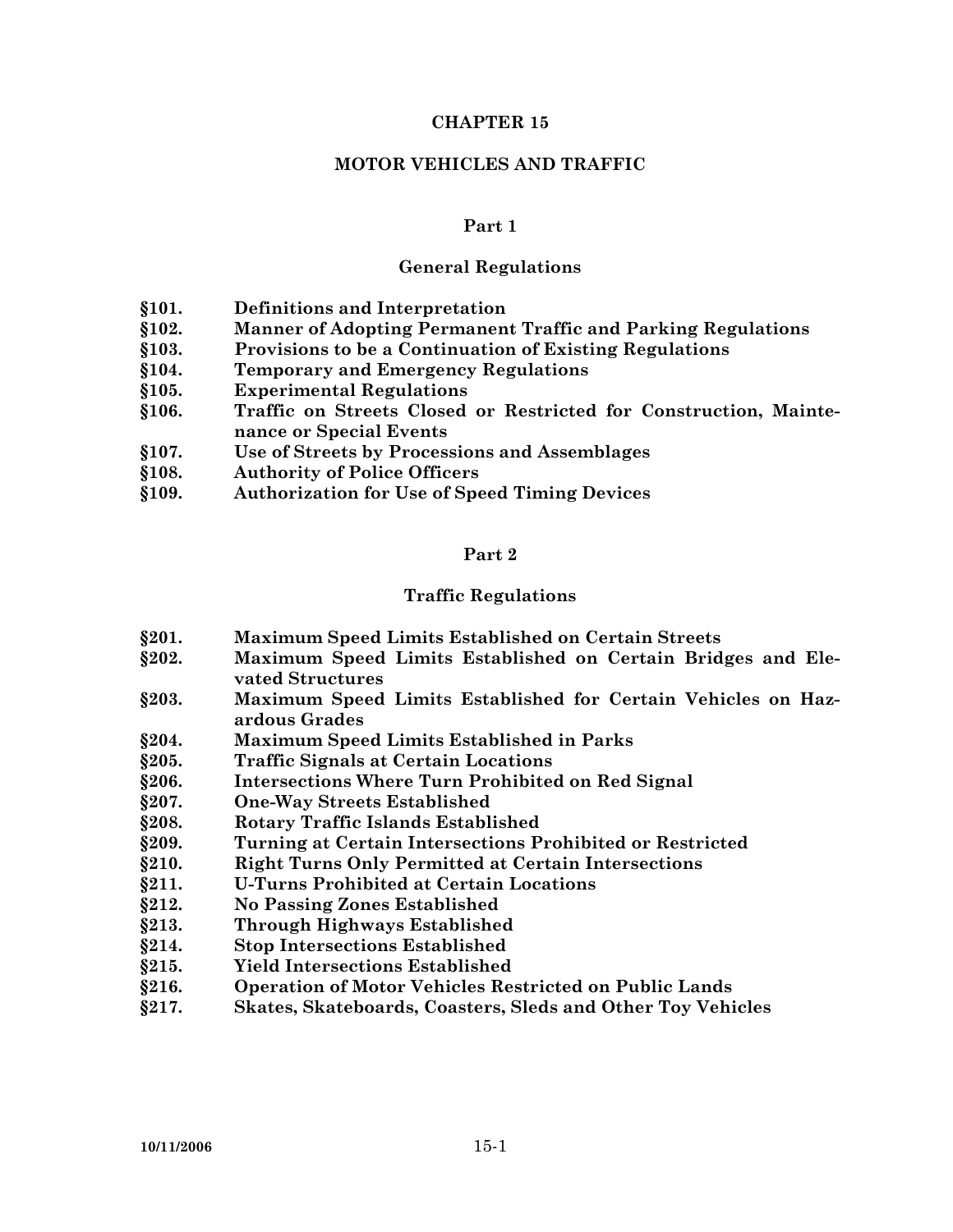**Restrictions on Size, Weight and Type of Vehicle and Load** 

- **§301. Vehicle Weight Limits Established on Certain Streets and Bridges**
- **§302. Restrictions on Size of Vehicles on Certain Streets and Bridges**
- **§303. Restrictions as to Weight and Size of Vehicles on Certain Streets and Bridges**
- **§304. Truck Traffic Restricted on Certain Streets**

# **Part 4**

# **General Parking Regulations**

- **§401. Vehicles to be Parked Within Marked Spaces**
- **§402. Angle Parking Required on Parts of Certain Streets**
- **§403. Parking Permitted and Prohibited at All Times in Certain Locations**
- **§404. Parking Prohibited in Specific Locations Certain Days and Hours**
- **§405. Parking of Trucks, Buses and Certain Other Vehicles Prohibited in Certain Locations**
- **§406. Parking Time Limited in Certain Locations Certain Days and Hours**
- **§407. Special Purpose Parking Zones Established; Parking Otherwise Prohibited**
- **§408. Standing or Parking on Roadway for Loading or Unloading**
- **§409. Residential Permit Parking**
- **§410. Penalty for Violation**
- **§411. Parking and Storage of Vehicles**

# **Part 5**

# **Removal and Impoundment of Illegally Parked Vehicles**

- **§501. Applicability and Scope**
- **§502. Authority to Remove and Impound**
- **§503. Tow Away Zones Designated**
- **§504. Designation of Approved Storage Garages; Bonding; Towing and Storage**
- **§505. Payment of Towing and Storage Charges**
- **§506. Reclamation Costs**
- **§507. Records of Vehicles Removed and Impounded**
- **§508. Restrictions Upon Removal of Vehicles**
- **§509. Penalty**
- **§510. Reports and Disposition of Unclaimed Vehicles**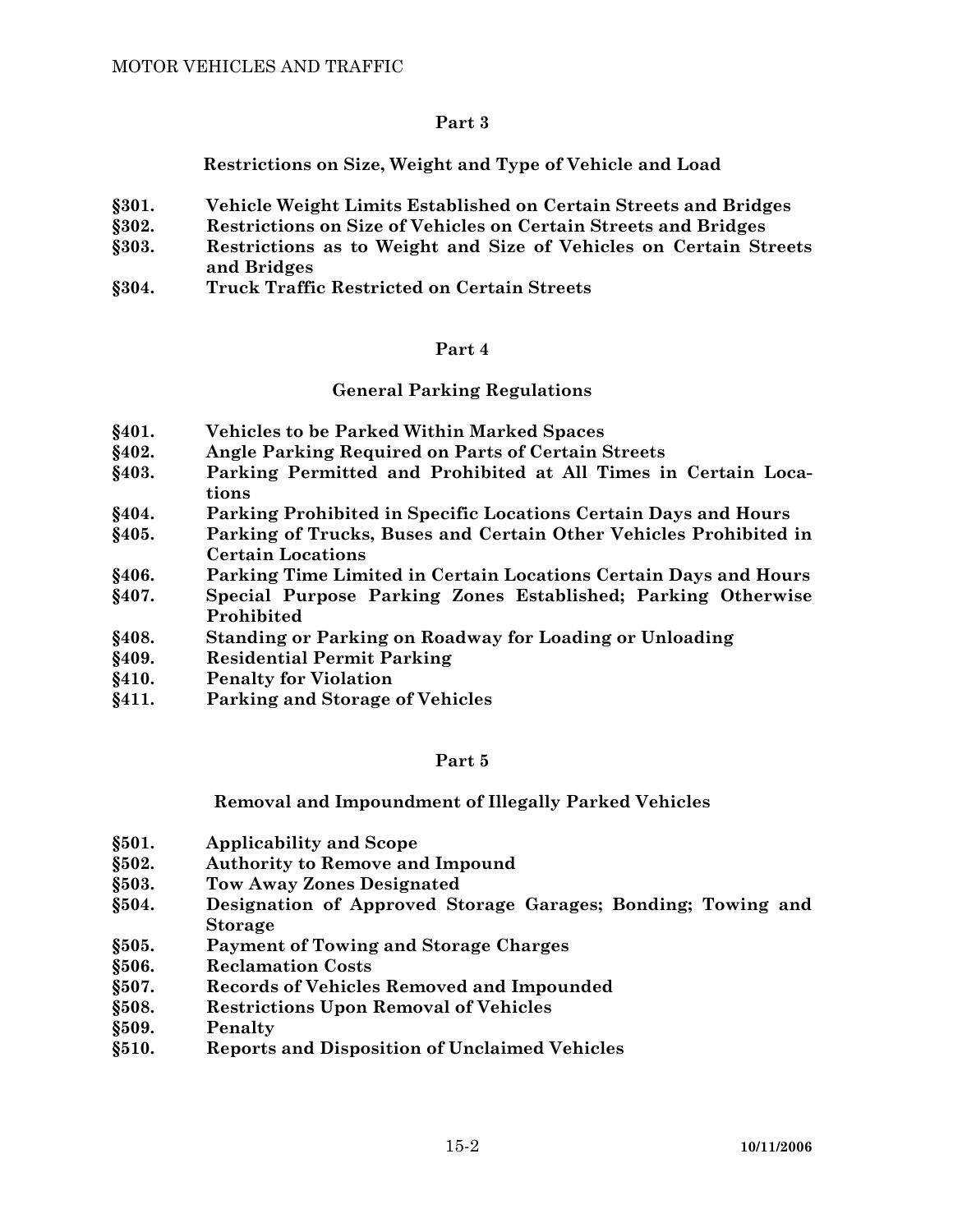#### **Snow and Ice Emergency**

- **§601. Declaration of Snow and Ice Emergency**
- **§602. Parking Prohibited, Driving of Motor Vehicles Restricted, on Snow Emergency Routes During Emergency**
- **§603. Snow Emergency Routes Designated**
- **§604. Penalty for Violation**

#### **Part 7**

## **Regulation of Pedalcycles**

- **§701. Riding and Parking of Pedalcycles on Sidewalks Along Certain Streets Prohibited**
- **§702. Pedalcycles to be Licensed**
- **§703. Application for License**
- **§704. Issuance of License**
- **§705. License Plates**
- **§706. Renewal of License**
- **§707. Transfer of Ownership or Dismantling of Pedalcycle**
- **§708. Rental Agencies**
- **§709. Penalty for Violation**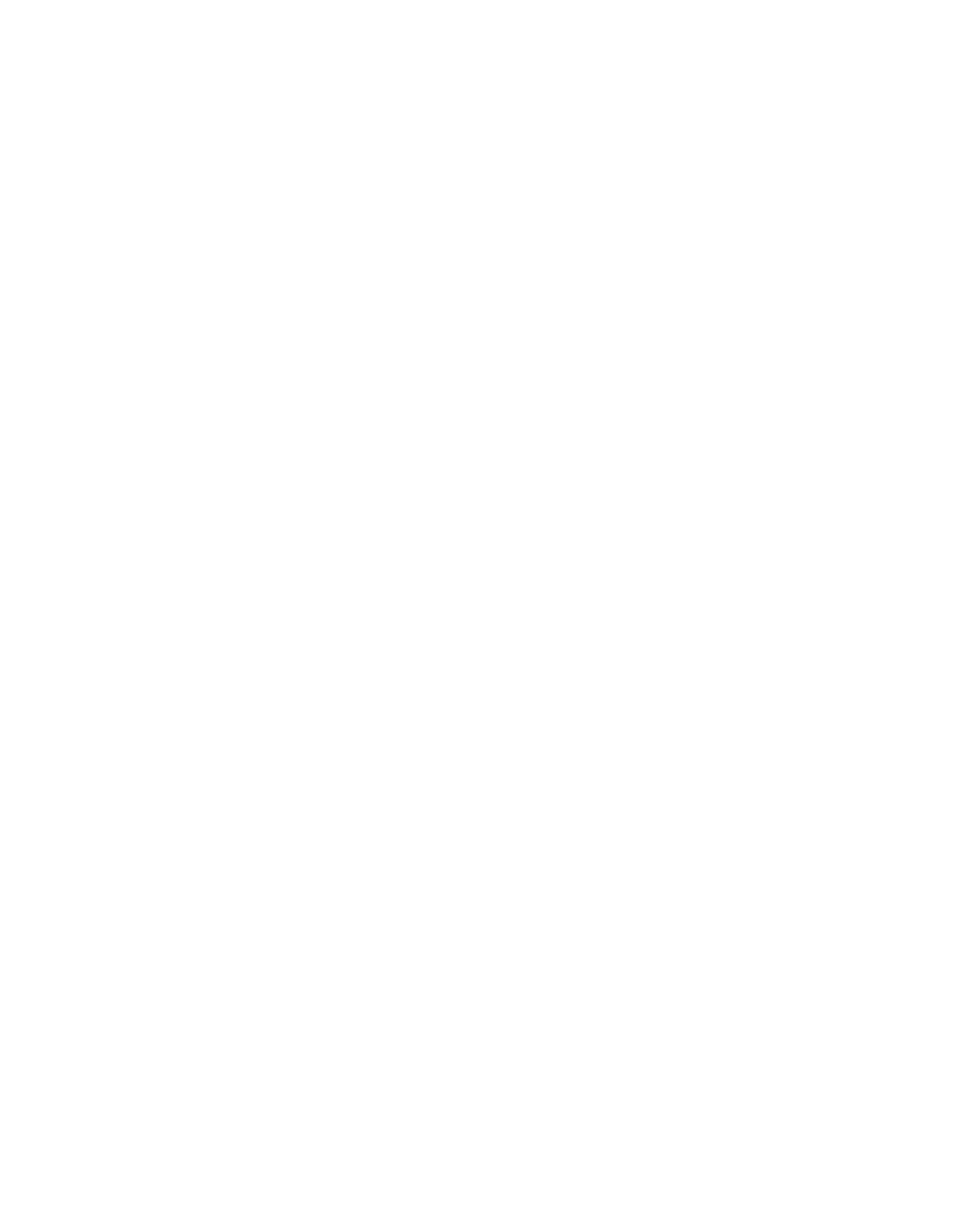# **General Regulations**

# **§101. Definitions and Interpretation.**

- 1. Words and phrases, when used in this Chapter, except for sections or Parts to which different or additional definitions apply, shall have the meanings ascribed to them in The Vehicle Code (the Act of June 17, 1976, P.L. 162 No. 81), as amended, except that, in this Chapter, the word "street" may be used interchangeably with the word "highway", and shall have the same meaning as the word "highway" as defined in the Vehicle Code.
- 2. The term "legal holidays" as used in this Chapter shall mean and include: New Year's Day, Memorial Day, Independence Day, Labor Day, Thanksgiving Day and Christmas Day.
- 3. In this chapter, the singular shall include the plural, the plural shall include the singular, and the masculine shall include the feminine.
- 4. Although the streets in the Borough run generally in a northeast-southwest and north-south direction, for the purpose of this Chapter, Chestnut Street and the street running parallel or generally parallel to Chestnut Street shall be deemed to run in a north-south direction, and Summit Street and the streets parallel or generally parallel to Summit Street shall be deemed to run in an east-west direction.

(Ord. 478, 8/10/1988)

# **§102. Manner of Adopting Permanent Traffic and Parking Regulations.**

All traffic and parking regulations of a permanent nature shall be enacted as ordinances, as parts of ordinances, as amendments to ordinances, or as amendments to this chapter, except where the law specifically authorizes less formal action. (Ord. 478, 8/10/1988)

#### **§103. Provisions to be Continuation of Existing Regulations.**

The provisions of this Chapter, so far as they are the same as those of ordinances and regulations in force immediately before the enactment of this Chapter, are intended as a continuation of those earlier ordinances and regulations, and not as new enactments. Nothing in this Chapter shall affect any act done or liability incurred, or any suit or prosecution pending or to be instituted under any of those repealed or superseded ordinances or regulations. (Ord. 478, 8/10/1988)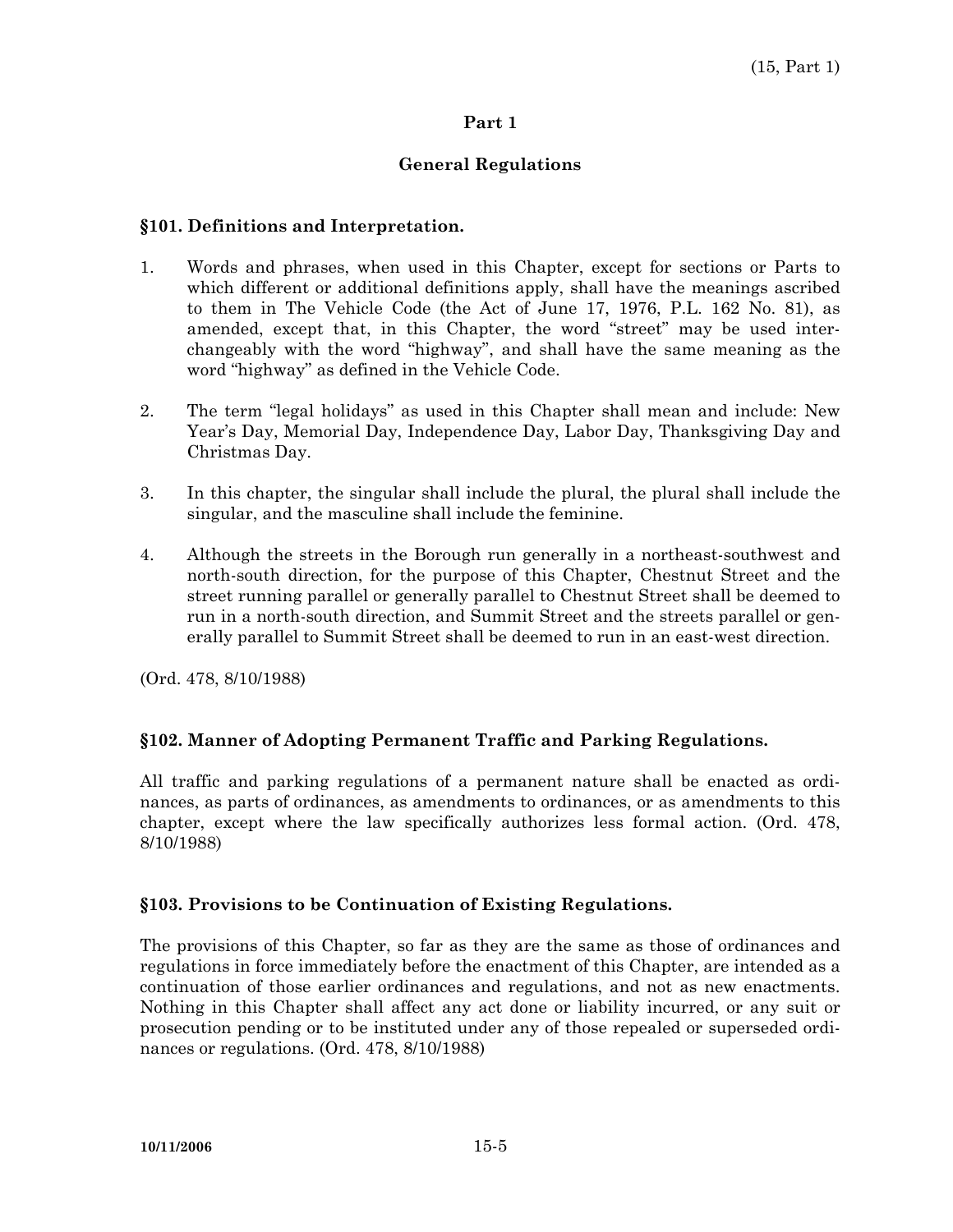# **§104. Temporary and Emergency Regulations.**

The Chief of Police shall have the following powers to regulate traffic and parking temporarily and in time of emergency:

- A. in the case of fire, flood, storm or other emergency, to establish temporary traffic and/or parking regulations; and
- B. in the case of emergency or to facilitate public works, or in the conduct of parades, processions or public events, to restrict or prohibit traffic and/or parking in limited areas for periods of not more than 72 hours.

Such temporary and emergency regulations shall be enforced by the Police Department in the same manner as permanent regulations. Any person who shall operate or park a vehicle or tractor in violation of any such regulations, or who shall move, remove, destroy, injure or deface any sign or marking erected, posted or made to give notice of any such regulation, shall, upon conviction thereof, be subject to the penalty set forth in the law or elsewhere in this Chapter 15 for a violation of such nature, and, in case of a violation for which no specific penalty is set forth in the law or elsewhere in this chapter, to a fine of not more than \$25 together with costs of prosecution.

(Ord. 478, 8/10/1988)

# **§105. Experimental Regulations.**

The Borough Council may, from time to time by resolution, designate places upon and along the highways in the Borough where, for a period of not more than 90 days, specific traffic and/or parking regulations, prohibitions and restrictions shall be in force and effect, and shall designate such locations by proper signs and markings. Such regulations, prohibitions and restrictions shall be effective as if they had been specified in this chapter. No person shall operate or park a vehicle or tractor in violation of any such regulation, prohibition or restriction, and no person shall move, remove, destroy or deface any sign or marking erected, posted or made by authority of this §105. Any person who shall violate any provision of this §105 shall, upon conviction thereof, be subject to the penalty set forth in the law or elsewhere in this chapter for a violation of such nature, and in case of a violation for which no specific penalty is set forth in the law or elsewhere in this chapter, to a fine of not more than \$25 together with costs of prosecution; provided, the purpose of this §105 is to allow for the test and experimental determination of the feasibility and desirability of permanent changes in the ordinances of the Borough relative to traffic and parking. (Ord. 478, 8/10/1988)

## **§106. Traffic on Streets Closed or Restricted for Construction, Maintenance or Special Events.**

1. The Borough Council shall have authority to close any street or specific part of a street to vehicular traffic and to place barriers or station police officers at each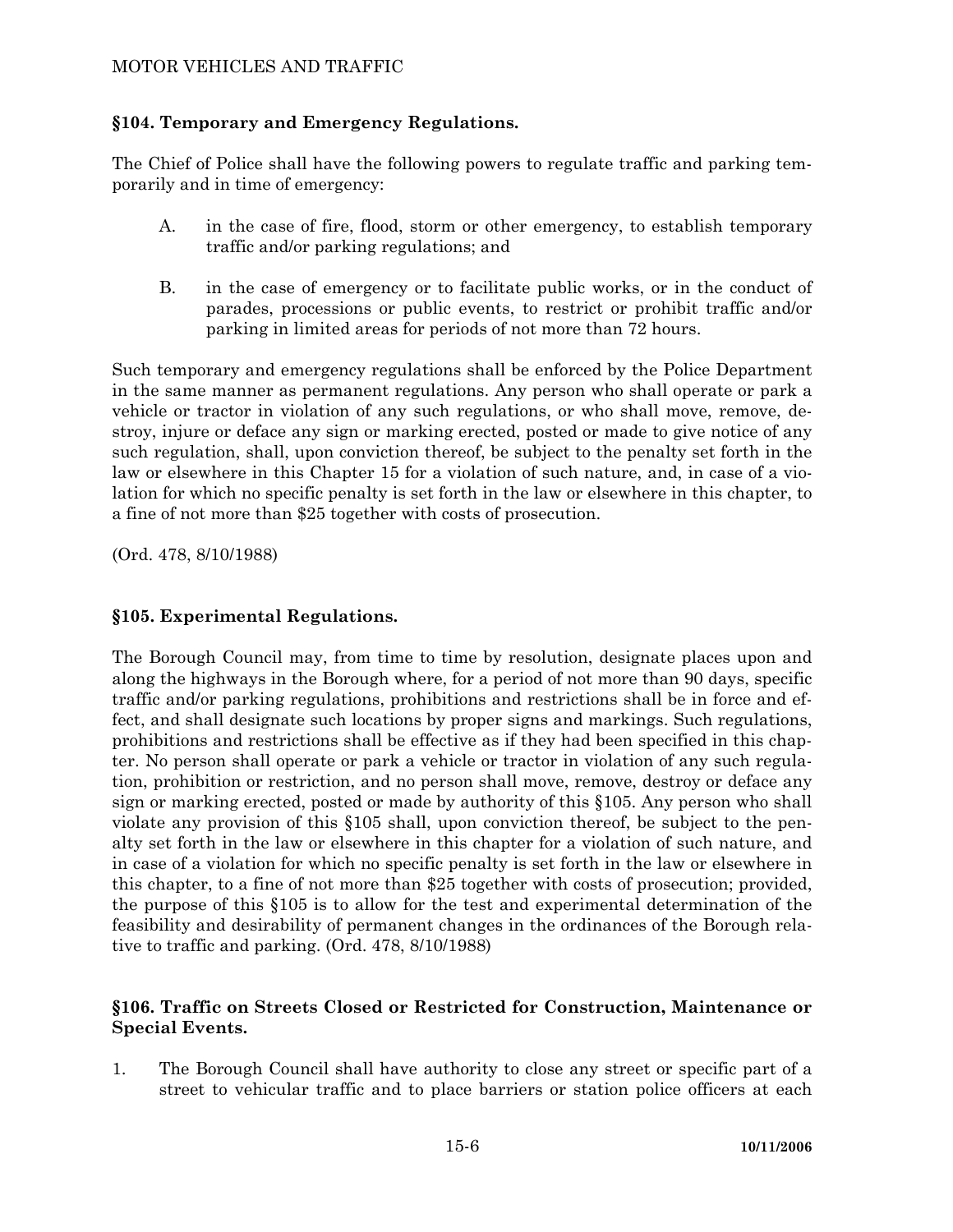end of the closed portion, while construction or maintenance work is under way or a special event is being conducted on the closed portion. It shall be unlawful for any person to drive a vehicle upon any such closed portion.

- 2. The Borough Council shall have authority to establish a restricted traffic area upon any street where construction or maintenance work is under way and to station flagmen at each end of the restricted portion. It shall be unlawful for any person to drive a vehicle upon any such restricted traffic area at any time when the flagman is displaying a sign directing that vehicle to stop, or is signaling that vehicle, by a flag or other device, not to proceed.
- 3. Any person who violates any provision of this §106 shall, upon conviction, be sentenced to pay a fine of \$25 and costs.
- (Ord. 478, 8/10/1988)

## **§107. Use of Streets by Processions and Assemblages.**

1. For the purpose of this §107, the words "assemblage" and "procession" shall have the following meanings:

 ASSEMBLAGE — a gathering of people without vehicles, which interferes with the movement of pedestrian or vehicular traffic on any street;

 PROCESSION — a group of individuals, vehicles, animals and/or objects moving along a street in a way that interferes with the normal movement of traffic. A procession shall not include a funeral caravan or military convoy.

- 2. It shall be unlawful for any person to hold or participate in any assemblage unless the person organizing or conducting the assemblage first obtains a permit from the Borough Council, which shall be issued without fee. Application for the permit shall be made at least one week in advance of the day on which the assemblage is proposed to be held, but in any case where a state-designated highway is proposed to be used, application shall be made at least three weeks in advance of the proposed date. The permit shall state the place where and the date when the assemblage is to be held, the hour when the assemblage may convene and the hour by which it shall have been completely dispersed. It shall be unlawful for any person to hold or to participate in any assemblage unless the permit has been granted, or at any time or place other than that authorized by the permit.
- 3. It shall be unlawful for any person to hold or participate in any procession unless the person organizing or conducting the procession first obtains a permit from the Borough Council, which shall be issued without fee. Application for the permit shall be made at least two weeks in advance of the day when the procession is proposed to be held, but in any case where a state-designated highway is proposed to be used, application shall be made at least three weeks in advance of the proposed date. The permit shall specify the date on which the procession is to be held, the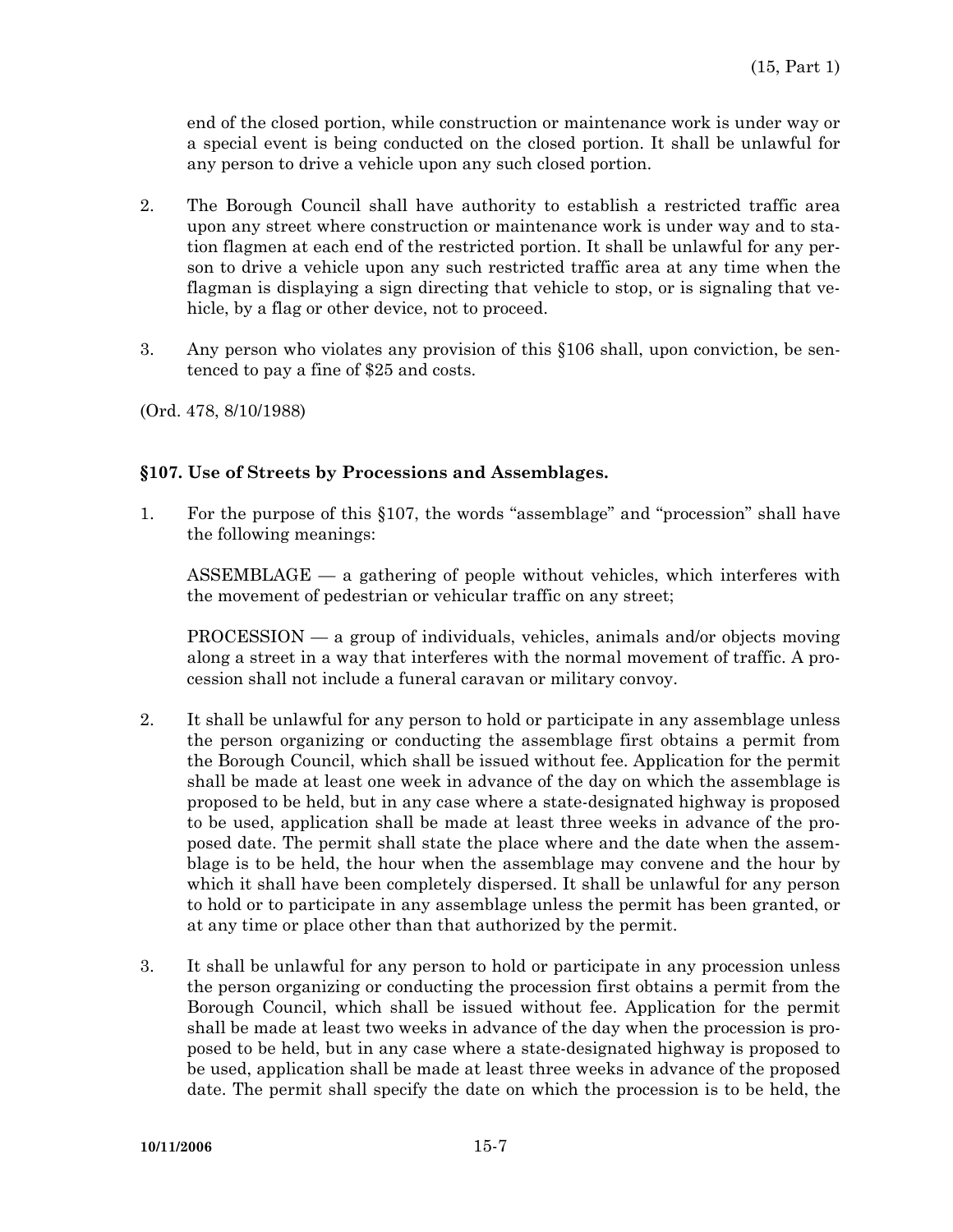route to be followed by the procession, the hour when and place where participants may commence to assemble and form before the procession is under way, the time when the procession may commence to move along its route, and the time by which the end of the procession shall have reached the end of the route of the procession and the procession shall have been disbanded. It shall be unlawful for any person to hold or to participate in any procession unless the permit shall have been granted, or under any conditions as to time or route or otherwise than those stated in the permit.

4. Any person who violates any provision of this §107 shall, upon conviction, be sentenced to pay a fine of \$25 and costs.

(Ord. 478, 8/10/1988)

# **§108. Authority of Police Officers.**

The police officers of the Borough are hereby given authority to direct traffic on the highways of the Borough and at intersections thereof. (Ord. 478, 8/10/1988)

# **§109. Authorization for Use of Speed Timing Devices.**

The Borough Police Department is hereby authorized to use all speed timing devices for the determination of speed of a motor vehicle as are approved or will be approved by the Department of Transportation of the Commonwealth of Pennsylvania, in accordance with Title 75, Pa. C.S.A. §§3368.

This §109 authorizes the use of said devices upon all highways within the Borough, be they Borough, county or state highways, and does also hereby elect to exercise all powers granted to "local authorities" under the Vehicle Code of the Commonwealth of Pennsylvania, 75 Pa. C.S.A. §§6101 et seq. (1977) as hereafter amended, supplemented, modified or reenacted by the General Assembly of Pennsylvania. (Ord. 478, 8/10/1988)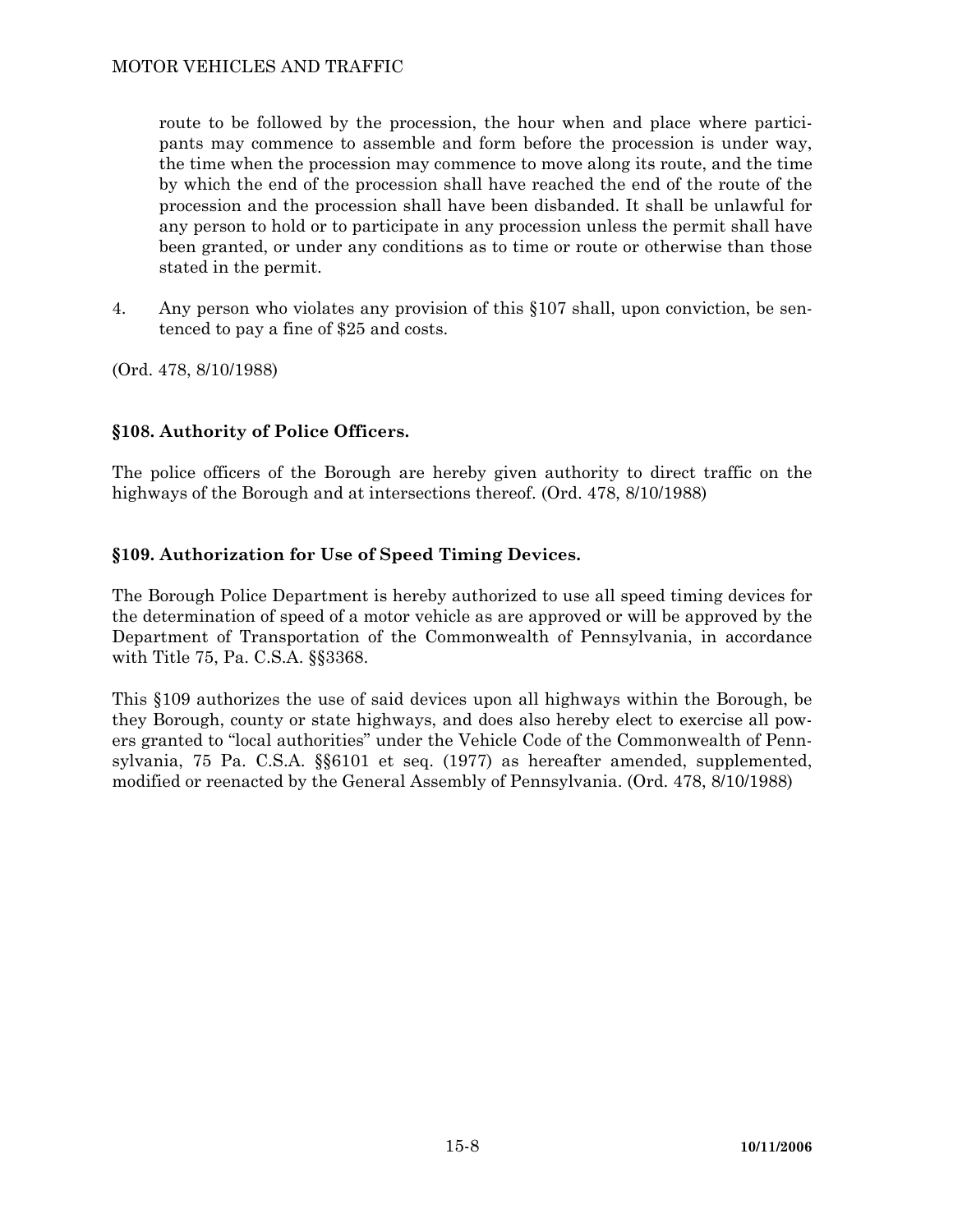# **Traffic Regulations**

# **§201. Maximum Speed Limits Established on Certain Streets.**

1. Maximum speed limits are established on portions of specified streets, as follows, and it shall be unlawful for any person to drive a vehicle, on any part of a street where a maximum speed limit applies, at a higher speed than the maximum prescribed for that part of the street:

| <b>Street</b>         | <b>Between</b>                                         | <b>Maximum Speed Limit</b> |
|-----------------------|--------------------------------------------------------|----------------------------|
| Chestnut St.          | W. Wyomissing Ave. and W. Madison St.                  | $25$ mph                   |
| Church St., North     | E. Wyomissing Ave. and E. Madison St.                  | $25$ mph                   |
| Madison St.           | Borough line to its intersection with N.<br>Church St. | $25$ mph                   |
| Main St.              | E. Wyomissing Ave. and Fairview St.                    | $25$ mph                   |
| Maplewood Ave.        | F. Skip Zerbe St. and E. Madison St.                   | $25$ mph                   |
| O'Neil St.            | Madison St. and Pear St.                               | $25$ mph                   |
| Reed St.              | Main St. and Borough line                              | $25$ mph                   |
| Sycamore Road         | Madison St. and the Borough line                       | $25$ mph                   |
| Walnut St.            | E. Wyomissing Ave. and N. Church St.                   | $25$ mph                   |
| Woodland Ave.         | Wyomissing Ave. and Fairview St.                       | $25$ mph                   |
| Wyomissing Ave.       | Station 115 and 08 Station 161 and 15                  | $30$ mph                   |
| Wyomissing Ave., East | Werner St. and Mohnton Blvd.                           | $35$ mph                   |

2. Any person who violates any provision of this §201 shall, upon conviction, be sentenced to pay a fine of \$35. Any person exceeding the maximum speed limit by more than five miles per hour shall pay an additional fine of \$2 per mile for each mile in excess of five miles per hour over the maximum speed limit.

(Ord. 478, 8/10/1988; as amended by Ord. 586, 8/13/1997, §I; by Ord. 598, 11/11/1998, §I; and by Ord. 683, 12/8/2004)

# **§202. Maximum Speed Limits Established on Certain Bridges and Elevated Structures.**

1. Maximum speed limits are established, as follows, on certain bridges and elevated structures, and it shall be unlawful for any person to drive a vehicle on any such bridge or elevated structure, at a higher speed than the maximum prescribed for that bridge or elevated structure: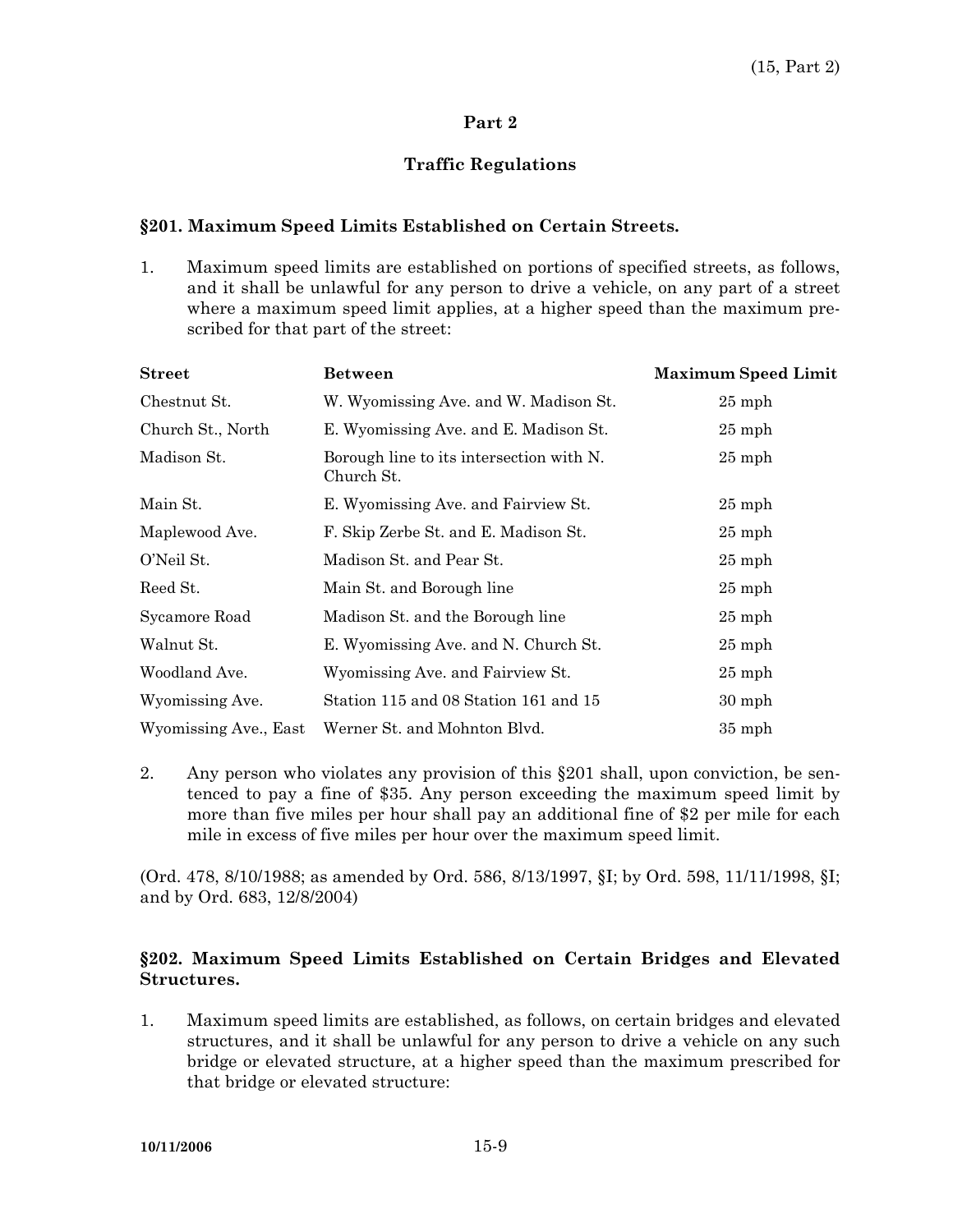#### **Bridge or Elevated Structure Location Maximum Speed Limit**

(Reserved)

2. Any person who violates any provision of this §202 shall, upon conviction, be sentenced to pay a fine of \$35. Any person exceeding the maximum speed limit by more than five miles per hour shall pay an additional fine of \$2 per mile for each mile in excess of five miles per hour over the maximum speed limit.

(Ord. 478, 8/10/1988)

# **§203. Maximum Speed Limits Established for Certain Vehicles on Hazardous Grades.**

1. The following are declared to be hazardous grades, and, upon any such hazardous grade, no person shall drive a vehicle, having a gross weight in excess of that referred to for that grade, in the direction stated for that grade, at a speed in excess of that established in this §203 for that grade, and, if so stated for a particular grade, the driver of every such vehicle shall stop the vehicle before proceeding downhill:

| <b>Street</b> | <b>Between</b> | Direction of<br>Travel | <b>Maximum</b><br>Gross<br>Weight | <b>Maximum</b><br>Speed Limit Downhill | wegun eu to<br><b>Stop Before</b><br>Proceeding |
|---------------|----------------|------------------------|-----------------------------------|----------------------------------------|-------------------------------------------------|
|               |                | (Reserved)             |                                   |                                        |                                                 |

2. Any person who violates any provision of this §203 shall, upon conviction, be sentenced to pay a fine of \$35. Any person exceeding the maximum speed limit by more than five miles per hour shall pay an additional fine of \$2 for each mile in excess of five miles per hour over the maximum speed limit.

(Ord. 478, 8/10/1988)

# **§204. Maximum Speed Limits Established in Parks.**

1. A speed limit of five miles per hour is established on all streets and roadways in the public parks maintained and operated by the Borough, except in the following locations, where the lower maximums, as specified, shall apply:

|                  |               |          | <b>Maximum Speed</b> |
|------------------|---------------|----------|----------------------|
| Park             | <b>Street</b> | Location | Limit                |
| Mohnton Memorial | Walnut St.    |          | $5 \text{ mph}$      |

**Required to**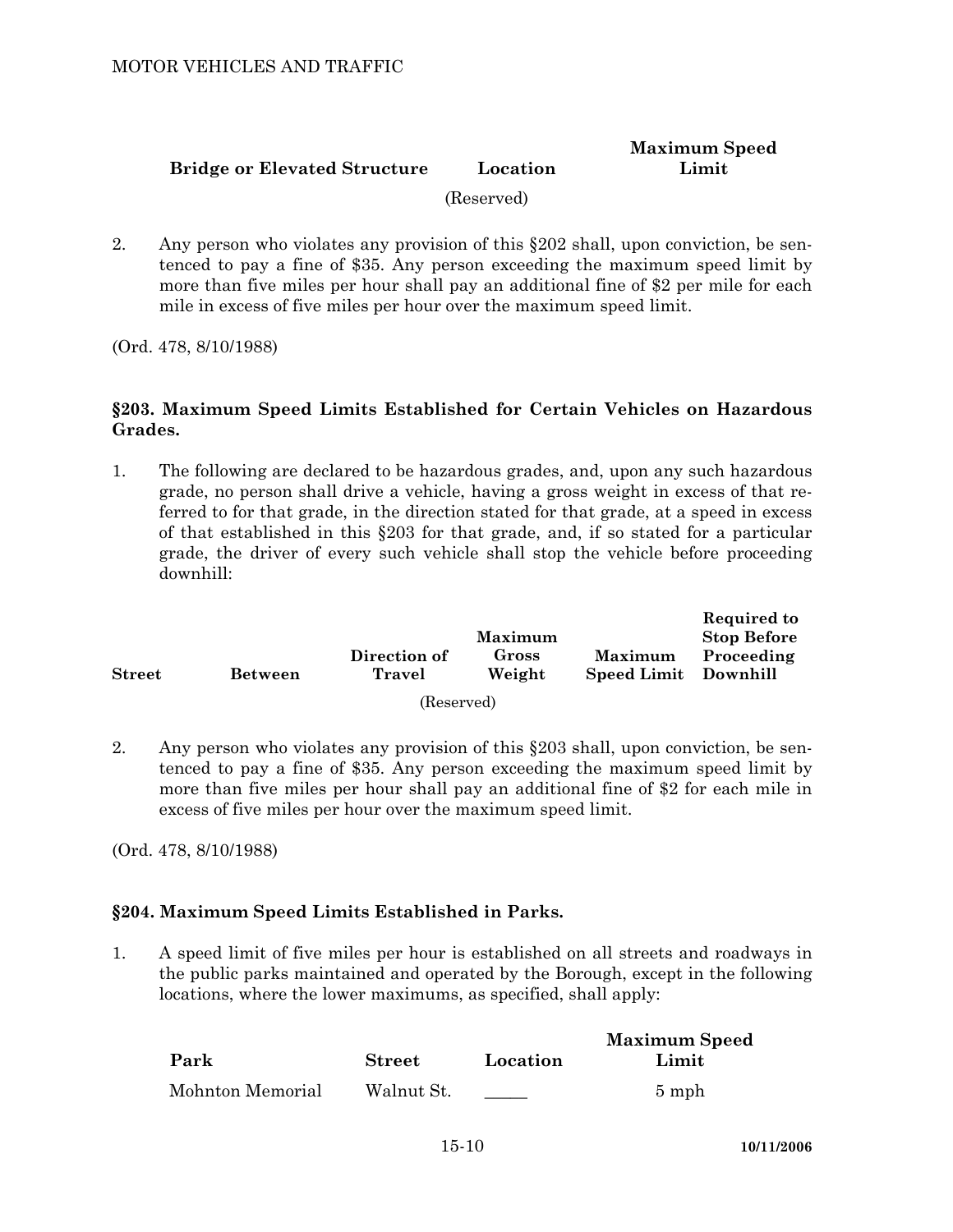2. Any person who violates any provision of this §204 shall, upon conviction, be sentenced to pay a fine of \$35. Any person exceeding the maximum speed limit by more than five miles per hour shall pay an additional fine of \$2 per mile for each mile in excess of five miles per hour over the maximum speed limit.

(Ord. 478, 8/10/1988)

### **§205. Traffic Signals at Certain Locations.**

1. At the following locations, traffic signals as indicated below shall be erected (or are ratified if previously erected), and traffic at those locations shall be directed by those signals:

**Location Type of Signal** 

(Reserved)

- 2. Any driver of a vehicle who disobeys the directions of any traffic signal shall, upon conviction, be sentenced to pay a fine of \$25 and costs.
- (Ord. 478, 8/10/1988)

# **§206. Intersections Where Turn Prohibited on Red Signal.**

1. The following are established as intersections where drivers of vehicles headed in the direction or directions indicated are prohibited from making a right turn (or a left turn from a one-way street into another one-way street) on a steady red signal:

|  | Intersection | <b>Vehicles Traveling on</b> | Facing |
|--|--------------|------------------------------|--------|
|--|--------------|------------------------------|--------|

(Reserved)

2. Any driver of a vehicle who violates any provision of this §206 shall, upon conviction, be sentenced to pay a fine of \$25 and costs.

(Ord. 478, 8/10/1988)

# **§207. One-Way Streets Established.**

1. The following are established as one-way streets, and it shall be unlawful for any person to drive a vehicle on any one-way street other than in the direction established for traffic on that street: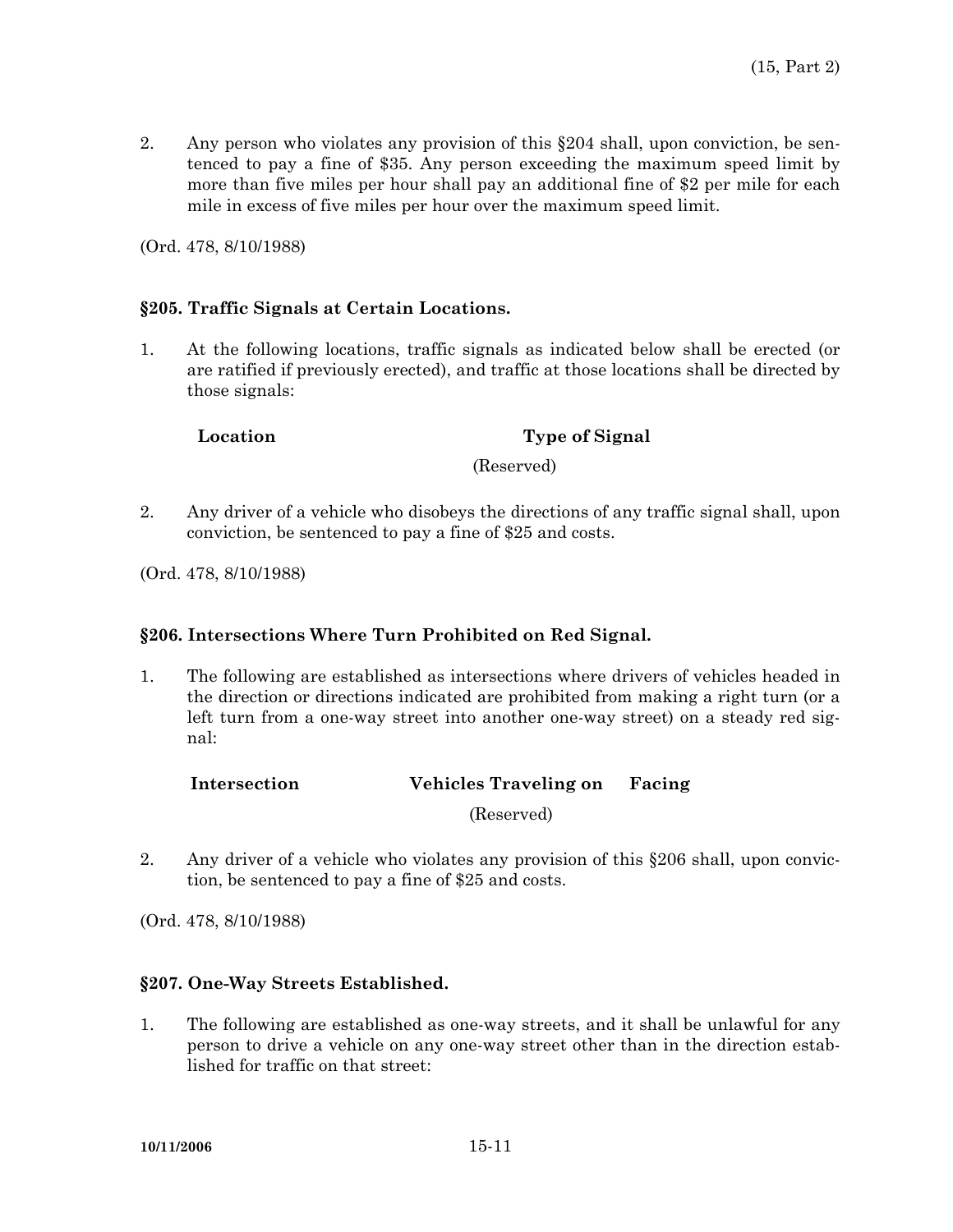| <b>Street</b> | From       | Tо          | Direction of<br><b>Travel</b> |
|---------------|------------|-------------|-------------------------------|
| E. Mohn St.   | Summit St. | Church St.  | West                          |
| Isabella St.  | Summit St. | Madison St. | South                         |
| O'Neil St.    | Summit St. | Pear St.    | South                         |
| Pear St.      | O'Neil St. | Maple St.   | $\text{East}$                 |

2. Any person who violates any provision of this §207 shall, upon conviction, be sentenced to pay a fine of \$25 and costs.

(Ord. 478, 8/10/1988)

## **§208. Rotary Traffic Islands Established.**

1. The following are designated as rotary traffic islands, and every vehicle passing around a rotary traffic island shall be driven only to the right of the island:

(Reserved)

2. Any person who drives a vehicle otherwise than to the right of any rotary traffic island shall be guilty of a violation of this §208, and, upon conviction, shall be sentenced to pay a fine of \$25 and costs.

(Ord. 478, 8/10/1988)

# **§209. Turning at Certain Intersections Prohibited or Restricted.**

1. It shall be unlawful for the driver of any vehicle, of the type indicated, traveling upon the first-named street at any of the following intersections, in the direction or directions indicated in each case, to make a left turn and/or a right turn into the second-named street, as indicated, at any time when such a turn is prohibited by this §209:

| <b>Vehicles</b><br>Traveling<br>on | Direction of<br>Travel | Not to Make | <b>Into</b> | When | Type of Ve-<br>hicle Appli-<br>cable to |
|------------------------------------|------------------------|-------------|-------------|------|-----------------------------------------|
|                                    |                        |             | (Reserved)  |      |                                         |

2. Any person who violates any provision of this §209 shall, upon conviction, be sentenced to pay a fine of \$25 and costs.

(Ord. 478, 8/10/1988)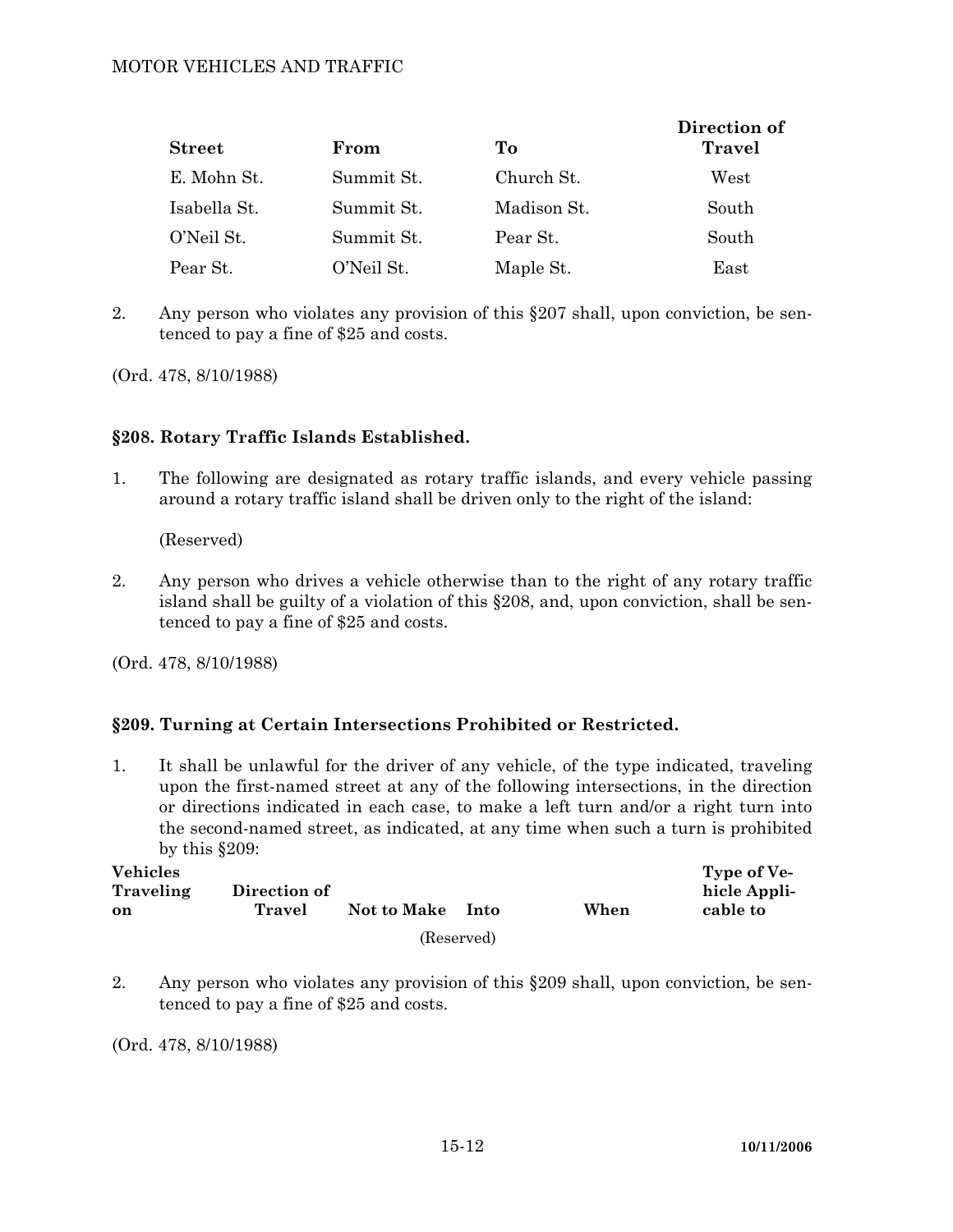## **§210. Right Turns Only Permitted at Certain Intersections.**

1. It shall be unlawful for the driver of any vehicle, traveling upon the first-named street at any of the following intersections, in the direction or directions indicated in each case, to make other than a right turn, at any time stated, both left turns and straight-across traffic being prohibited:

**Vehicles Travel-Direction of ing on Travel Times Not to make left turn into or travel straight across**  (Reserved)

- 2. Any person who violates any provision of this §210 shall, upon conviction, be sentenced to pay a fine of \$25 and costs.
- (Ord. 478, 8/10/1988)

# **§211. U-Turns Prohibited at Certain Locations.**

1. It shall be unlawful for the driver of any vehicle, traveling upon any of the following portions of streets, in the direction or directions indicated for that street, to make a U-turn:

| <b>Street</b>   | Portion                | Direction of Travel |
|-----------------|------------------------|---------------------|
| Wyomissing Ave. | Chestnut and Main Sts. | East and west       |

- 2. Any person who violates any provision of this §211 shall, upon conviction, be sentenced to pay a fine of \$25 and costs.
- (Ord. 478, 8/10/1988)

#### **§212. No Passing Zones Established.**

1. The following are established as no passing zones, and it shall be unlawful for the driver of any vehicle to overtake or pass another vehicle or to drive on the left side of the roadway in any no passing zone:

| <b>Street</b>    | Direction of Travel Between |                                         |
|------------------|-----------------------------|-----------------------------------------|
| South Church St. |                             | South Borough line Wyo-<br>missing Ave. |
| Wyomissing Ave.  |                             | East and west Borough line              |

2. Any person who violates any provision of this §212 shall, upon conviction, be sentenced to pay a fine of \$25 and costs.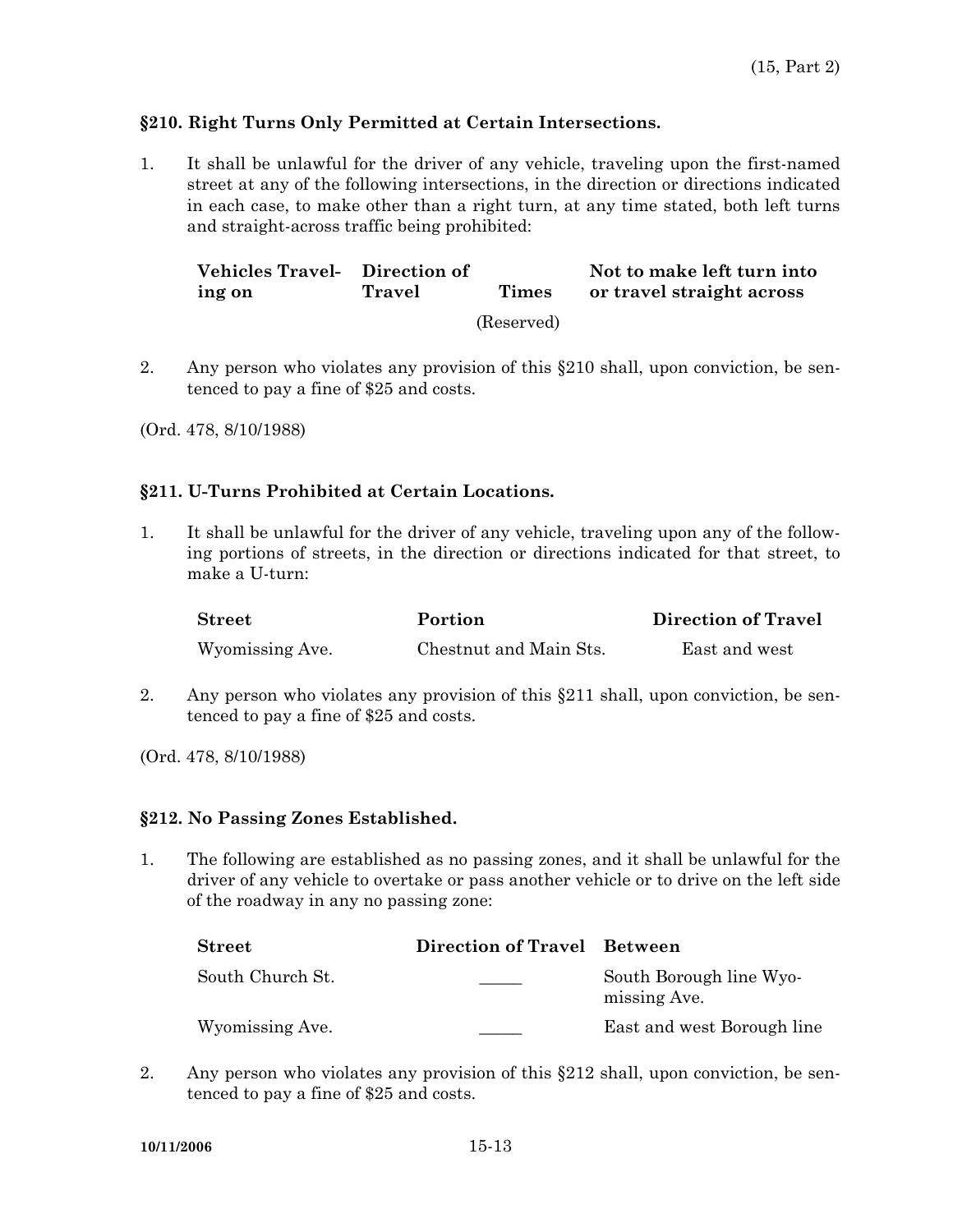(Ord. 478, 8/10/1988)

# **§213. Through Highways Established.**

1. The following highways are established as through highways, thus authorizing stop or yield signs to be erected facing traffic approaching every intersection with the through highway except for those intersections with traffic signals, or with exceptions or modifications as indicated below. Every driver of a vehicle approaching a stop or yield sign authorized by this §213 shall stop the vehicle or yield right-ofway as required by Section 3323(b) or 3323(c) of the Vehicle Code, as the case may be, and shall not proceed into or across the through highway until he has followed all applicable requirements of that section of the law:

## **Highway Between**

(Reserved)

2. Any person who violates any provision of this §213 shall, upon conviction, be sentenced to pay a fine of \$25 and costs.

(Ord. 478, 8/10/1988)

#### **§214. Stop Intersections Established.**

1. The following intersections (in addition to intersections with the through highways established by §213) are established as stop intersections, and official stop signs shall be erected (or are ratified if previously erected) in such a position as to face traffic approaching the second-named street (the intersecting of through street) on the first-named street (the stop street) in the direction or directions indicated for that intersection. Every driver of a vehicle approaching the intersection on the first named or stop street, in the direction indicated in each case, shall stop the vehicle as required by Section 3323(b) of the Vehicle Code, and shall not proceed into or across the second-named or intersecting or through street until he has followed all applicable requirements of that section of the law.

| <b>Stop Street</b> | <b>Intersecting or Through</b><br><b>Street</b> | <b>Direction of Travel</b> |
|--------------------|-------------------------------------------------|----------------------------|
| Baker St.          | Church St.                                      | South                      |
| Baker St.          | Front St.                                       | North                      |
| Buck Run Rd.       | Sycamore Rd.                                    | East                       |
| Cedar St.          | Reed St.                                        | North                      |
| Chestnut St.       | Madison St.                                     | North                      |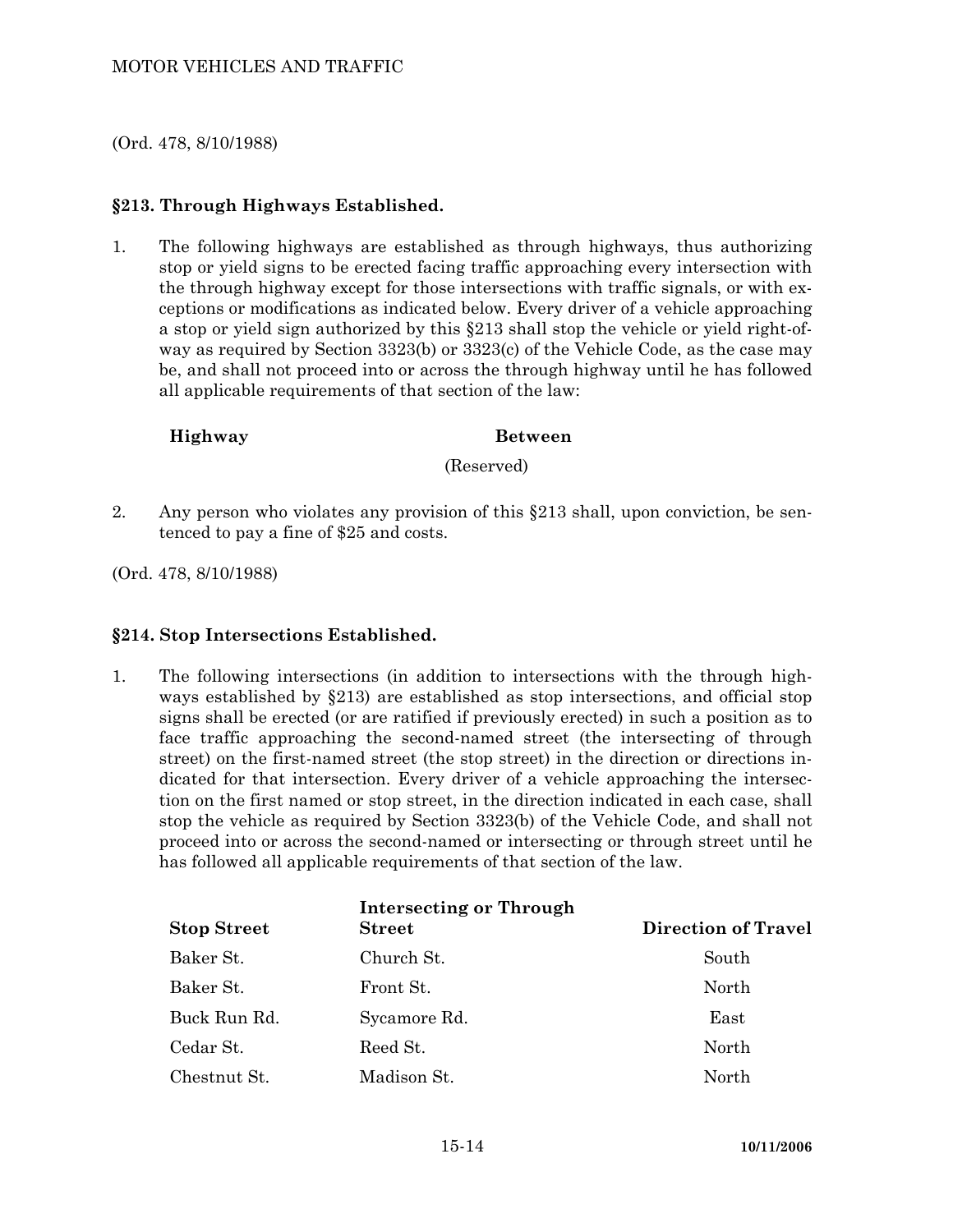| <b>Stop Street</b> | <b>Intersecting or Through</b><br><b>Street</b> | <b>Direction of Travel</b> |
|--------------------|-------------------------------------------------|----------------------------|
| Chestnut St.       | Wyomissing Ave.                                 | South                      |
| Church St.         | Madison St.                                     | North and South            |
| Church St.         | Madison St.                                     | South                      |
| Church St.         | Wyomissing Ave.                                 | North and South            |
| Crest Circle       | West Summit St.                                 | South                      |
| Crest Ln.          | Kenny Dr.                                       | North                      |
| Dewey St.          | Maple St.                                       | East and West              |
| Epler St.          | Cedar St.                                       | West                       |
| F. Skip Zerbe St.  | Summit St.                                      | South                      |
| F. Skip Zerbe St.  | Walnut St.                                      | North and South            |
| F. Skip Zerbe St.  | Werner St                                       | North                      |
| F. Skip Zerbe St.  | Werner St.                                      | North                      |
| Fairview St.       | Main St.                                        | East and West              |
| Fairview St.       | Woodland Ave.                                   | East and West              |
| Fern St.           | Main St.                                        | East and West              |
| Fern St.           | Wood St.                                        | East                       |
| Front St.          | Church St.                                      | West                       |
| Front St.          | Lake St.                                        | East and West              |
| Front St.          | Main St.                                        | West                       |
| Hillcrest Rd.      | Fairview St.                                    | South                      |
| Isabella St.       | Madison St.                                     | South                      |
| Isabella St.       | Madison St.                                     | South                      |
| Isabella St.       | West Summit St.                                 | South                      |
| Katie Ln.          | Kenny Dr.                                       | West                       |
| Katie Ln.          | Wolfe St.                                       | East                       |
| Kenny Dr.          | Buck Run                                        | North and South            |
| Kenny Dr.          | Sycamore Rd.                                    | East                       |
| Lake St.           | Church St.                                      | South                      |
| Lemon St.          | Church St.                                      | East                       |
| Lisa Ct.           | Ridge Ct.                                       | East                       |
| Locust St.         | Walnut St.                                      | North                      |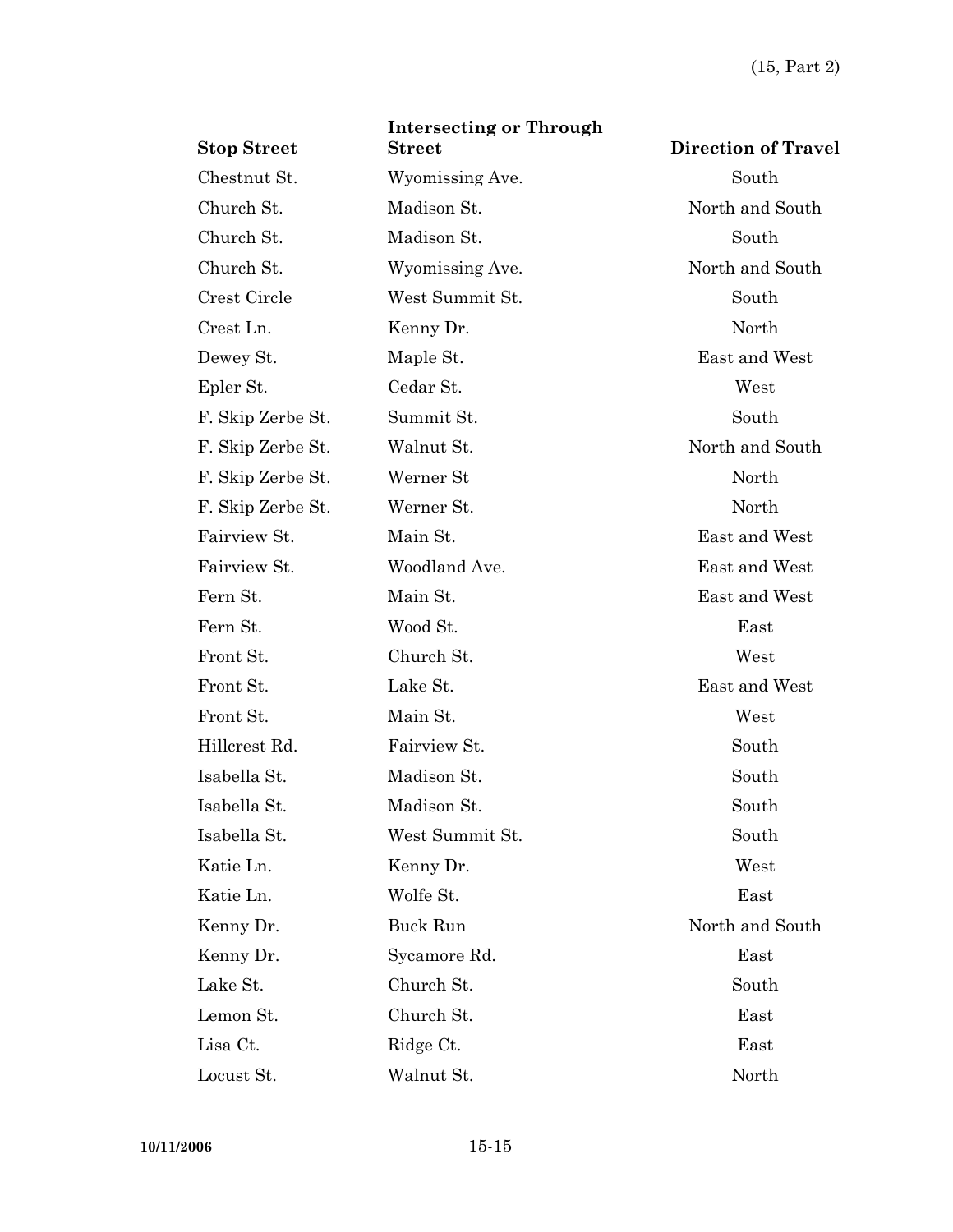| <b>Stop Street</b>  | <b>Intersecting or Through</b><br><b>Street</b> | <b>Direction of Travel</b> |
|---------------------|-------------------------------------------------|----------------------------|
| Lutz St.            | Monroe St.                                      | North                      |
| Madison St.         | F. Skip Zerbe St.                               | South                      |
| Madison St.         | Isabella St.                                    | West                       |
| Madison St.         | Isabella St.                                    | West                       |
| Madison St.         | O'Neil St.                                      | East                       |
| Madison St.         | Sycamore Rd.                                    | East                       |
| Madison St.         | Sycamore St.                                    | East                       |
| Main St.            | Church St.                                      | North and South            |
| Main St.            | Wyomissing Ave.                                 | North                      |
| Maple St.           | Pear St.                                        | North                      |
| Maplewood St.       | East Madison St.                                |                            |
| Maplewood St.       | F. Skip Zerbe St.                               | South                      |
| Mohn St.            | Chestnut St.                                    | East and West              |
| Mohn St.            | Church St.                                      | East and West              |
| Mohnton Blvd.       | Wyomissing Ave.                                 | South                      |
| Monroe St.          | Main St.                                        | East                       |
| Northridge Dr. East | Wolfe St.                                       |                            |
| Northridge Dr. West | Pheasant Ln.                                    | East and West              |
| O'Neil St.          | Madison St.                                     | North                      |
| O'Neil St.          | Summit St.                                      | South                      |
| Orange St.          | Church St.                                      | East                       |
| Peach St.           | Lemon St.                                       | North and South            |
| Peach St.           | Madison St.                                     | North                      |
| Peach St.           | Orange St.                                      | North and South            |
| Peach St.           | Summit St.                                      | South                      |
| Pear St.            | Chestnut St.                                    | East                       |
| Reed St.            | Main St.                                        | West                       |
| Slichter Dr.        | Sycamore St.                                    | West                       |
| Slichter Dr.        | Wolfe St.                                       | East                       |
| South Church St.    | Main St.                                        | North and South            |
| South Walnut St.    | Wyomissing Ave.                                 | North                      |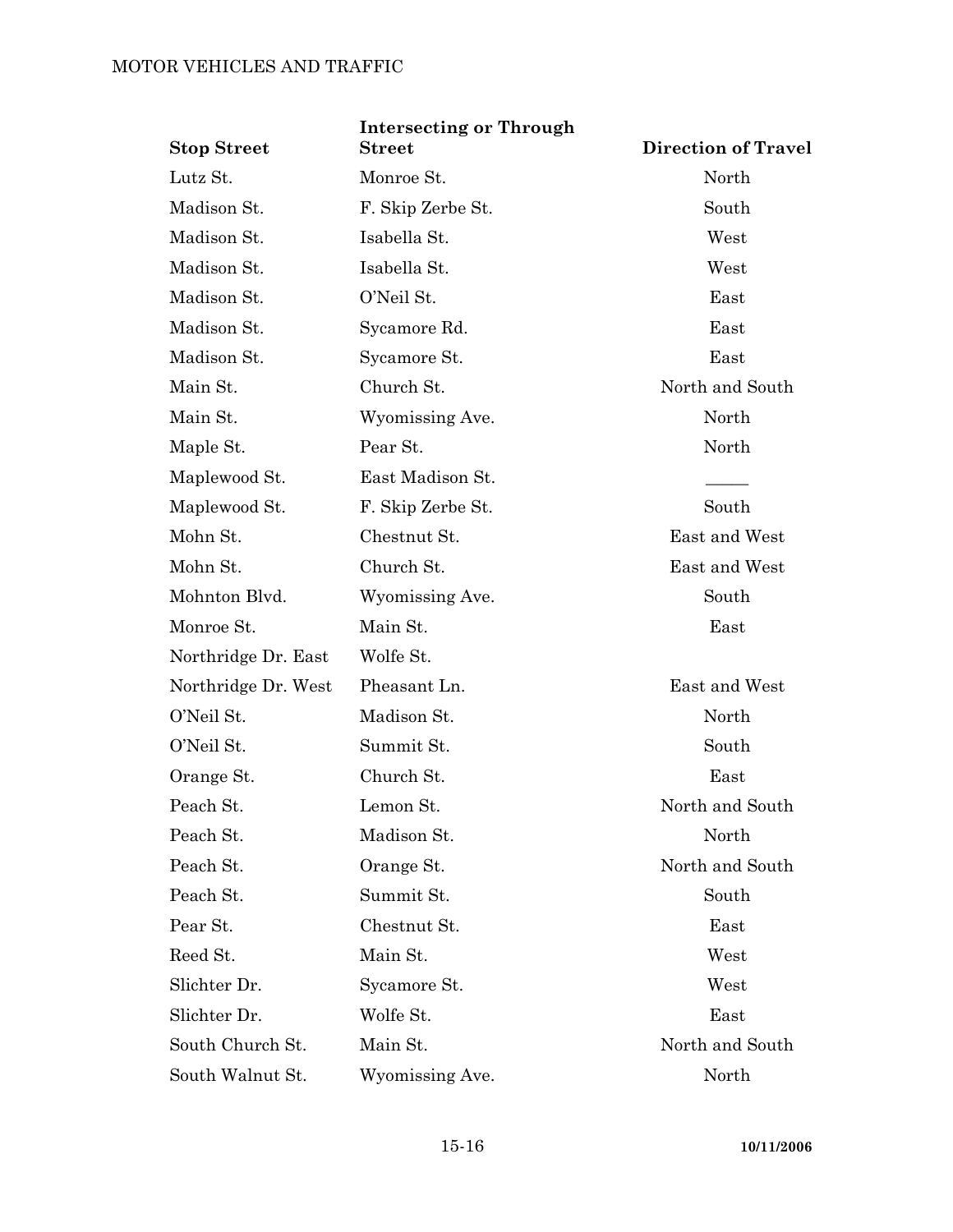| <b>Stop Street</b> | <b>Intersecting or Through</b><br><b>Street</b> | <b>Direction of Travel</b> |
|--------------------|-------------------------------------------------|----------------------------|
|                    |                                                 |                            |
| Spruce St.         | Walnut St.                                      | North                      |
| Summit St.         | Chestnut St.                                    | East and West              |
| Summit St.         | Church St.                                      | East and West              |
| Sycamore Rd.       | Katie Ln.                                       | North and South            |
| Sycamore Rd.       | Madison St.                                     | South                      |
| Sycamore Rd.       | Slichter Dr.                                    | $4$ -way                   |
| Sycamore Rd.       | West Summit St.                                 | South                      |
| Sycamore Rd.       | Young Ct.                                       | North and South            |
| Sycamore St.       | Madison St.                                     | South                      |
| Walnut St.         | Church St.                                      | West                       |
| Walnut St.         | Wyomissing Ave.                                 | North and South            |
| Werner St.         | F. Skip Zerbe St.                               | North                      |
| Werner St.         | Wyomissing Ave.                                 | North and South            |
| West Summit St.    | Sycamore Rd.                                    | East and West              |
| Wolfe Ln.          | Madison St.                                     | South                      |
| Wolfe St.          | Katie Ln.                                       | North and South            |
| Wolfe St.          | Sycamore Rd.                                    |                            |
| Wood St.           | Church St.                                      | North                      |
| Wood St.           | Reed St.                                        | North                      |
| Wood St.           | Reed St.                                        | South                      |
| Woodland Ave.      | Wyomissing Ave.                                 | North                      |
| Young Ct.          | Sycamore Rd.                                    | West                       |

2. Any person who shall violate any of the provisions of this Section shall upon conviction thereof, be sentenced to pay a fine of not less than \$5 or more than \$25 and costs of prosecution, and, in default of payment of such fine and cost, to imprisonment in the County Jail for not more than 10 days.

(Ord. 478, 8/10/1988; as amended by Ord. 509, 9/11/1991, §1; by Ord. 530, 6/9/1993, §1; by Ord. 531, 6/9/1993, §1; by Ord. 532, 6/9/1993, §§3, 13; by Ord. 586, 8/13/1997, §2; by Ord. 611, 12/8/1999; by Ord. 634, 3/14/2001; by Ord. 663, 10/8/2003; and by Ord. 693, 1/12/2005)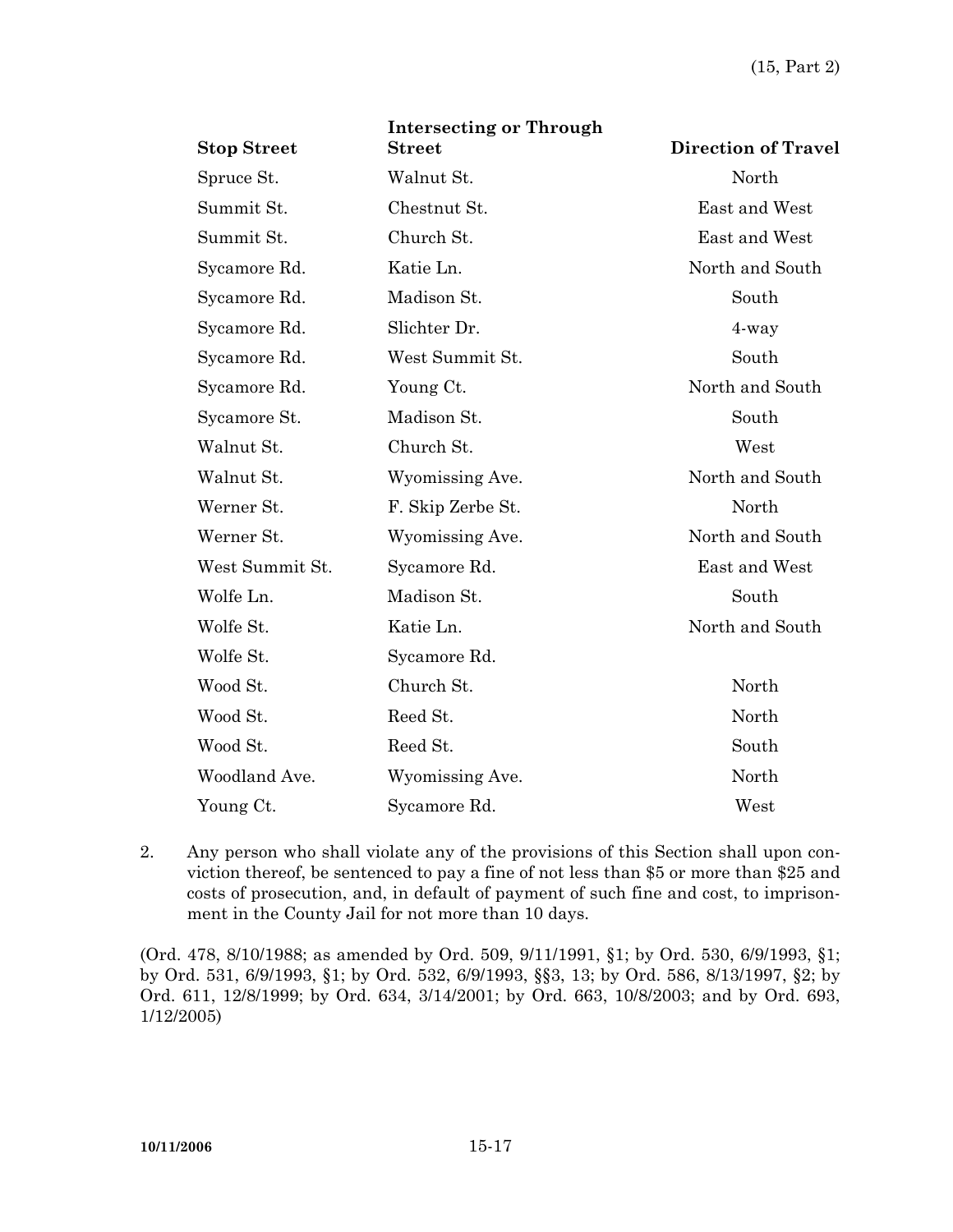# **§215. Yield Intersections Established.**

1. The following intersections (in addition to intersections with the through highways established by §213) are established as yield intersections, and official yield signs shall be erected (or are ratified if previously erected) in such a position as to face traffic approaching the second-named street (the through street) on the firstnamed street (the yield street) in the direction or directions indicated for that intersection. Every driver of a vehicle approaching the intersection on the firstnamed or yield street, in the direction indicated in each case, shall slow down or stop the vehicle as required by Section 3323(c) of the Vehicle Code, and then yield the right-of-way as required by that subsection of the Vehicle Code.

# **Yield Street Through Street Direction of Travel**

(Reserved)

2. Any person who violates any provision of this §215 shall, upon conviction, be sentenced to pay a fine of \$25 and costs.

(Ord. 478, 8/10/1988)

# **§216. Operation of Motor Vehicles Restricted on Public Lands.**

No motor vehicle or motorcycle or minibike shall be operated on any lands owned by the Borough or any other public body or agency within the Borough, except on those lands specifically designated for the operation of motor vehicles, motorcycles or minibikes by resolution of the Borough Council. (Ord. 478, 8/10/1988)

# **§217. Skates, Skateboards, Coasters, Sleds and Other Toy Vehicles.**

- 1. It shall be unlawful for any person to ride on a sled upon any upon any roadway unless that roadway is on a portion of a street blocked off for sledding by authority of §105 of Part 1 or §216 of Part 2 of this Chapter. Provided: nothing in this subsection shall prevent a pedestrian from pulling a sled, with or without a rider, upon a sidewalk.
- 2. It shall be unlawful for any person to engage in roller blading, roller skating or skateboarding, or to ride upon or propel any coaster or toy vehicle upon any sidewalk located in any business district, including but not limited to Wyomissing Avenue, in the Borough of Mohnton, except that nothing in this subsection shall prevent a pedestrian from pulling a coaster or other toy vehicle, with or without a rider, upon a sidewalk.
- 3. Any person who violates any provision of this §218 shall, upon conviction, be sentenced to pay a fine of not more than \$25 and costs.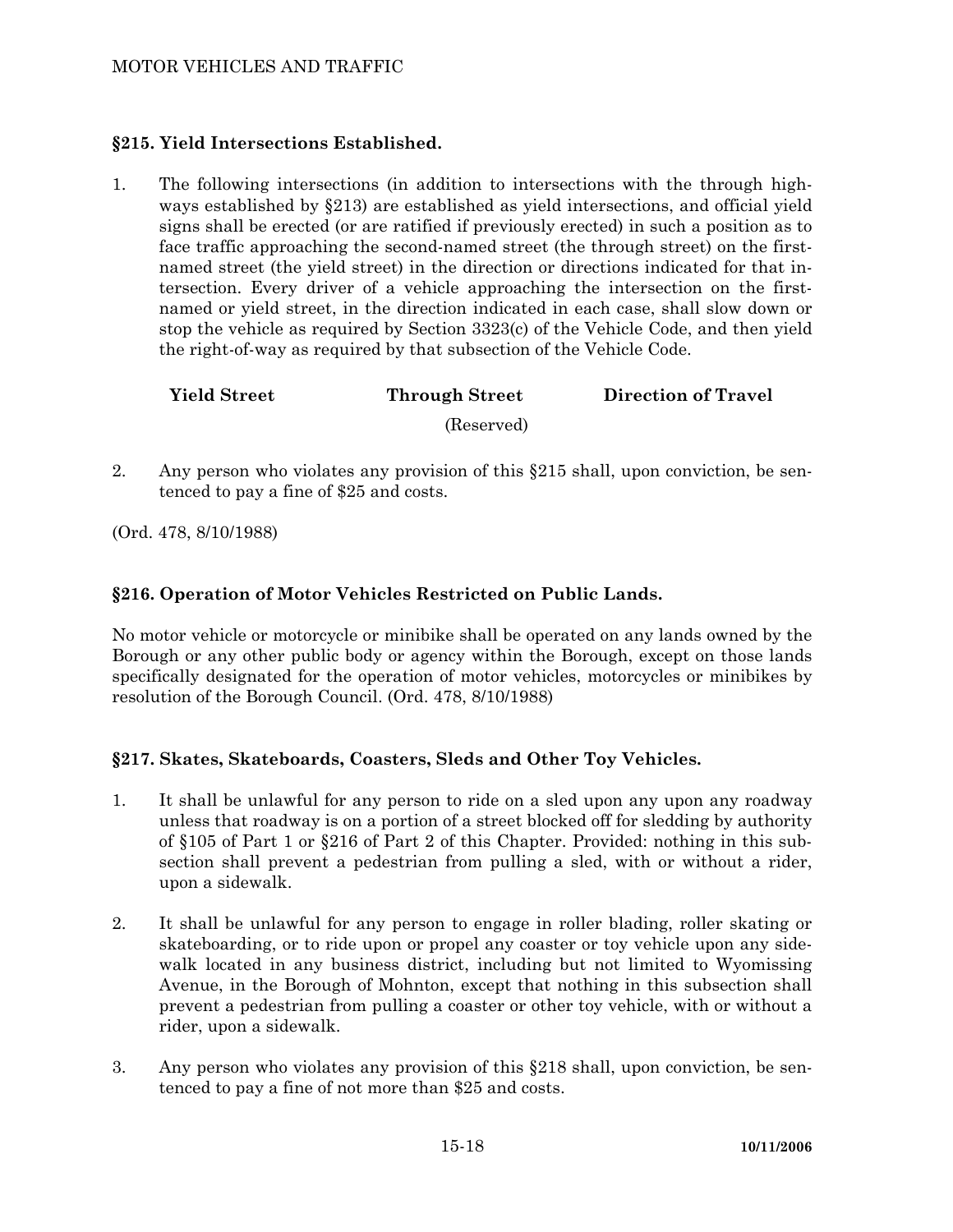(Ord. 478, 8/10/1988; as amended by Ord. 581, 1/8/1997, §1)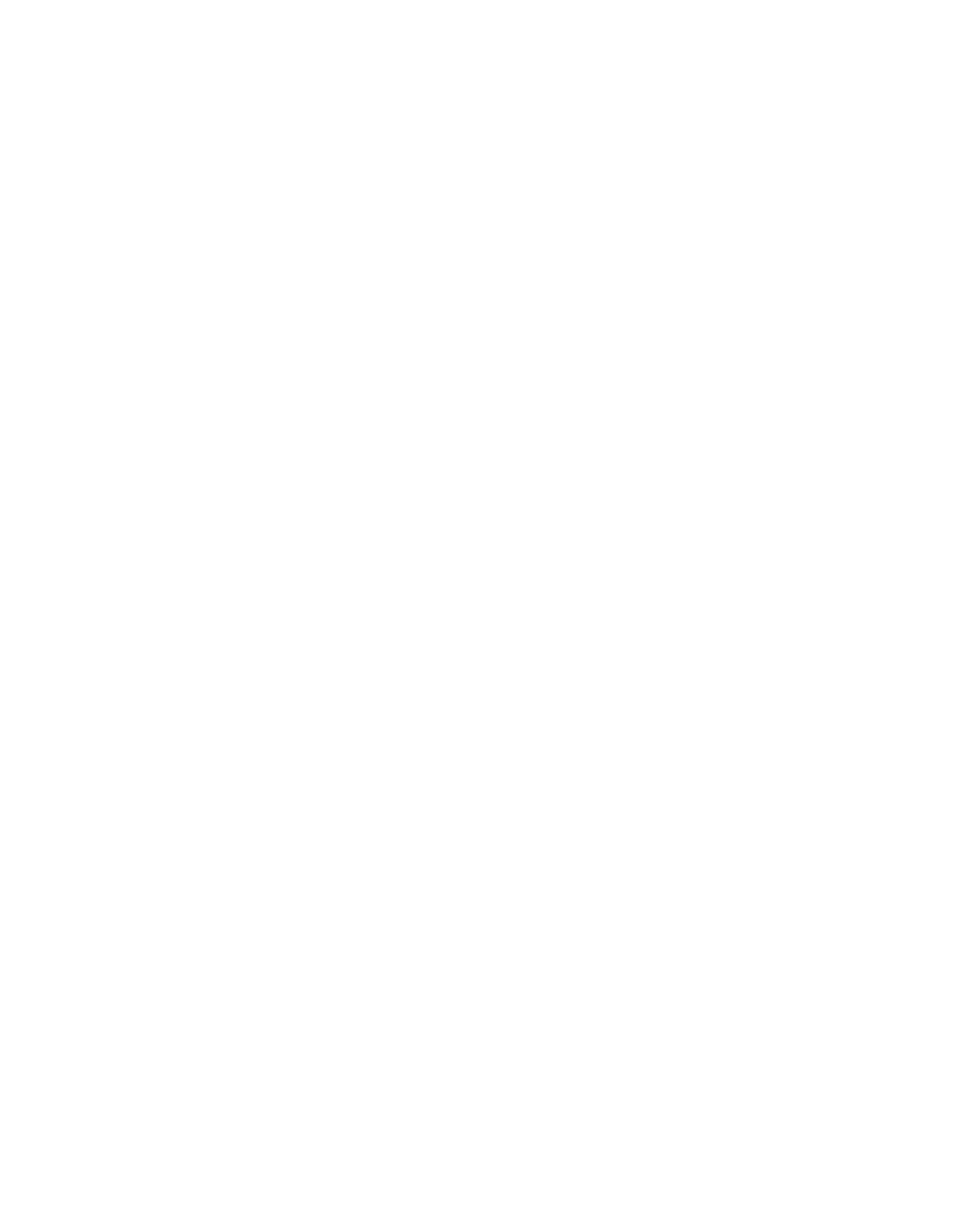# **Restrictions on Size, Weight and Type of Vehicle and Load**

# **§301. Vehicle Weight Limits Established on Certain Streets and Bridges.**

1. On the following bridges and streets or parts of streets, by authority granted by Section 4902(a) of the Vehicle Code, it shall be unlawful for any person or persons to drive any vehicle or combination having a gross weight in excess of the maximum prescribed below for that bridge or street or part of street, as the case may be:

| <b>Street or Bridge</b><br><b>Between</b> | <b>Maximum Gross Weight</b> |
|-------------------------------------------|-----------------------------|
|-------------------------------------------|-----------------------------|

(Reserved)

2. Any person who violates any provision of this §301 shall be prosecuted under Sections  $4902(a)$  and  $4902(g-1)$  of the Vehicle Code, and, upon conviction, shall be sentenced to pay a fine of \$150 plus \$150 for each 500 pounds, or part thereof, in excess of 3,000 pounds over the maximum allowable weight, and costs.

(Ord. 478, 8/10/1988)

#### **§302. Restrictions on Size of Vehicles on Certain Streets and Bridges.**

1. On the following bridges and streets or parts of streets, by authority granted by Section 4902(a) of the Vehicle Code, it shall be unlawful for any person to drive any vehicle or combination in violation of the size restrictions prescribed below for that bridge or street or part of street:

**Street or Bridge Between Restriction** 

(Reserved)

2. Any person who violates any provision of this §302 shall be prosecuted under Section 4902(a) and Section 4902(g-1) of the Vehicle Code, and, upon conviction, shall be sentenced to pay a fine of \$75 and costs.

(Ord. 478, 8/10/1988)

# **§303. Restrictions as to Weight and Size of Vehicles on Certain Streets and Bridges.**

1. By reason of hazardous traffic conditions and other safety factors, by authority granted by Section 4902(b) of the Vehicle Code, it shall be unlawful for any person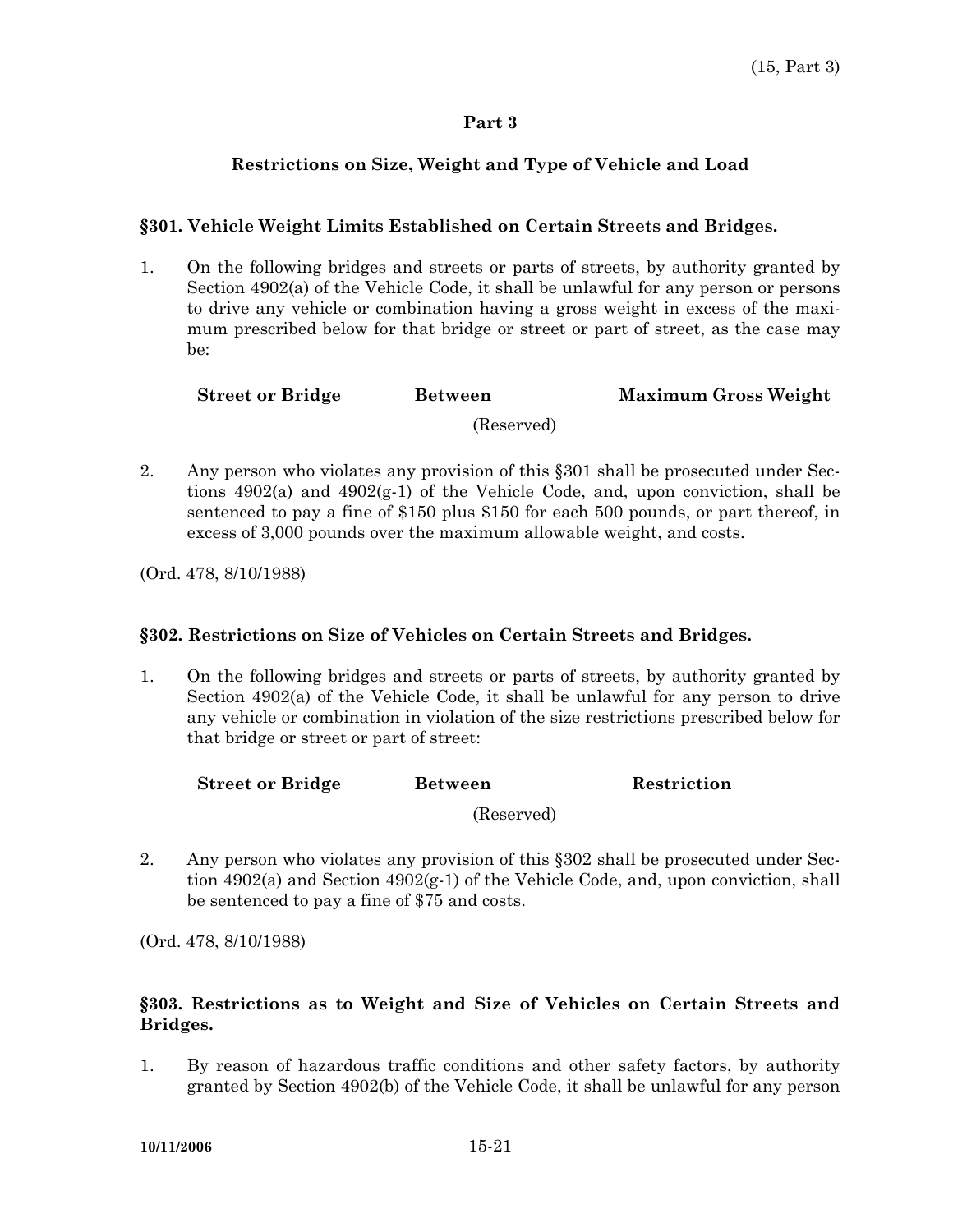to drive any vehicle or combination in violation of the restriction prescribed below for that bridge or street or part of street.

**Street or Bridge Between Restriction** 

(Reserved)

2. Any person who violates any provision of this §303 shall be prosecuted under Section 4902(b) and 4902(g-l) of the Vehicle Code, and, upon conviction, shall be sentenced to pay a fine of not less than \$25 and not more than \$100 and costs.

(Ord. 478, 8/10/1988)

# **§304. Truck Traffic Restricted on Certain Streets.**

1. It shall be unlawful for any person to drive a vehicle other than a passenger car on any of the following streets or parts of streets:

| ${\bf Street}$                                | <b>Between</b> |
|-----------------------------------------------|----------------|
| (All streets and alleys in residential areas) |                |
| Front St.                                     | Entire length  |
| Front St. Ext.                                | Entire length  |

 Provided: nothing in this §304 shall prohibit any person from driving an emergency vehicle on any of those streets or parts of streets, or from driving on any of those streets or parts of streets a truck or other commercial vehicle making local deliveries to or pickups from premises located along that street or part of a street.

2. Any person who violates any provision of this §304 shall, upon conviction, be sentenced to pay a fine of \$25 and costs.

(Ord. 478, 8/10/1988)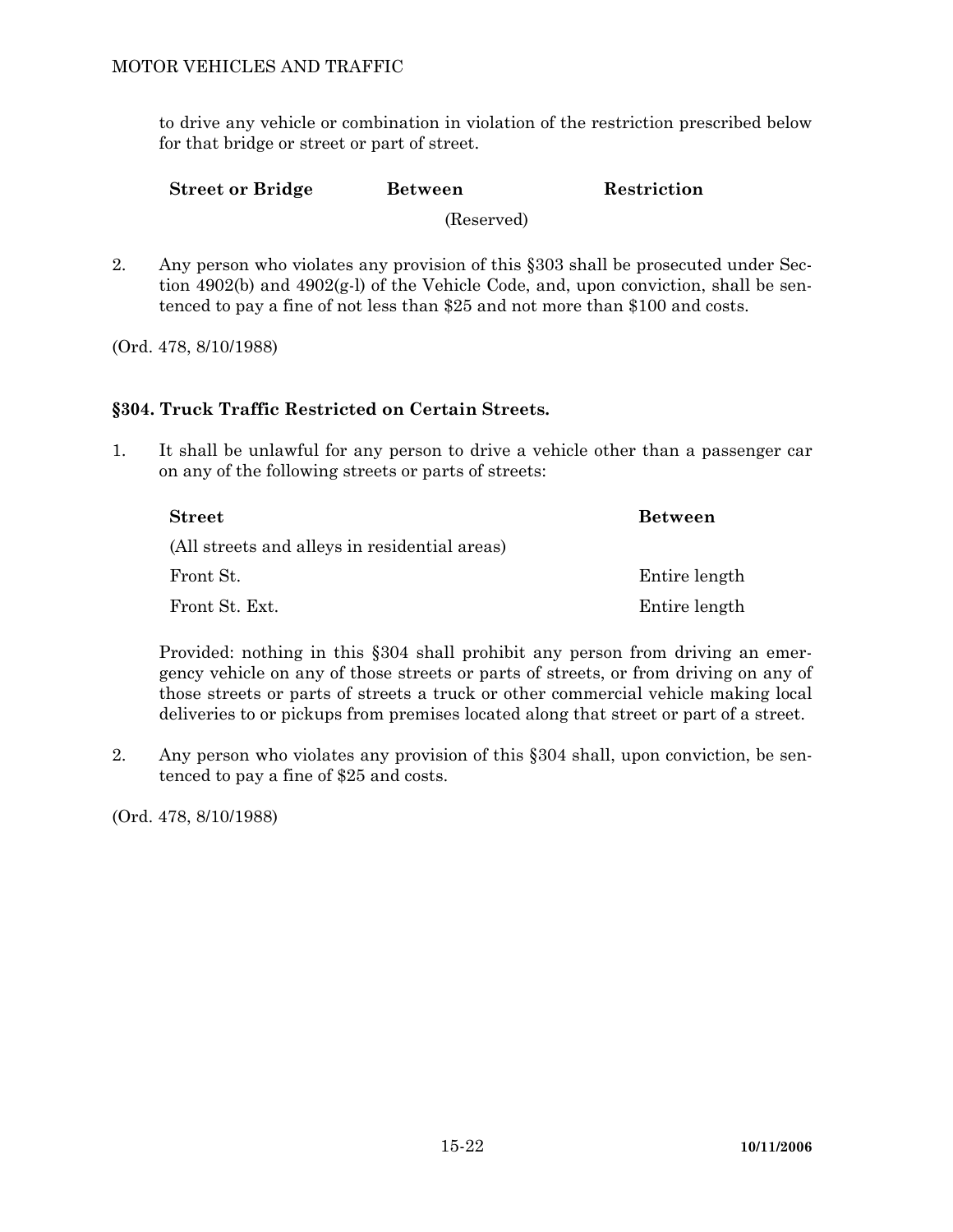# **General Parking Regulations**

# **§401. Vehicles to be Parked Within Marked Spaces.**

Wherever a space is marked off on any street for the parking of an individual vehicle, every vehicle parked there shall be parked wholly within the lines bounding that space, and it shall be a violation of this Part for any person to park a vehicle or allow it to remain parked otherwise. (Ord. 478, 8/10/1988)

# **§402. Angle Parking Required on Portions of Certain Streets.**

Only angle parking shall be permitted on the following portions of streets:

**Street Side Between** 

(Reserved)

On all streets where angle parking is required, every vehicle parked at the angle shall be parked with its front nearest the curb.

(Ord. 478, 8/10/1988)

#### **§403. Parking Permitted or Prohibited at All Times in Certain Locations.**

Parking shall be prohibited at all times in the following locations:

1. Parking Prohibited at All Times in Certain Locations.

| <b>Street</b> | Side  | <b>Between</b>                  |
|---------------|-------|---------------------------------|
| Apple St.     | Both  | Diamond St. and O'Neil St.      |
| Baker St.     | Both  | Church St. and Front St.        |
| Cemetery Ln.  | Both  | Church St. and Grape St.        |
| Center St.    | Both  | Stief St. and Wolfe St.         |
| Cherry St.    | Both  | Main St. and Grape St.          |
| Cherry St.    | Both  | Mohn St. and Maple St.          |
| Chestnut St.  | East  | Wyomissing Ave. and Madison St. |
| Dewey St.     | Both  | Chestnut St. and Maple St.      |
| Dewey St.     | South | Maple St. and west end          |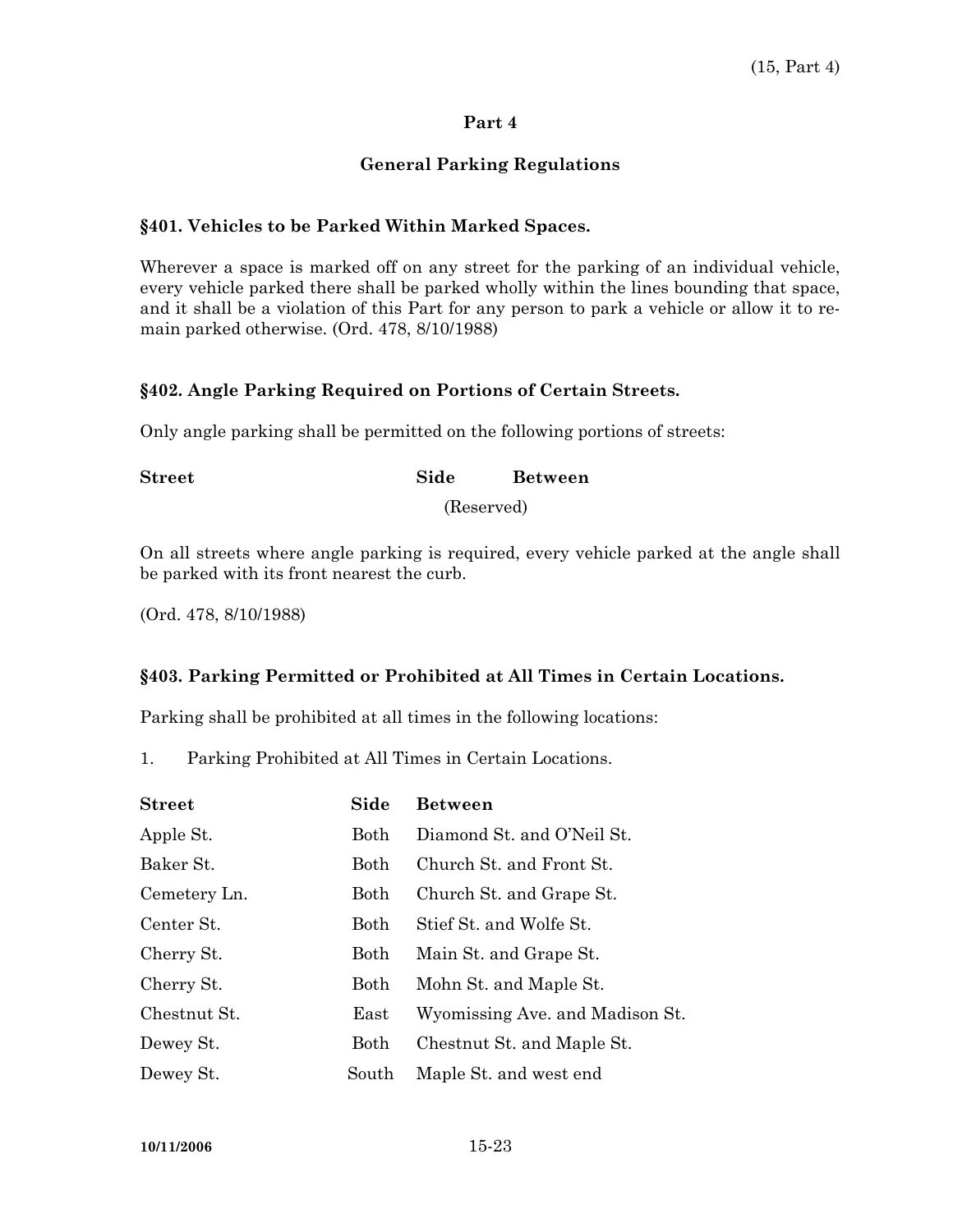| $\operatorname{Street}$ | Side                  | <b>Between</b>                                                                                                                               |
|-------------------------|-----------------------|----------------------------------------------------------------------------------------------------------------------------------------------|
| Diamond St.             | Both                  | Mohn St. and Lemon St.                                                                                                                       |
| East Wyomissing Ave.    | North                 | 114' east of loading zone                                                                                                                    |
| East Wyomissing Ave.    | North                 | 89' east from N. Church St. to a point 288' east of Lo-<br>cust St.                                                                          |
| Ebbert St.              | Both                  | Diamond St. and O'Neil St.                                                                                                                   |
| Epler St.               | South                 | Cedar St. and Wood St.                                                                                                                       |
| F. Skip Zerbe St.       | West                  | Summit St. and Werner St.                                                                                                                    |
| Fairview St.            | North                 | Cedar St. and west Borough line                                                                                                              |
| Fairview St.            | West                  | Cedar St. and Main St.                                                                                                                       |
| Fern St.                | Both                  | Main St. and Wood St.                                                                                                                        |
| Fern St.                | North                 | Main St. and western extremity                                                                                                               |
| Front St.               | East                  | S. Church St. a distance of 158' with the exception of<br>a 23' area located at a point 20' east of its intersec-<br>tion with S. Church St. |
| Front St.               | North                 | Main St. and Lake St.                                                                                                                        |
| Front St.               | North                 | South Church to East terminus                                                                                                                |
| Granite St              | West                  | Fairview St. to terminus approximately 100'                                                                                                  |
| Grape St.               | Both                  | Mohn St. and Walnut St.                                                                                                                      |
| Grape St.               | Both                  | Orchard Ln. and Cemetery Ln.                                                                                                                 |
| Grape St.               | East                  | Cemetery Ln. and Madison St                                                                                                                  |
| Grove St.               | West                  | Borough line to Borough line                                                                                                                 |
| Isabella Dr.            | Both                  | Madison St. and Slichter Dr.                                                                                                                 |
| John's Place            | Both                  | Chestnut St. and School Ln.                                                                                                                  |
| Katie Ln.               | $\operatorname{East}$ | Wolfe St. and Sycamore Rd.                                                                                                                   |
| Katie Ln.               | West                  | Wolfe St. and Sycamore Rd.                                                                                                                   |
| Lemon St.               | North                 | Church St. and Diamond St.                                                                                                                   |
| Lime St.                | Both                  | Pear St. and Apple St.                                                                                                                       |
| Lisa Ct.                | South                 | The cul-de-sac eastward to Ridge Ct.                                                                                                         |
| Locust St.              | East                  | Walnut St. and Wyomissing Ave.                                                                                                               |
| Lutz St.                | West                  | Fairview and Monroe St.                                                                                                                      |
| Madison Ave.            | South                 | 229' east of Isabella St. to O'Neil St.                                                                                                      |
| Madison St.             | North                 | Church St. to western Borough line                                                                                                           |
| Madison St.             | North                 | O'Neil St. and western Borough line                                                                                                          |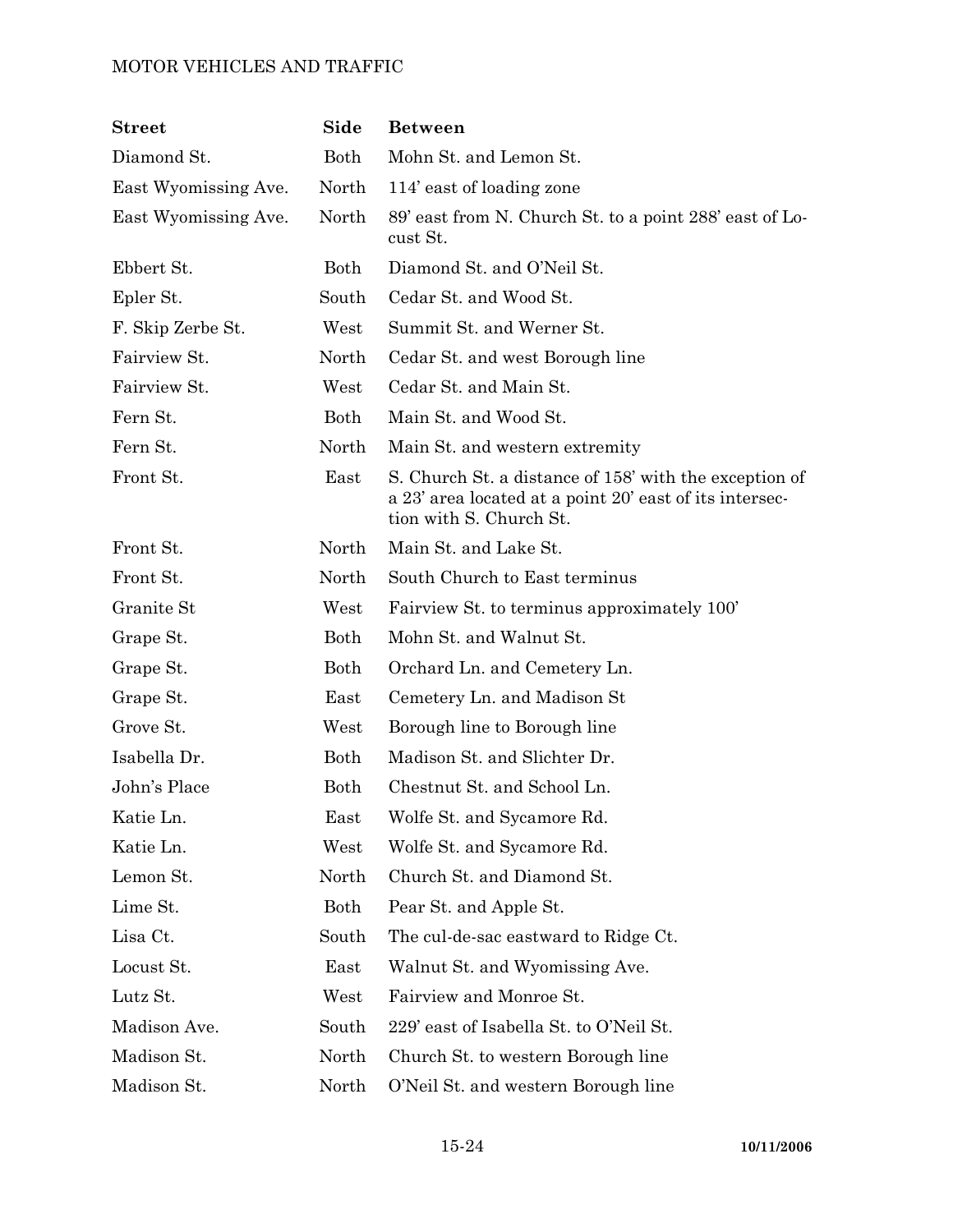| $\bf Street$     | Side  | <b>Between</b>                                                    |  |
|------------------|-------|-------------------------------------------------------------------|--|
| Madison St.      | South | 167' east of Chestnut St. to O'Neil St.                           |  |
| Main St.         | West  | Wyomissing Ave. to southern Borough line                          |  |
| Maple St.        | East  | Mohn St. and Dewey St.                                            |  |
| Maplewood Ave.   | Both  | Entire length                                                     |  |
| Maplewood Ave.   | West  | 277' to the Borough line on the north side of North<br>Church St. |  |
| Mohn St.         | North | Grape St. and Church St.                                          |  |
| Mohn St.         | North | Summit St. and Cherry St.                                         |  |
| Mohn St.         | South | Cherry St. and Grape St.                                          |  |
| Mohn St.         | South | Church St. and Maple St.                                          |  |
| Monroe St.       | South | Main Street western extremity                                     |  |
| North Church St. | East  | Mohn St. and Walnut St.                                           |  |
| North Church St. | East  | Walnut St. and Madison St.                                        |  |
| North Church St. | East  | Wyomissing Ave. and Mohn St.                                      |  |
| O'Neil St.       | West  | Summit St. and Madison St.                                        |  |
| Orange St.       | North | Church St. and Chestnut St.                                       |  |
| Orange St.       | South | Chestnut St. and Madison St.                                      |  |
| Orchard Ln.      | Both  | Church St. and eastern extremity                                  |  |
| Peach St.        | East  | Orange St. and Madison St.                                        |  |
| Peach St.        | West  | Summit St. and Orange St.                                         |  |
| Pear St.         | North | Chestnut St. and O'Neil St.                                       |  |
| Reed St.         | South | Main St. east to Borough line                                     |  |
| School Ln.       | East  | Mohn St. to northern end                                          |  |
| South Church St. | East  | Wyomissing Ave. and south Borough line                            |  |
| South Church St. | West  | 143' south of Main St. to a point of 194' south of Main<br>St.    |  |
| South Church St. | West  | 77' from Main St.                                                 |  |
| South Church St. | West  | 80' north of Main St. and 75' south of Main St.                   |  |
| South Church St. | West  | S.W. corner of Main and South Church Sts. to a pt.<br>50' south   |  |
| South Church St. | West  | Wyomissing Ave. and Church St.                                    |  |
| South O'Neil St. | West  | Pear St. and the southern end of South O'Neil St.                 |  |
| Spruce St.       | West  | Walnut St. and Summit St.                                         |  |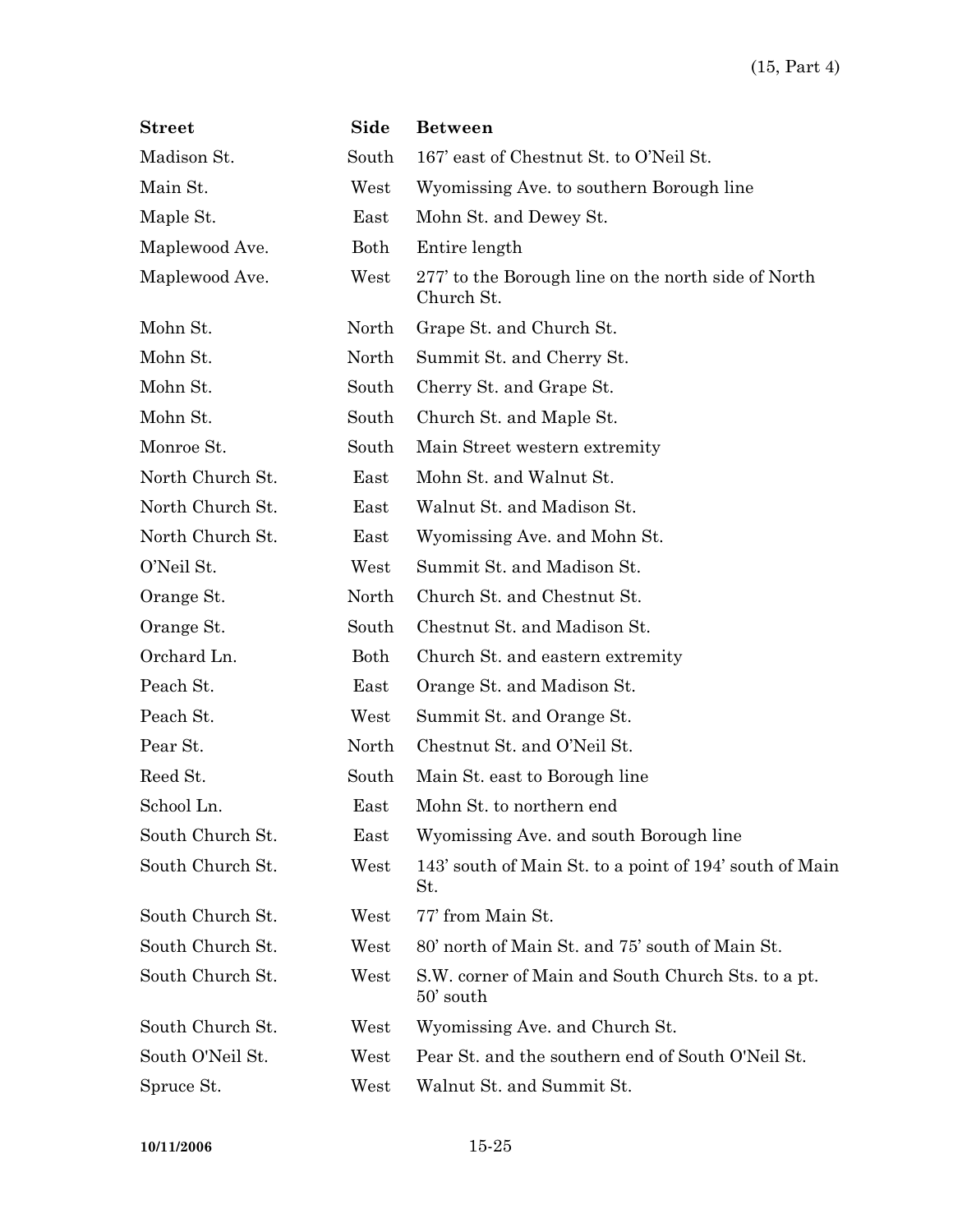| <b>Street</b>   | Side  | <b>Between</b>                                                                |
|-----------------|-------|-------------------------------------------------------------------------------|
| Stief St.       | Both  | Baker St. and Lake St.                                                        |
| Summit St.      | North | O'Neil St. to alley above intersection of O'Neil St.                          |
| Summit St.      | North | Spruce St. and O'Neil St.                                                     |
| Sycamore Rd.    | West  | Madison St. and W. Summit St.                                                 |
| Walnut St.      | North | Church St. and eastern extremity                                              |
| Walnut St.      | South | Wyomissing Ave. and east extremity                                            |
| Webber St.      | Both  | O'Neil St. and Peach St.                                                      |
| Werner St.      | North | Wyomissing Ave. and Madison St.                                               |
| West Mohn St.   | Both  | Distance of 50' from intersection with Chestnut St.                           |
| West Mohn St.   | North | 110' in a westbound direction from Chestnut St.                               |
| West Mohn St.   | North | 146' to Maple St.                                                             |
| West Mohn St.   | North | 42' east of Chestnut St. to School Ln.                                        |
| West Mohn St.   | North | Chestnut St. and School Ln.                                                   |
| West Mohn St.   | North | Chestnut St. to a pt. 111' east                                               |
| Willow St.      | East  | Church St. and Main St.                                                       |
| Wolfe St.       | Both  | Baker St. and Lake St.                                                        |
| Wolfe St.       | East  | West Madison St. and Katie Ln.                                                |
| Wolfe St.       | West  | Katie Ln. and Slichter Dr.                                                    |
| Wood St.        | Both  | Church St. and Epler St.                                                      |
| Wyomissing Ave. | North | 117' west of Borough line                                                     |
| Wyomissing Ave. | North | 26' east of radius of intersection of E. Wyomissing<br>Ave. and N. Church St. |
| Wyomissing Ave. | North | Church St. and Locust Ln.                                                     |
| Wyomissing Ave. | South | Church St. to pt. 101' west                                                   |
| Wyomissing Ave. | South | Main St. and Werner St.                                                       |

2. Parking Permitted at All Times in Certain Locations

| <b>Street</b>            | Side  | <b>Between</b>                                      |
|--------------------------|-------|-----------------------------------------------------|
| East Wyomissing Ave.     |       | Both 22 E. Wyomissing Ave. to 72 E. Wyomissing Ave. |
| East Wyomissiong<br>Ave. | North | 26' to 89' from North Church St.                    |
| Maple St.                | East  | Dewey St. to Pear St.                               |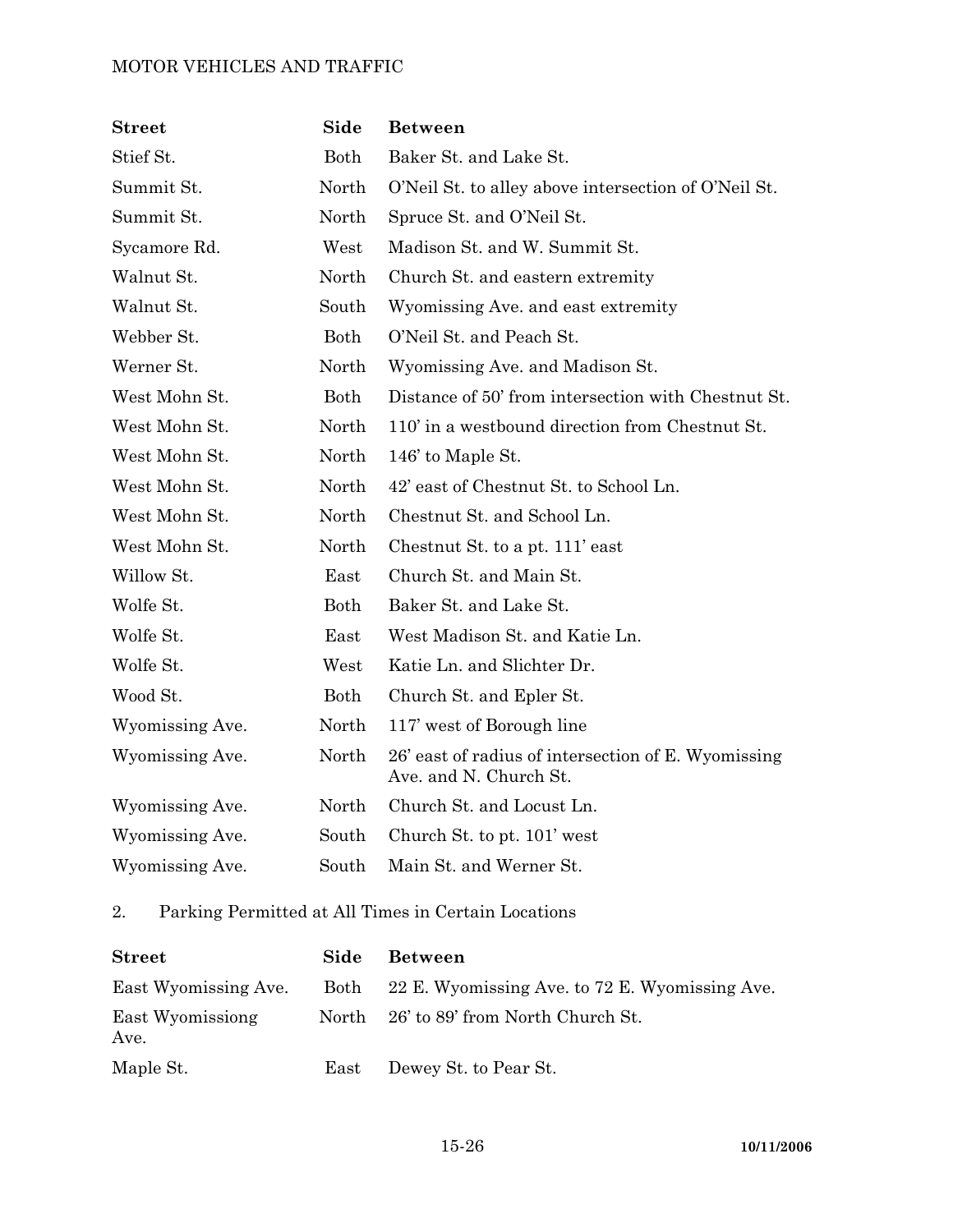| <b>Street</b>        | Side  | <b>Between</b>                                      |
|----------------------|-------|-----------------------------------------------------|
| North Church St.     | West  | W. Wyomissiong Ave. and W. Mohn St.                 |
| South Church St.     | South | Wyomissing Ave. to a point 211' west of Main St.    |
| South Church St.     | West  | 77' to 143' south of Main St.                       |
| West Mohn St.        | North | A distance of 36 <sup>'</sup>                       |
| West Wyomissing Ave. | Both  | 26 W. Wyomissing Ave. to 34 W. Wyomissing Ave.      |
| Wyomissing Ave.      | South | From S. Church St. to a point 211' west of Main St. |

(Ord. 478, 8/10/1988; as amended by Ord. 498, 12/13/1989; by Ord. 506, 7/10/1991, §1; by Ord. 519, 6/10/1992, §1; by Ord. 532, 6/9/1992, §§1-11; by Ord. 546, 9/14/1994, §1; by Ord. 557, 5/10/1995, §1; by Ord. 582, 2/12/1997, §1; by Ord. 633, 3/14/2001, §1; by Ord. 660, 6/11/2003; by Ord. 661, 1/14/2004; and by Ord. 694, 1/12/2005)

## **§404. Parking Prohibited in Certain Locations Certain Days and Hours.**

Parking shall be prohibited in the following locations at all times on the days and between the hours indicated in this section, as follows:

| <b>Street</b> | Side Between | Days | Hours |
|---------------|--------------|------|-------|
|               |              |      |       |

(Reserved)

(Ord. 478, 8/10/1988)

# **§405. Parking of Trucks, Buses and Certain Other Vehicles Prohibited in Certain Locations.**

It shall be unlawful for any person to park, or to allow to remain parked, on any of the following streets or parts of streets, any vehicle other than a passenger car (which shall not include any bus, motor home or passenger car attached to a trailer of any kind):

#### **Street Between**

(Reserved)

(Ord. 478, 8/10/1988)

#### **§406. Parking Time Limited in Certain Locations Certain Days and Hours.**

No person shall park a vehicle, or allow it to remain parked, for longer than the time indicated, in any of the following locations, at any time on the days and between the hours indicated: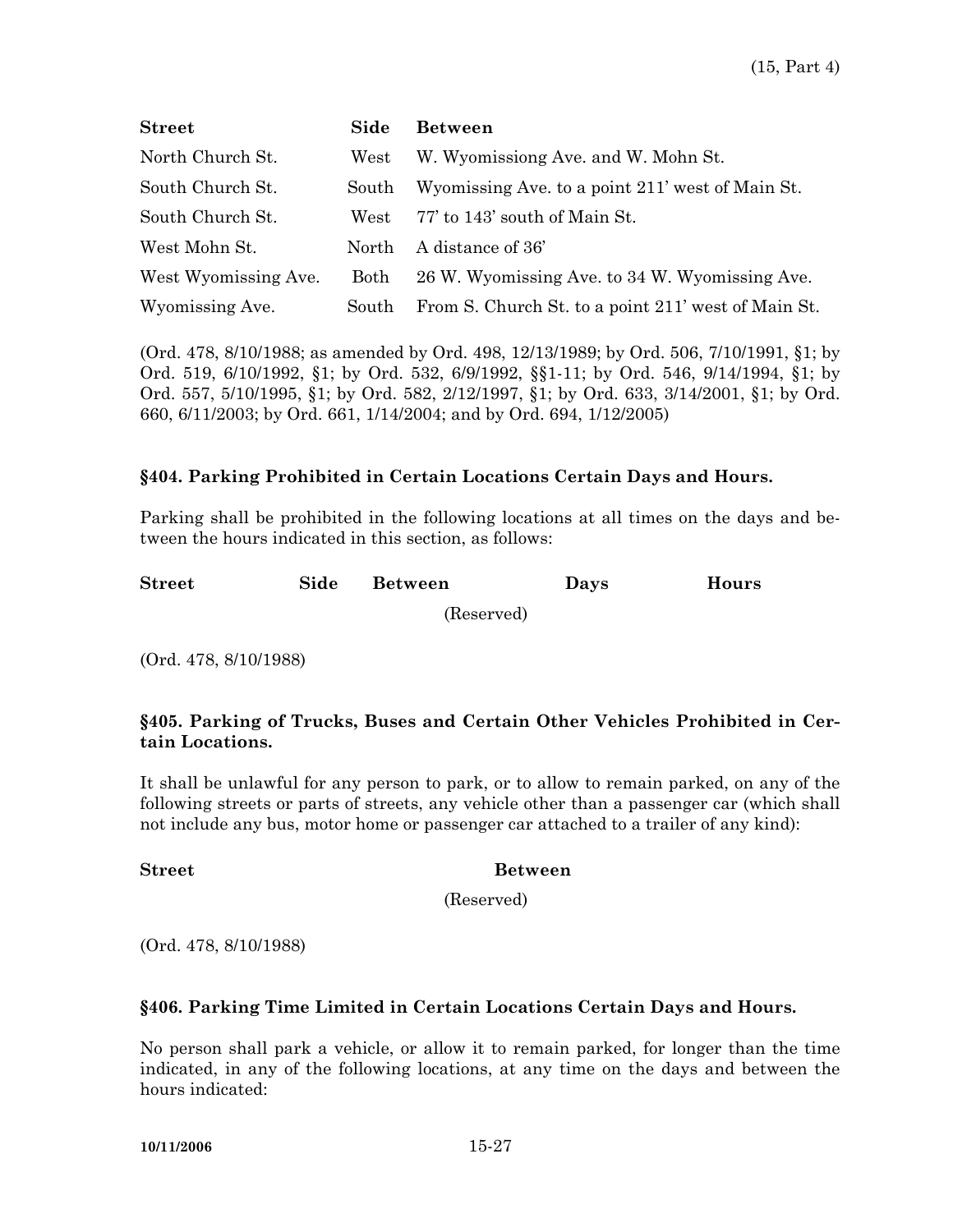| <b>Street</b>             | Side  | <b>Between</b>                                                                                                                                                                                                                                                                                                                                                                                                                                   | Days                      | Hours                       | <b>Parking Time</b><br>Limit |
|---------------------------|-------|--------------------------------------------------------------------------------------------------------------------------------------------------------------------------------------------------------------------------------------------------------------------------------------------------------------------------------------------------------------------------------------------------------------------------------------------------|---------------------------|-----------------------------|------------------------------|
| East Madison<br>St.       | North | At Maplewood Ave. to<br>a point a distance of<br>138' west of the inter-<br>section of E. Madison<br>St. and Maplewood<br>Ave.                                                                                                                                                                                                                                                                                                                   | All                       | All                         | No parking<br>anytime        |
| East Madison<br>St.       | South | Between N. Church<br>St. and Grape St. on<br>the north side of E.<br>Wyomissing Ave. in<br>front of Snyder's Store<br>for a distance of 137                                                                                                                                                                                                                                                                                                      | All                       | All                         | No parking<br>anytime        |
| East Wyomiss-<br>ing      | North | 43' beyond no-parking<br>zone east of N. Church<br>St.                                                                                                                                                                                                                                                                                                                                                                                           | Daily                     | $9:00$ a.m. to<br>9:00 p.m. | Loading Zone-<br>15 minutes  |
| East Wyomiss-<br>ing Ave. | North | From a pt. a approx.<br>83' E. of the intersec-<br>tion of E. Wyomissing<br>Ave. and Church St.<br>for a distance of 94' in<br>an easterly direction<br>on the north side. Ad-<br>ditionally, there shall<br>be no parking from<br>the intersection of E.<br>Wyomissing Ave. and<br>S. Church St. for a<br>distance of 26' from<br>the termination of the<br>radius of said inter-<br>section located on the<br>northeast corner east-<br>wardly | All                       | All                         | No parking<br>anytime        |
| Front St.                 | North |                                                                                                                                                                                                                                                                                                                                                                                                                                                  | Daily                     |                             | No parking<br>anytime        |
| Main St.                  | East  | 40' south of Front St.                                                                                                                                                                                                                                                                                                                                                                                                                           | Tues.-Fri.                | $8:00$ a.m. to<br>8:00 p.m. | 2 hours                      |
| North Church<br>St.       | East  | Mohn St. and Walnut<br>St.                                                                                                                                                                                                                                                                                                                                                                                                                       | Daily exc. Sat.,<br>Sun.  |                             |                              |
| North Church<br>St.       | West  | From a pt. 75' south to<br>Main St.                                                                                                                                                                                                                                                                                                                                                                                                              | Daily, exc. Sat.,<br>Sun. | $7:00$ a.m. to<br>6:00 p.m. | 2 hours                      |
| North Church<br>St.       | West  | Wyomissing Ave. and<br>Mohn St.                                                                                                                                                                                                                                                                                                                                                                                                                  | Daily, exc. Sat.,<br>Sun. | $8:00$ a.m. to<br>4:00 p.m. | 2 hours                      |
| O'Neil St.                | East  | 105' from Webber St.                                                                                                                                                                                                                                                                                                                                                                                                                             | Mon.-Fri.                 | 8:00 a.m. to<br>$5:00$ p.m. | Borough Busi-<br>ness Only   |
| South Church<br>St.       | West  | From a pt. 75' south to<br>Main St.                                                                                                                                                                                                                                                                                                                                                                                                              | Daily, exc. Sat.,<br>Sun. | $7:00$ a.m. to<br>6:00 p.m. | 2 hours                      |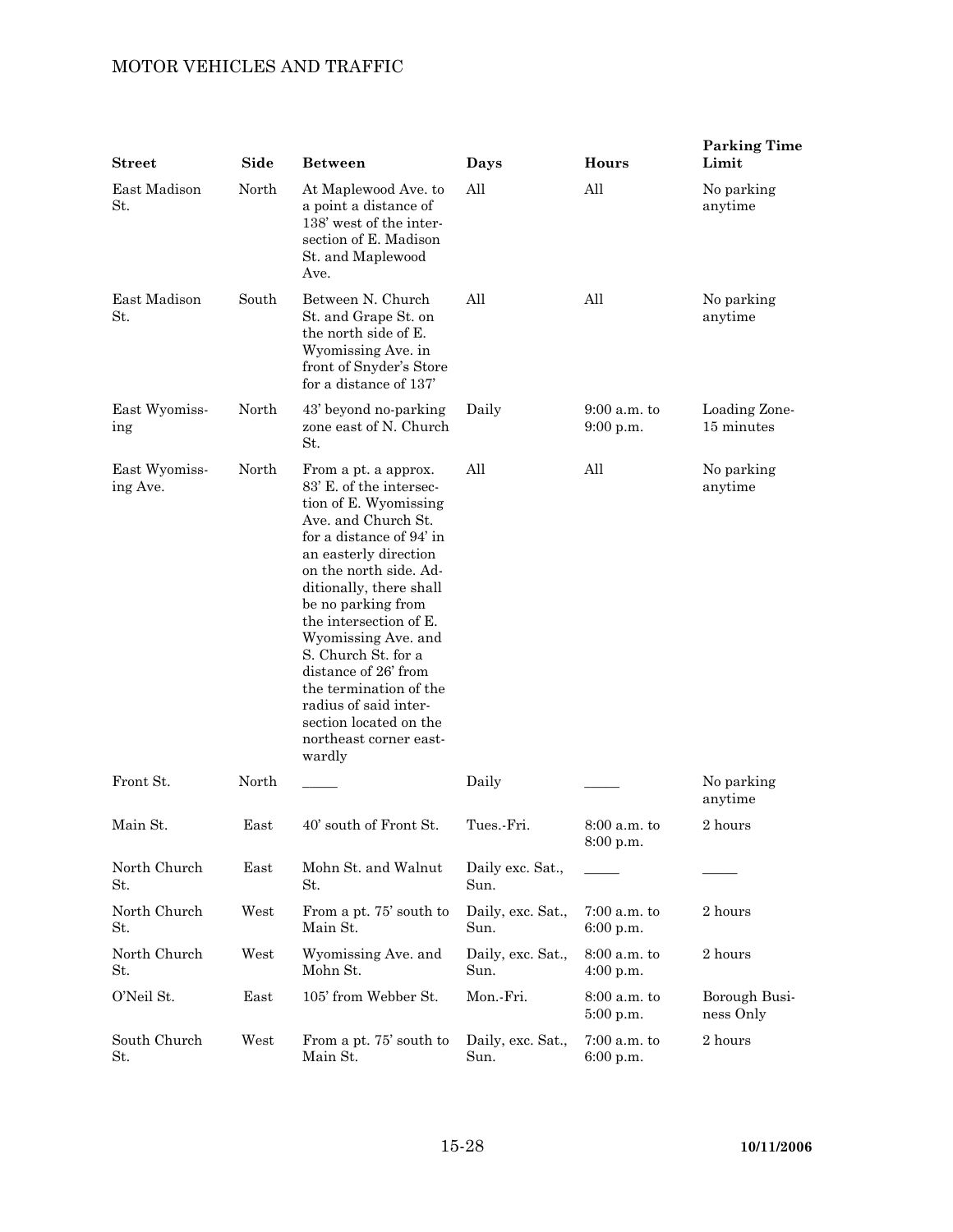| <b>Street</b>      | Side  | <b>Between</b>                                            | Days                    | Hours                         | <b>Parking Time</b><br>Limit    |
|--------------------|-------|-----------------------------------------------------------|-------------------------|-------------------------------|---------------------------------|
| Wyomissing<br>Ave. | North | Church St. east 81'                                       | Daily, exc.<br>Sun.,    |                               | 30 minutes                      |
| Wyomissing<br>Ave. | North | West $117'$                                               | Daily, exc. Sun.        | $9:00$ a.m. to<br>$4:00$ p.m. | 2 hours                         |
| Wyomissing<br>Ave. | South | A distance of 215' east                                   | Daily                   | $7:00$ a.m. to                | 2 hours                         |
|                    |       |                                                           | Sat., Sun.,<br>Holidays | No time after<br>$7:00$ a.m.  |                                 |
| Wyomissing<br>Ave. | South | From Church St. east<br>361'                              | Daily                   | $7:00$ a.m. to<br>6:00 p.m.   | 2 hours                         |
|                    |       |                                                           | Sat., Sun.,<br>Holidays | No time after<br>$7:00$ a.m.  |                                 |
| Wyomissing<br>Ave. | South | From Church St. west<br>215'                              | Daily, exc. Sun.        | $9:00$ a.m. to                | 2 hours                         |
| Wyomissing<br>Ave. | South | From Chestnut St. to<br>a pt. $23'$ west                  | Daily, exc. Sun.        | $8:00$ a.m. to                | 20 minutes                      |
| Wyomissing<br>Ave. | South | From east end of<br>aforesaid 361' a dis-<br>tance of 45' | Daily                   | $7:00$ a.m. to<br>$6:00$ p.m. | $2\ {\rm hours}\ 30$<br>minutes |
|                    |       |                                                           | Sat., Sun.,<br>Holidays | No time after<br>$7:00$ a.m.  |                                 |

(Ord. 478, 8/10/1988; as amended by Ord. 507, 7/10/1991, §1; by Ord. 519, 6/10/1992, §1; and by Ord. 532, 6/9/1993, §14)

# **§407. Special Purpose Parking Zones Established; Parking Otherwise Prohibited.**

1. The following are established as special purpose parking zones, and it shall be unlawful for any person to park a vehicle or to allow it to remain parked, in any such zone, except as specifically provided for that zone:

| <b>Street</b>   | Side        | Location                                 | <b>Authorized Purpose</b><br>or Vehicle |
|-----------------|-------------|------------------------------------------|-----------------------------------------|
| Church St.      | Southwest   | In front of St. John's Par-<br>ish House | Bus                                     |
| Main St.        | S.E. Corner | Church St.                               | Bus                                     |
| Main St.        | S.E. Corner | Wyomissing Ave.                          | Bus                                     |
| Wyomissing Ave. | North       | Intersection with Main St.               | Bus                                     |
| Wyomissing Ave. | N.E. Corner | Church St.                               | <b>Bus</b>                              |
| Wyomissing Ave. | N.E. Corner | Walnut St.                               | <b>Bus</b>                              |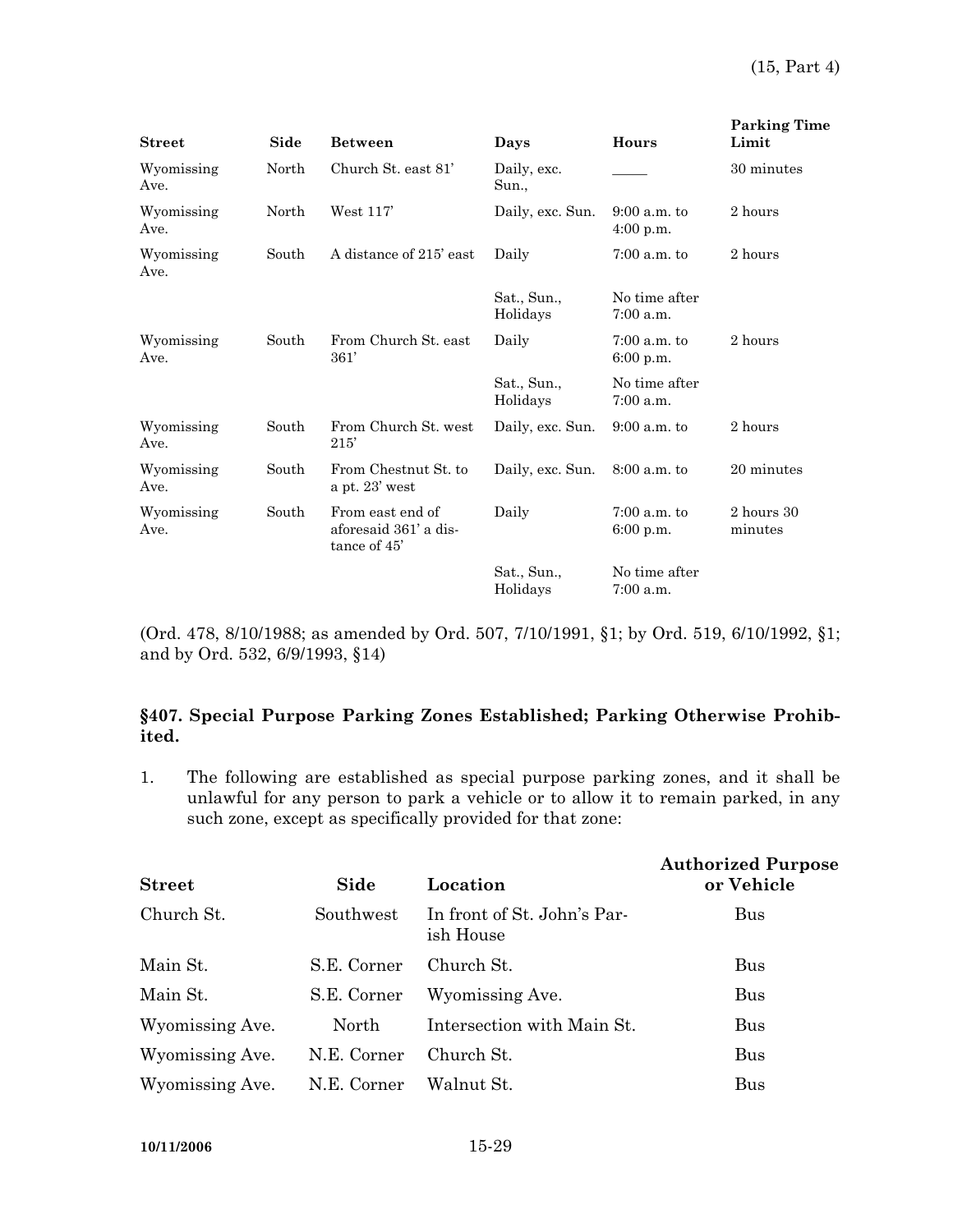| <b>Street</b>                          | Side | Location | <b>Authorized Purpose</b><br>or Vehicle |
|----------------------------------------|------|----------|-----------------------------------------|
| Wyomissing Ave. S.W. Corner Walnut St. |      |          | <b>Bus</b>                              |
| Wyomissing Ave. S.W. Corner Werner St. |      |          | <b>Bus</b>                              |

2. Handicap Parking Only. Handicap parking only is hereby established at the following locations:

| <b>Street</b>        | Side  | Location                                                             |
|----------------------|-------|----------------------------------------------------------------------|
| Chestnut St.         | West  | A distance of 159' from Dewey St. northward to a                     |
|                      |       | distance of 186'                                                     |
| Chestnut St.         | West  | From West Wyomissing Ave. a distance of 46' to a                     |
|                      |       | distance of 66' in a northerly direction                             |
| Crest Cir.           | West  | From West Summit St. a distance of 333' to 355' in a                 |
|                      |       | northern direction                                                   |
| Dewey St.            | North | Beginning 163' west of the intersection of Dewey                     |
|                      |       | and Maple Sts. for a distance of 20' in a westwardly                 |
|                      |       | direction                                                            |
| East Mohn St.        | North | From Grape St. a distance of 235' to 255'                            |
| East Summit St.      | South | Eastward from Grape St. a distance of 168' to 189'                   |
| East Summit St.      | South | From its intersection with Mohn Street eastward a<br>distance of 65' |
| East Wyomissing Ave. | South | Eastward from the intersection of South Church St.                   |
|                      |       | 353' to 373'                                                         |
| Front St.            | South | From Baker St. eastward a distance of 87' to 108'                    |
| Front St.            | South | From its intersection with Baker St. eastwardly a                    |
|                      |       | distance of 40'                                                      |
| Lutz St.             | East  | From its intersection with Fairview St. from a point                 |
|                      |       | 70' south of Fairview St. to a point 92 feet south of                |
|                      |       | Fairview St., a distance of 22'                                      |
| Main St.             | South | Eastwardly from the intersection of South Church                     |
|                      |       | and Main Sts., a distance of 160' to 183'                            |
| Maple St.            | West  | A distance of 72' from Dewey St. southward to a dis-                 |
|                      |       | tance of 90'                                                         |
| Mohnton Borough Park |       | All those certain 2 existing parking spaces, being the               |
|                      |       | 2 southwesternmost parking spaces within the main                    |
|                      |       | parking lot of the Mohnton Memorial Park located                     |
|                      |       | at the terminus of North Walnut St., said spaces be-                 |
|                      |       | ing located 238' north of the northern curbline of                   |
|                      |       | East Wyomissing Ave. and 24' west of the eastern                     |
|                      |       | curbline of North Walnut St.                                         |
| North Church St.     | West  | 148' from the intersection of East Summit St. to 170'                |
|                      |       | southward                                                            |
| North Church St.     | West  | From a point southward from Madison St., begin-                      |
|                      |       | ning of said point being 194' southward of Madison                   |
|                      |       | St. to a point 240' south of Madison Ave., a distance                |
|                      |       | of 46'                                                               |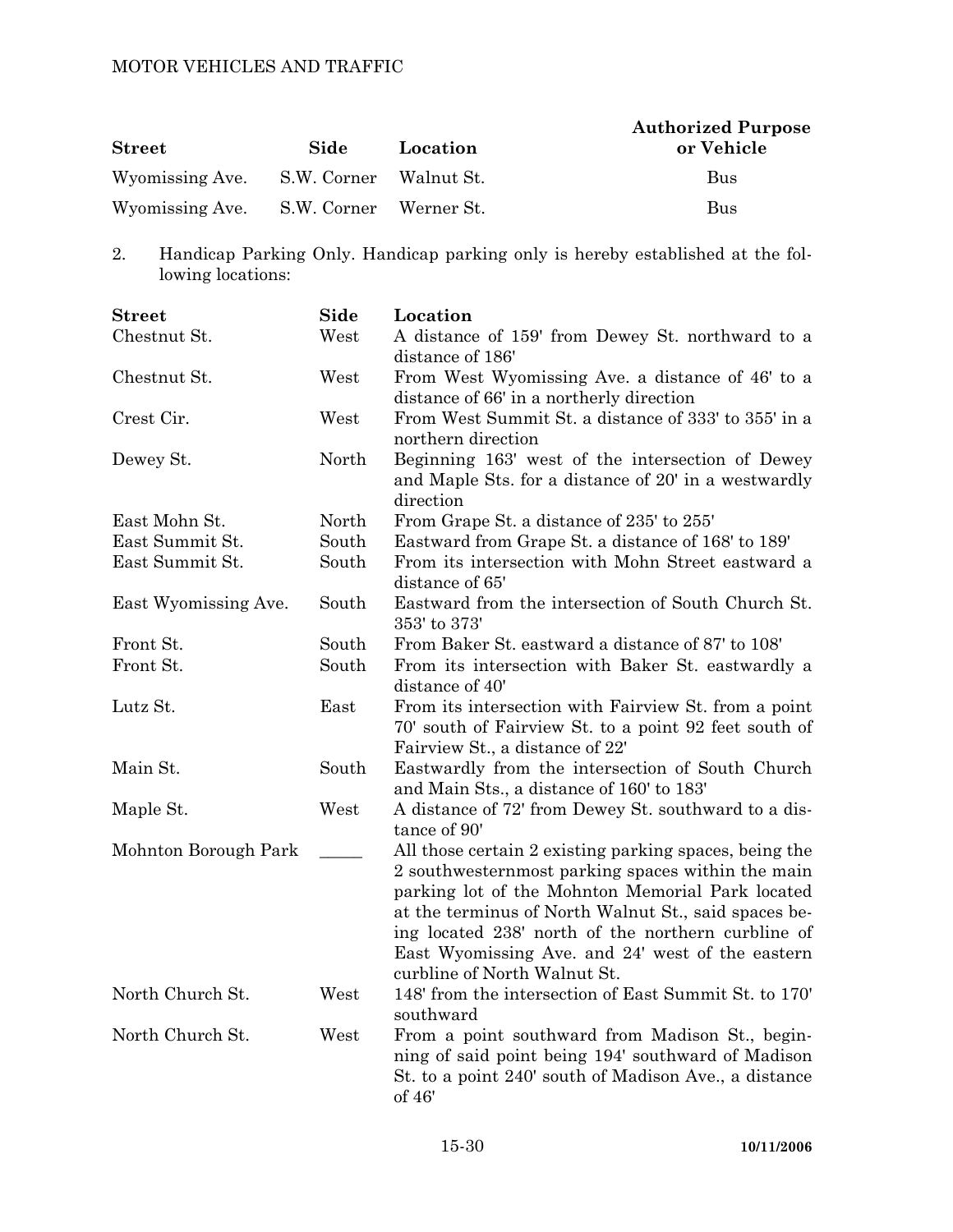| <b>Street</b>        | Side  | Location                                                                                                                              |
|----------------------|-------|---------------------------------------------------------------------------------------------------------------------------------------|
| North Church St.     | West  | From Orange St. in a southern direction 119' to 143'                                                                                  |
| North Church St.     | West  | From the intersection of Walnut St. northward from<br>$42'$ to $64'$                                                                  |
| North Church St.     | West  | Going north from West Summit St., beginning at a<br>distance 121' from West Summit St. unto a point<br>143' from said West Summit St. |
| North Church St.     | West  | Northbound from the intersection of Walnut St. and<br>North Church St. a distance of 25' to 42'                                       |
| O'Neil St.           | East  | From its intersection with Apple St. a distance of 29'                                                                                |
| West Summit St.      | South | From a point beginning 51' east of Chestnut to a<br>point 73' east of Chestnut St., a distance of 22'                                 |
| West Wyomissing Ave. | South | From a point 114' west of S. Church St. to 136' west<br>of S. Church St., a distance of 22'                                           |
| West Wyomissing Ave. | South | Westwardly from the intersection of Chestnut and<br>West Wyomissing Aves. a distance of 42' to 63'                                    |

- 3. Any person or persons parking in the aforesaid handicap parking spaces without a handicap permit or license is in violation of this Section and upon conviction thereof will be sentenced to a fine of not less than \$200 or more than \$500.
- 4. The Borough of Mohnton shall have the absolute right to remove any vehicle contrary to this Section after due notice to the owner or operator thereof and said owner or operator shall be responsible for the costs involved in connections therewith.

(Ord. 478, 8/10/1988; as amended by Ord. 532, 6/9/1994, §1; by Ord. 597, 7/8/1998, §§1, 2; by Ord. 607, 4/14/1999; by Ord. 609, 11/10/1999; by Ord. 621, 7/12/2000; by Ord. 622, 11/8/2000; by Ord. 633, 3/14/2001, §2; by Ord. 649, 9/11/2002; by Ord. 658, 2/12/2003; by Ord. 662, 10/8/2003; by Ord. 676, 1/14/2004; by Ord. 684, 12/8/2004; by Ord. 697, 2/2/2005; by Ord. 702, 8/10/2005; by Ord. 703, 8/10/2005; by Ord. 705, 12/14/2005; and by Ord. 715, 4/12/2006)

# **§408. Standing or Parking on Roadway for Loading or Unloading.**

It shall be unlawful for any person to stop, stand or park a vehicle (other than a pedalcycle) on the roadway side of any vehicle stopped or parked at the edge or curb of any street, except that standing or parking for the purpose of loading or unloading persons or property shall be permitted on the following named streets on Monday through Saturday, between the hours of 9:00 a.m. and 11:30 a.m. and between the hours of 1:30 p.m. and 4:00 p.m., and for no longer than necessary for the loading or unloading.

#### **Street Side Between**

(Reserved)

(Ord. 478, 8/10/1988)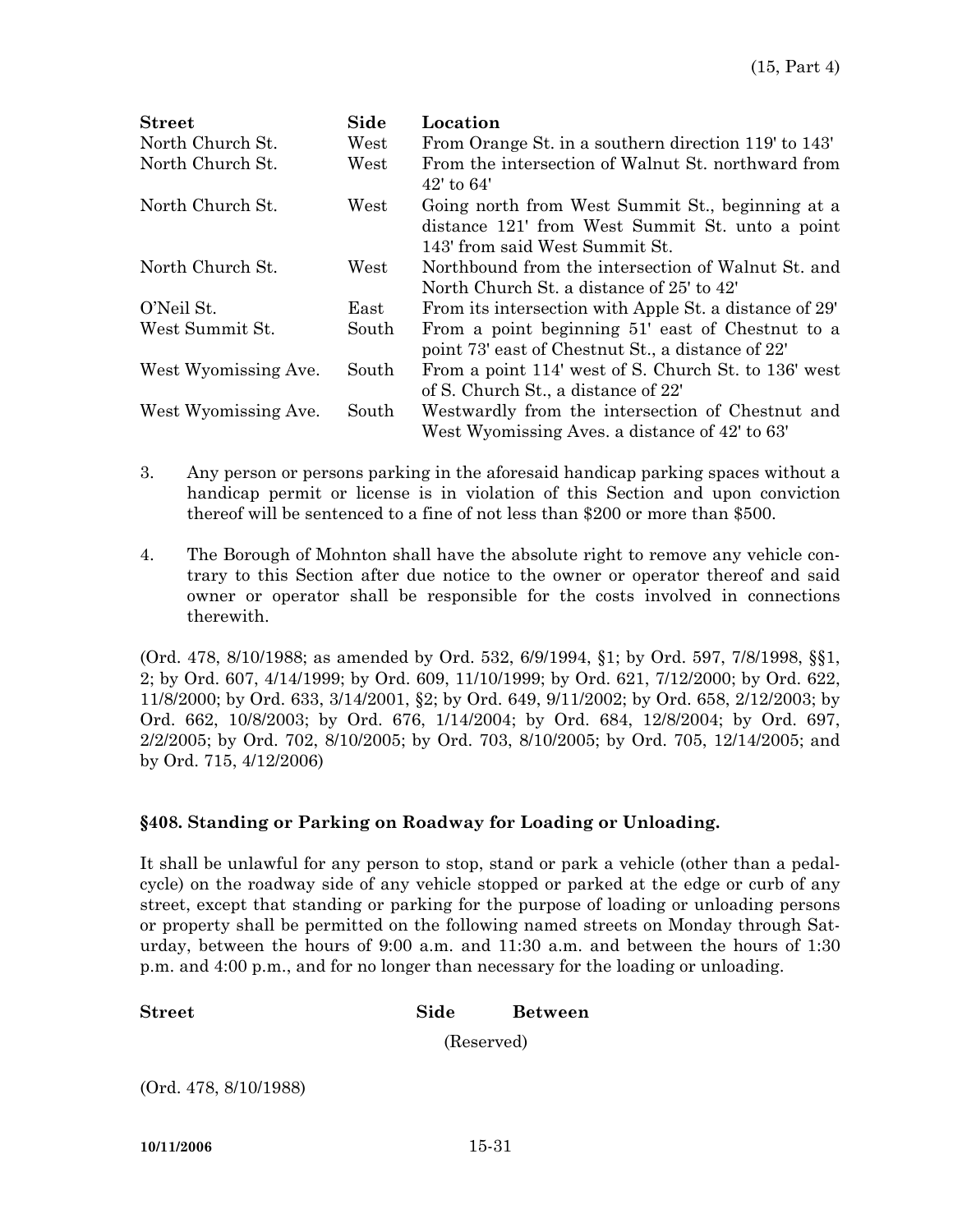# **§409. Residential Permit Parking.**

- 1. Findings and Purpose: The Borough finds that:
	- A. certain residential areas in the Borough are subjected to commuter vehicle parkings, therefore depriving the residents of those areas of spaces in which to park their own vehicles;
	- B. those residential streets are also subjected to a high degree of commuter traffic which substantially reduces the quality of the ambient air level; and
	- C. the establishment of a parking permit program for certain affected areas should facilitate efficient movement of traffic by providing for parking preference during certain hours of the day and days of the week. Therefore, the Borough considers it to be in the interest of the people of the Borough to provide for the establishment of a residential permit parking program to insure primary access to available parking spaces by neighborhood residents and also to provide a cleaner ambient air level.
- 2. Definitions: For the purpose of this §409, words and terms listed in this subsection, as follows, shall have the following meanings:

 COMMUTER VEHICLE — a motor vehicle parked in a residential area by a person not a resident of that residential area;

 PROPRIETOR — a person who owns or leases real estate within a residential area of which he is not a resident, but who owns or manages a business enterprise or professional office maintained at that address; for the purpose of this section, a proprietor shall be entitled to one parking permit for that business or professional office address;

 RESIDENT — a person who owns or leases real property within a residential area and who maintains either a voting residence, or bona fide occupancy, or both, at that address;

 RESIDENTIAL AREA — a contiguous area containing public highways or parts of public highways primarily abutted by residential property or residential and nonbusiness property (such as schools, parks, places of worship, hospitals and nursing homes).

- 3. Criteria: The residential areas designated in subsection 4 of this §409 are those deemed impacted and hence eligible for residential parking on the basis of the following criteria:
	- A. During any period between the hours of 7:00 a.m. and 6:30 p.m., Monday through Saturday, except legal holidays, the number of vehicles parked (or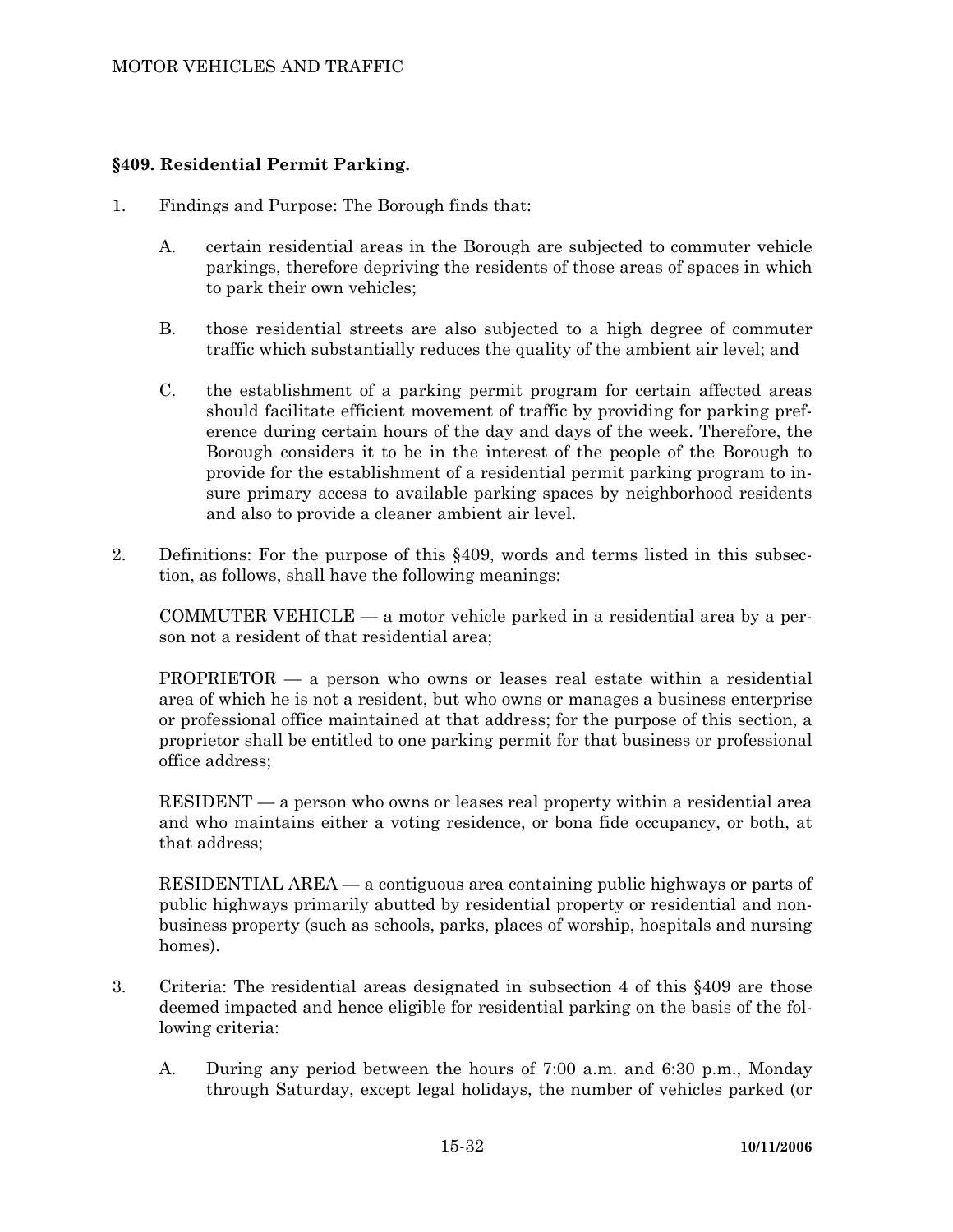standing), legally or illegally, on the streets in the area is equal to 70% or more of the legal, on-street parking capacity of the area. For the purpose of this criterion, a legal parking space shall be 20 linear feet.

 B. During the same period as specified in A, directly above, 10% or more of the vehicles parked (or standing) on the streets in the area are not registered in the name of a person residing in the area. For the purpose of this criterion, the latest available information from the Bureau of Motor Vehicles and Licensing of the Pennsylvania Department of Transportation regarding registration of motor vehicles shall be used.

 Provided: in determining that a specific area identified as impacted and eligible for residential permit parking is designated as a residential permit parking area, the following factors are taken into consideration:

- (1) the local and metropolitan needs with respect to clean air and environment;
- (2) the possibility of a reduction in total vehicle miles driven in the Borough;
- (3) the likelihood of alleviating traffic congestion, illegal parking and related health and safety hazards;
- (4) the proximity of public transportation to the residential area;
- (5) the desire and need of the residents for residential permit parking and their willingness to bear the administrative costs in connection with it; and
- (6) the need for parking in excess of the residential permit parking program in proximity to establishments located in the residential permit parking area and used by the general public for religious, health or educational purposes.
- 4. Designation of residential permit parking areas: The following are designated as residential permit parking areas:

# **Area Bounded by and Including**

#### (Reserved)

 Signs shall be erected along the streets in each residential permit parking area, indicating the days, hours, locations and conditions under which parking shall be by permit only.

5. Application for permit: Application for a residential parking permit shall be made to the Chief of Police by the person desiring the permit, who shall be only the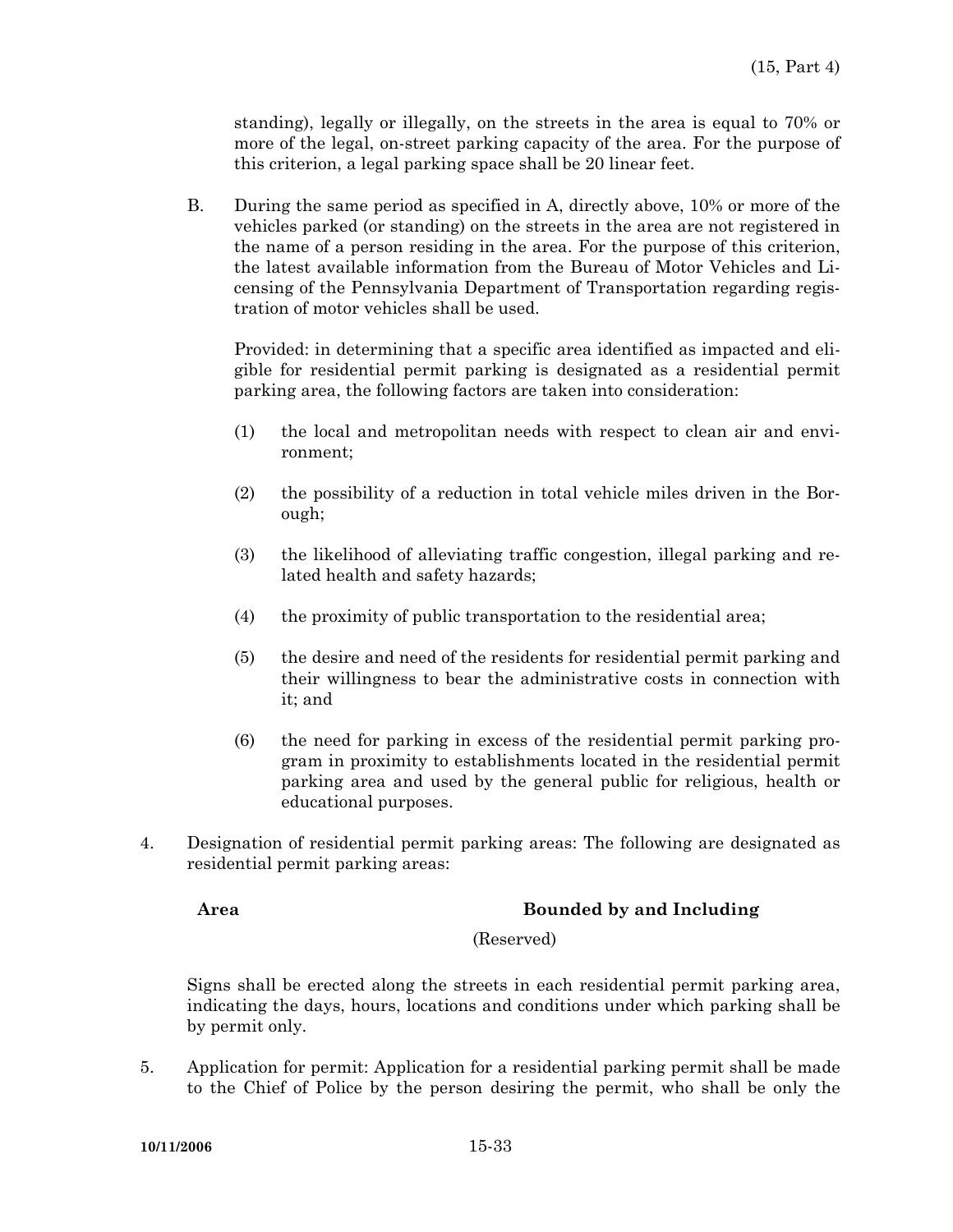owner or the driver of a motor vehicle who resides on or is a proprietor of property immediately adjacent to a street or other location within a residential parking permit area. A separate application shall be required for each motor vehicle, and each application shall be accompanied by a \$10 permit fee, which shall be for the use of the Borough, to be applied to the cost of administering the residential permit parking program. Each application shall contain the following information: the name of the owner or the driver, as the case may be, of the motor vehicle; the address of the resident or the proprietor, as the case may be; the make, model and registration number of the motor vehicle; and the driver number as taken from the applicant's current driver's license. At the discretion of the Chief of Police, the applicant shall be required, at the time of making application, to present his driver's license and the vehicle registration card.

- 6. Issuance of permit: Upon receipt of the application and the permit fee, and determination by him that the information upon the application shows that the applicant is entitled to a residential parking permit, the Chief of Police shall issue to the applicant a residential parking permit, which shall be valid for the remainder of the calendar year. The permit shall display the serial and registration numbers of the motor vehicles, the residential parking area number, and the expiration date. The permit shall be renewable annually before the expiration date, upon making application for renewal and payment of the \$10 permit fee. It shall be unlawful and a violation of this §409 for any person to display other than the current and valid permit while standing or parking in a residential permit parking area at any time when those permits are to be displayed.
- 7. Temporary and exemption parking permits: Temporary parking permits may be issued by the Chief of Police, upon payment of a fee of \$2, to bona fide visitors of residents of a designated residential permit parking area, and exemption parking permits may be issued, without payment of a fee, to handicapped persons.
- 8. Responsibility of permit holder:
	- A. Notwithstanding any provision of this section to the contrary, the holder of a residential parking permit shall be permitted to stand or park a motor vehicle operated by him in any designated residential parking area during those times when parking of motor vehicles is permitted in that area. While a vehicle for which a residential parking permit has been issued is so parked, that permit shall be displayed so as to be clearly visible through the windshield of the vehicle. A residential parking permit shall not guarantee or reserve to the holder a parking space within a designated residential permit parking area.
	- B. A residential parking permit shall not authorize its holder to stand or park a motor vehicle in any place where or at any time when stopping, standing or parking of motor vehicles is prohibited or set aside for other specified types of vehicles, nor shall the permit exempt its holder from the observance of any traffic or parking regulation other than residential permit parking regulation or restriction.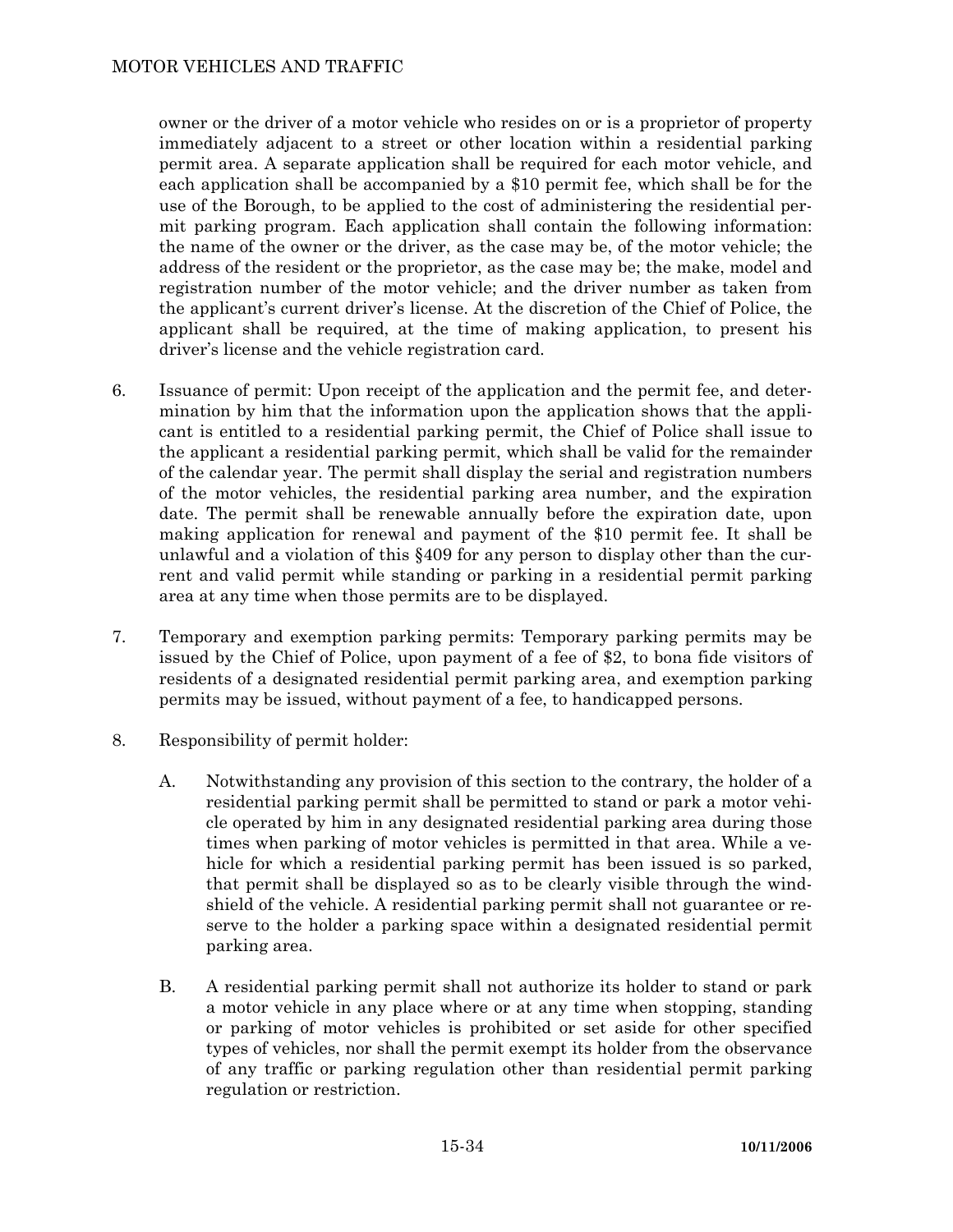- C. No person other than the permit holder whose name appears on the permit shall use a residential parking permit or display it on a vehicle operated; any such use or display by a person other than the permit holder shall constitute a violation of this §409 by the permit holder and by the person who so used or displayed the parking permit.
- D. It shall constitute a violation of this §409 for any person falsely to represent himself as eligible for a residential parking permit or to furnish false information in an application to the Chief of Police in order to obtain a residential parking permit.
	- (1) Revocation of permits: The Chief of Police shall have authority to revoke the residential parking permit of any permit holder found to be in violation of any provision of this §409. Upon written notification to him of the revocation, the permit holder shall surrender the permit to the Chief of Police. Failure to do so, when so requested, shall constitute a violation of this §409. Provided: any person receiving such a notice may, within 10 days after the date of the notice, appeal to Borough Council for a hearing on the revocation, and the decision of Borough Council shall be final.

(Ord. 478, 8/10/1988)

#### **§410. Penalties.**

Any person who violates any provision of this Part shall, upon conviction, be sentenced to pay a fine of not more than \$15 and costs. Provided: it shall be the duty of the police officers and of parking enforcement personnel of the Borough to report to the appropriate official all violations of any provision of this Part, indicating, in each case: the section violated; the license number of the vehicle involved in the violation; the location where the violation took place; and any other facts that might be necessary in order to secure a clear understanding of the circumstances attending the violation. The police officer or other person making the report shall also attach to or place upon every such vehicle a notice stating that the vehicle was parked in violation of this Part. The notice shall contain instructions to the owner or driver of the vehicle that if he will report to the office of the Chief of Police and pay the sum of \$15 within 48 hours after the time of the notice, or if he will place the sum of \$15, enclosed within the envelope provided, in any of the special parking fine boxes installed at various locations within the Borough, that act will save the violator from prosecution and from payment of the fine and costs prescribed in the first sentence of this §410. (Ord. 478, 8/10/1988; as amended by Ord. 583, 3/12/1997, §1)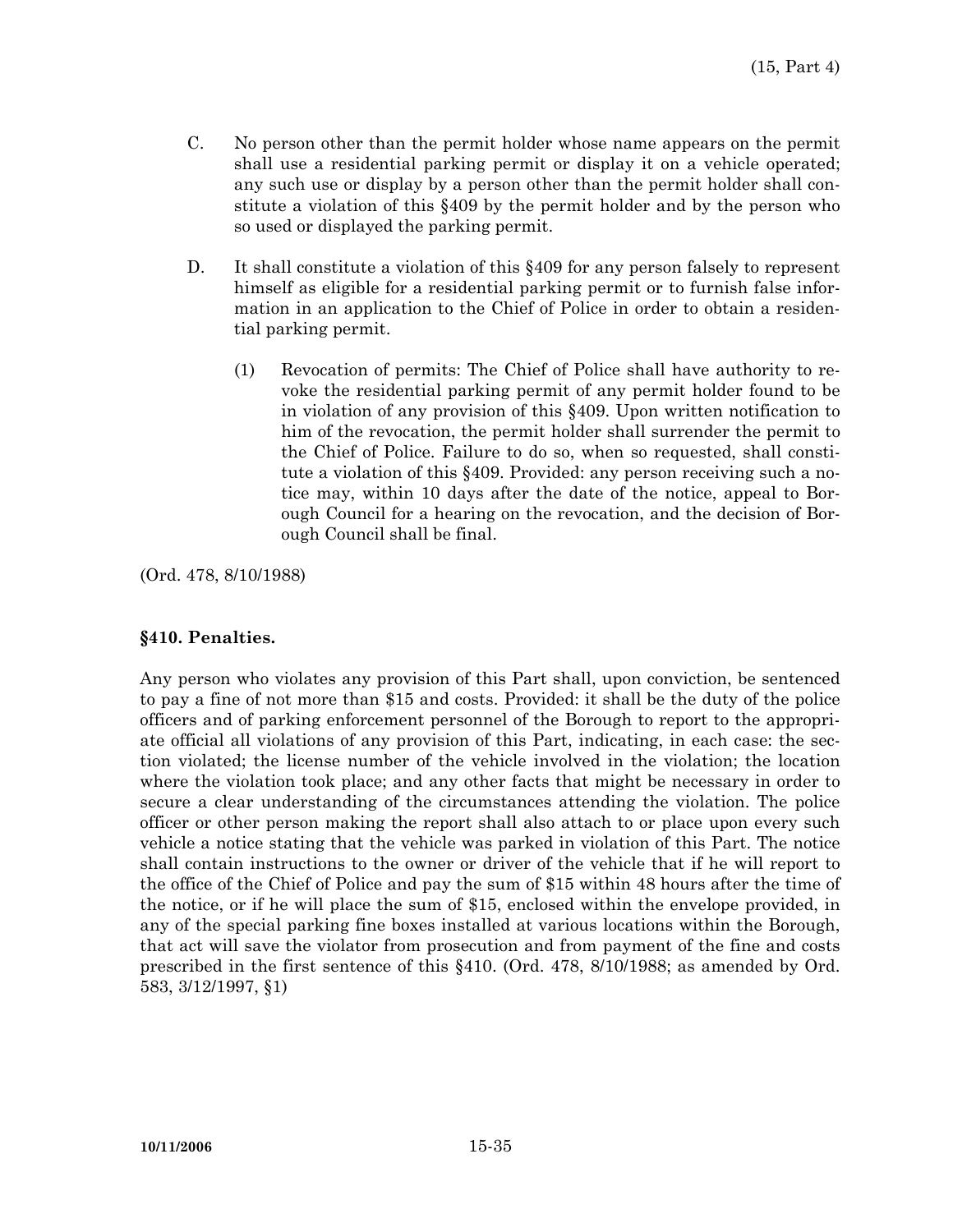# **§411. Parking and Storage of Vehicles.**

- 1. Automotive vehicles and recreational vehicles of any type without current license plates and required inspection stickers shall not be parked or stored on any property within an R-1, R-2 or R-A district other than in completely enclosed buildings.
- 2. No tractor or trailer from a tractor trailer truck, other than a vehicle used in conjunction with a lawful conforming or nonconforming use, shall be parked or stored on any property within an R-1, R-2 or R-A district unless it is parked or stored within a completely enclosed building.
- 3. Notwithstanding the foregoing, moving vans, construction vehicles, delivery vehicles and similar vehicles may be parked temporarily (not to exceed 24 hours) within R-1, R-2 and R-A districts outside of completely enclosed buildings during the conduct of business of serving lawful uses within the districts.
- 4. Any person who violates any provision of this Section shall, upon conviction thereof, be punishable by a fine of not more than \$25 nor less than \$10 and costs of prosecution or, upon default in payment of the fine and costs, by imprisonment in Berks County prison for a period not to exceed 30 days.

(Ord. 534, 8/11/1993, §§1-4)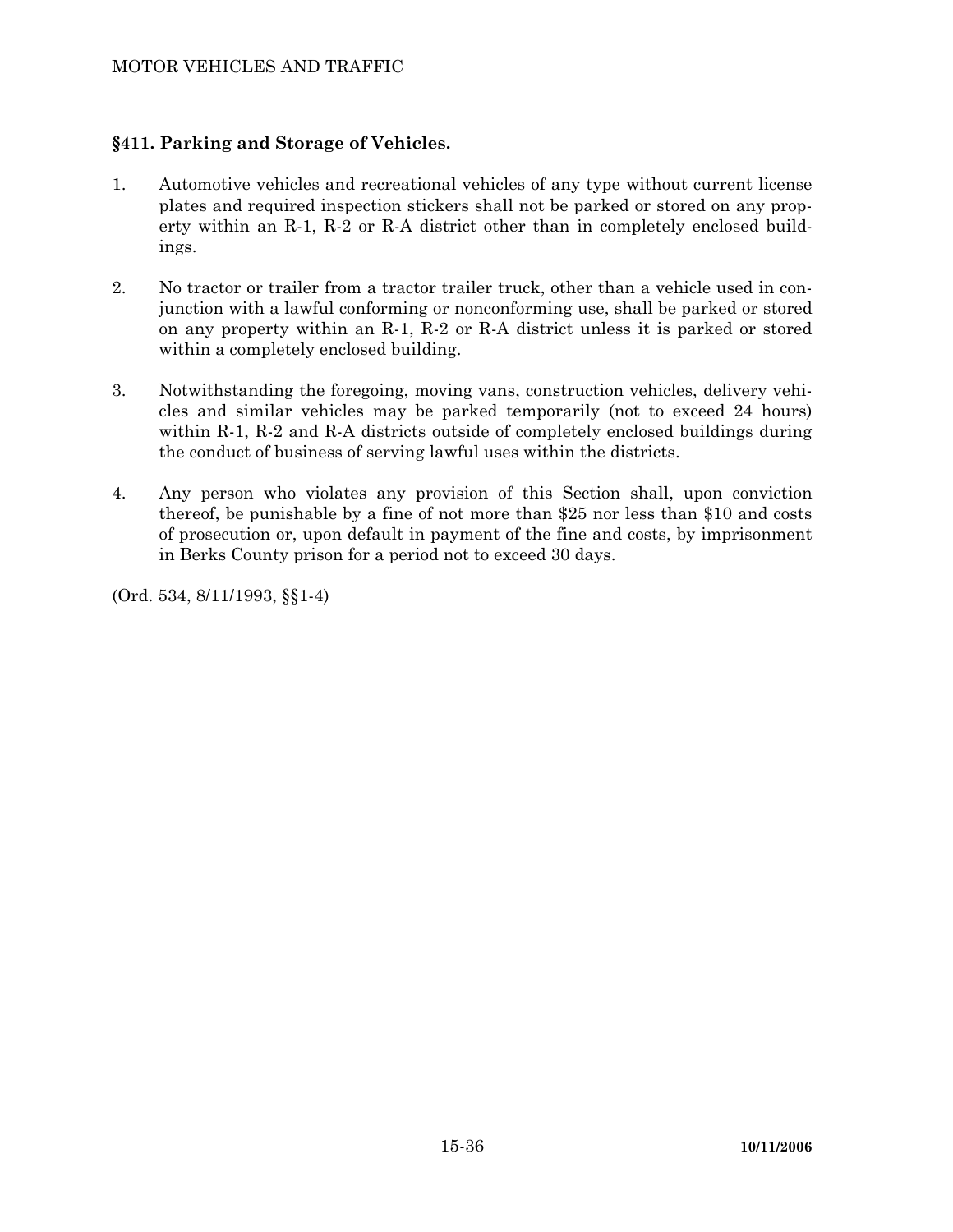# **Removal and Impoundment of Illegally Parked Vehicles**

# **§501. Applicability and Scope.**

This Part is enacted under authority of Section 6109(a-22) of the Vehicle Code1, and gives authority to the Borough to remove and impound those vehicles which are parked in a tow away zone and in violation of parking regulations of this Chapter. Vehicles which have been abandoned (as defined by the Vehicle Code) or which are parked in such a manner as to interfere with traffic or pose a hazard to others, may be towed under the provisions of the Pennsylvania Motor Vehicle Code. (Ord. 478, 8/10/1988)

## **§502. Authority to Remove and Impound.**

The Borough shall have authority to remove and impound, or to order the removal and impounding, of any vehicle parked overtime or otherwise illegally, provided that the circumstances of its parking were within the conditions stated in §501 of this Part. Provided: no such vehicle shall be removed or impounded except in strict adherence to the provisions of this Part, or the provisions of the Pennsylvania Vehicle Code. (Ord. 478, 8/10/1988)

#### **§503. Tow Away Zones Designated.**

The following designated streets and/or parking lots are hereby established as towaway zones. Signs shall be posted to place the public on notice that their vehicles may be towed for violation of the Borough parking regulations:

| <b>Street</b>      | Side       | <b>Between</b> |
|--------------------|------------|----------------|
| <b>Parking Lot</b> |            |                |
|                    | (Reserved) |                |

(Ord. 478, 8/10/1988)

# **§504. Designation of Approved Storage Garages; Bonding; Towing and Storage.**

Removal and impounding of vehicles under this Chapter shall be done only by "approved storage garages" that shall be designated from time to time by Borough Council. Every such garage shall submit evidence to Borough Council that it is bonded or has acquired liability insurance in an amount satisfactory to Borough Council as sufficient

 $\overline{a}$ 

**<sup>1 75</sup> Pa C.S.A. §§101 et seq. as hereafter amended, supplemented, modified or reenacted by the General Assembly of Pennsylvania.**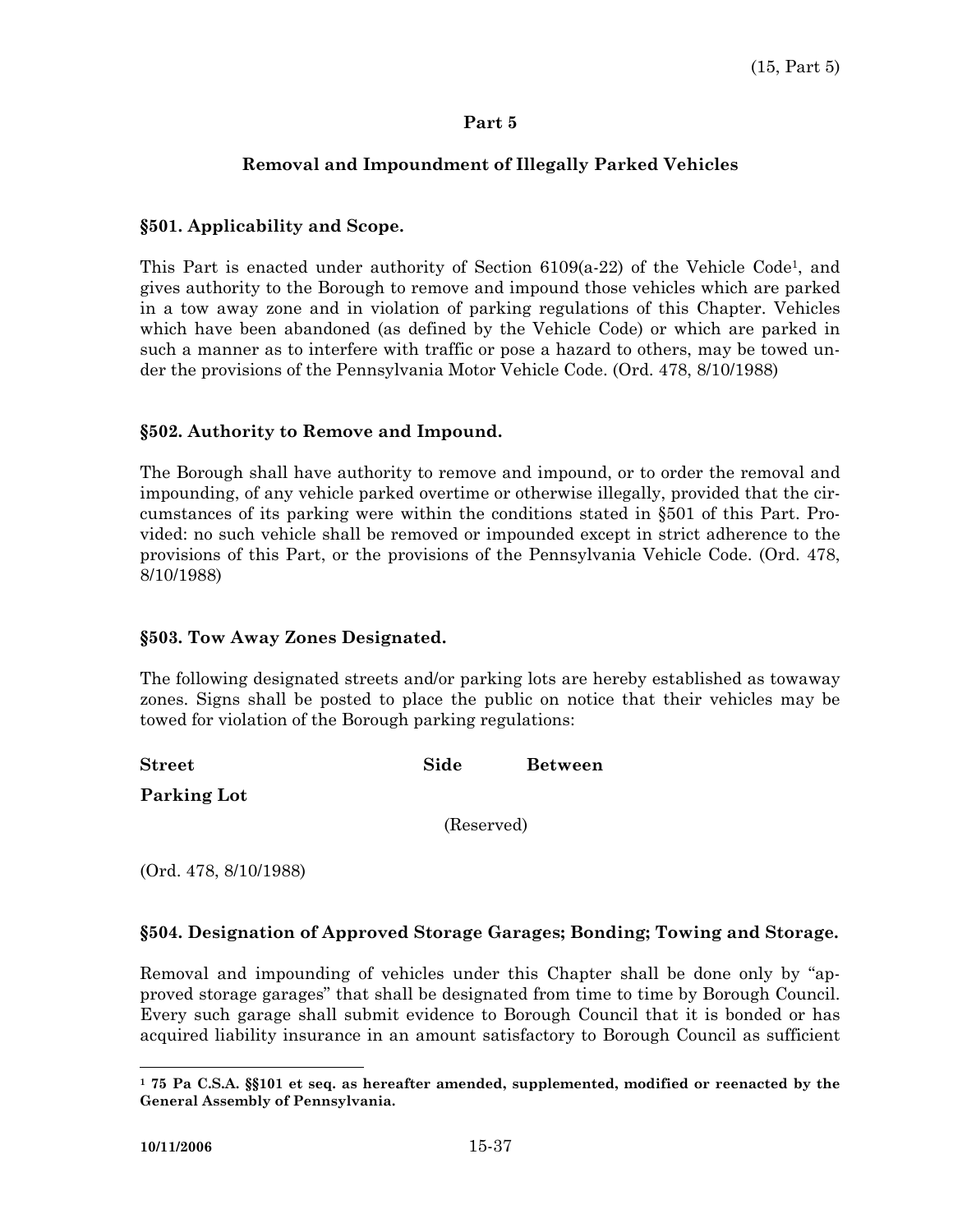to indemnify owners of impounded vehicles against loss or damage to those vehicles while in the custody of the garage keeper for the purpose of towing or storage. The approved storage garage shall submit to Borough Council its schedule of charges for towing and storage of vehicles under this Chapter, and, when the schedule is approved by Borough Council, those charges shall be adhered to by the approved storage garage; no different schedule of charges shall be demanded of or collected from any person whose vehicle is removed or impounded under this Chapter by any approved storage garage. The Borough Council shall delete from its list of approved storage garages any garage that makes any unapproved charge in connection with any vehicle removed or impounded under this Chapter. (Ord. 478, 8/10/1988)

# **§505. Payment of Towing and Storage Charges.**

The payment of towing and storage charges shall not relieve the owner or driver of any vehicle from liability for any fine or penalty for the violation of the provision of this Chapter for which the vehicle was removed or impounded. (Ord. 478, 8/10/1988)

## **§506. Reclamation Costs.**

In order to reclaim his vehicle, the owner shall pay towing and storage costs, plus a \$25 fee of which \$10 shall be transferred to the Pennsylvania Department of Transportation by the garage to which the vehicle was taken. (Ord. 478, 8/10/1988)

# **§507. Records of Vehicles Removed and Impounded.**

The Borough shall cause a record to be kept of all vehicles impounded under this Part and shall be able at all reasonable times to furnish the owners or the agents of the owners of those vehicles with information as to the place of storage of the vehicle. (Ord. 478, 8/10/1988)

#### **§508. Restrictions upon Removal of Vehicles.**

No vehicle shall be removed under the authority of this Part or the Vehicle Code if, at the time of the intended removal, the owner or the person for the time being in charge of the vehicle is present and expresses a willingness and intention to remove the vehicle immediately. (Ord. 478, 8/10/1988)

#### **§509. Penalty.**

Any person who shall violate any provision of this Part shall, upon conviction thereof, be sentenced to pay a fine of \$50 together with all costs of disposing of the vehicle under provisions of the Vehicle Code, 75 P.S. §§7301 et seq. (1977), as hereafter amended,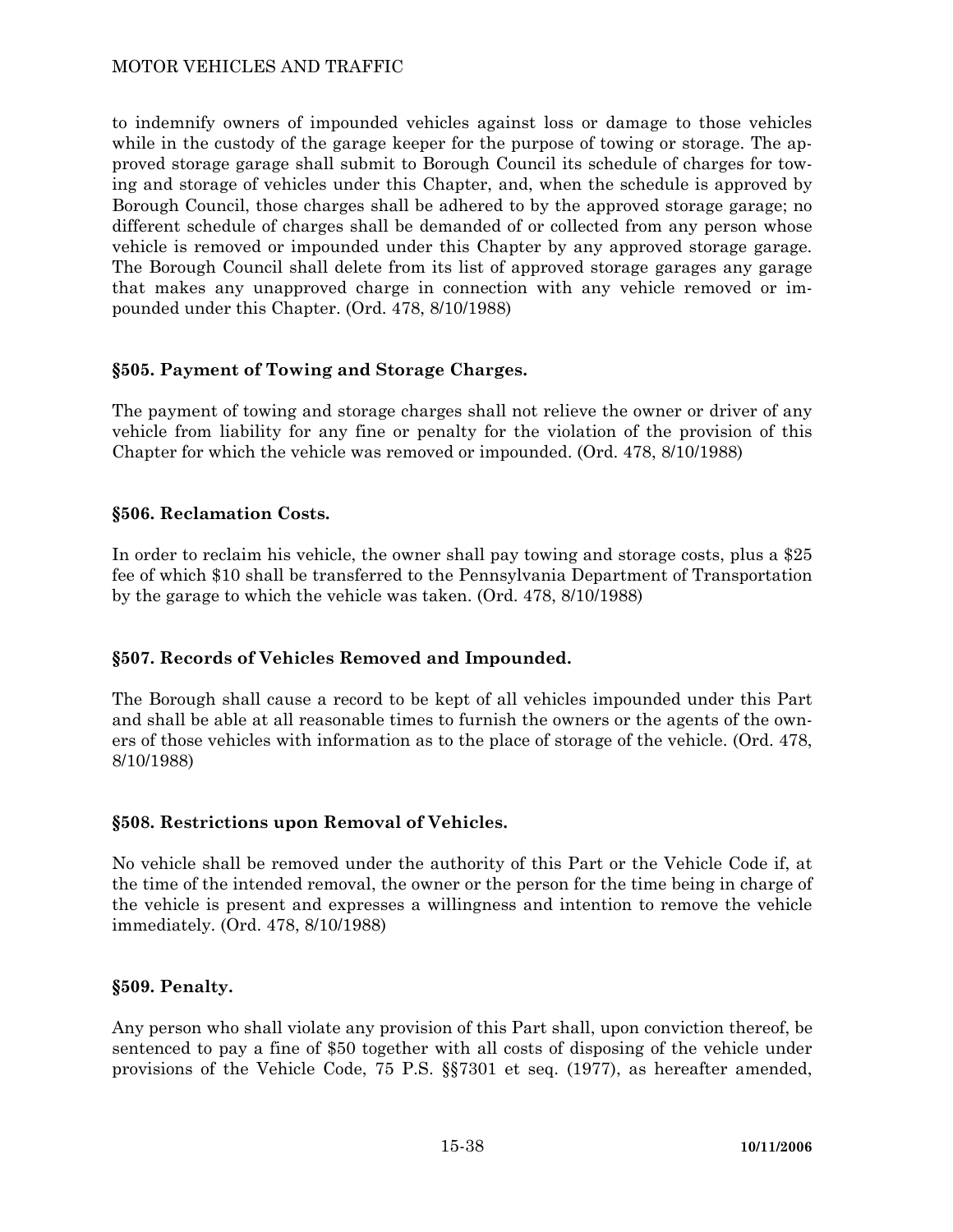supplemented, modified or reenacted by the General Assembly of Pennsylvania. (Ord. 478, 8/10/1988)

# **§510. Reports and Disposition of Unclaimed Vehicles.**

If after a period of 15 days the vehicle in storage remains unclaimed, a report shall be filed with PennDOT in accordance with §7311 of The Vehicle Code, by the person having legal custody of the vehicle. If the vehicle has not been claimed after 30 days, the vehicle may be transferred to a licensed Salvor who will then be responsible for filing the proper reports and disposing of the vehicle in accordance with the provisions of Chapter 73 of the Pennsylvania Motor Vehicle Code (75 Pa C.S.A. §§101 et seq., as amended). (Ord. 478, 8/10/1988)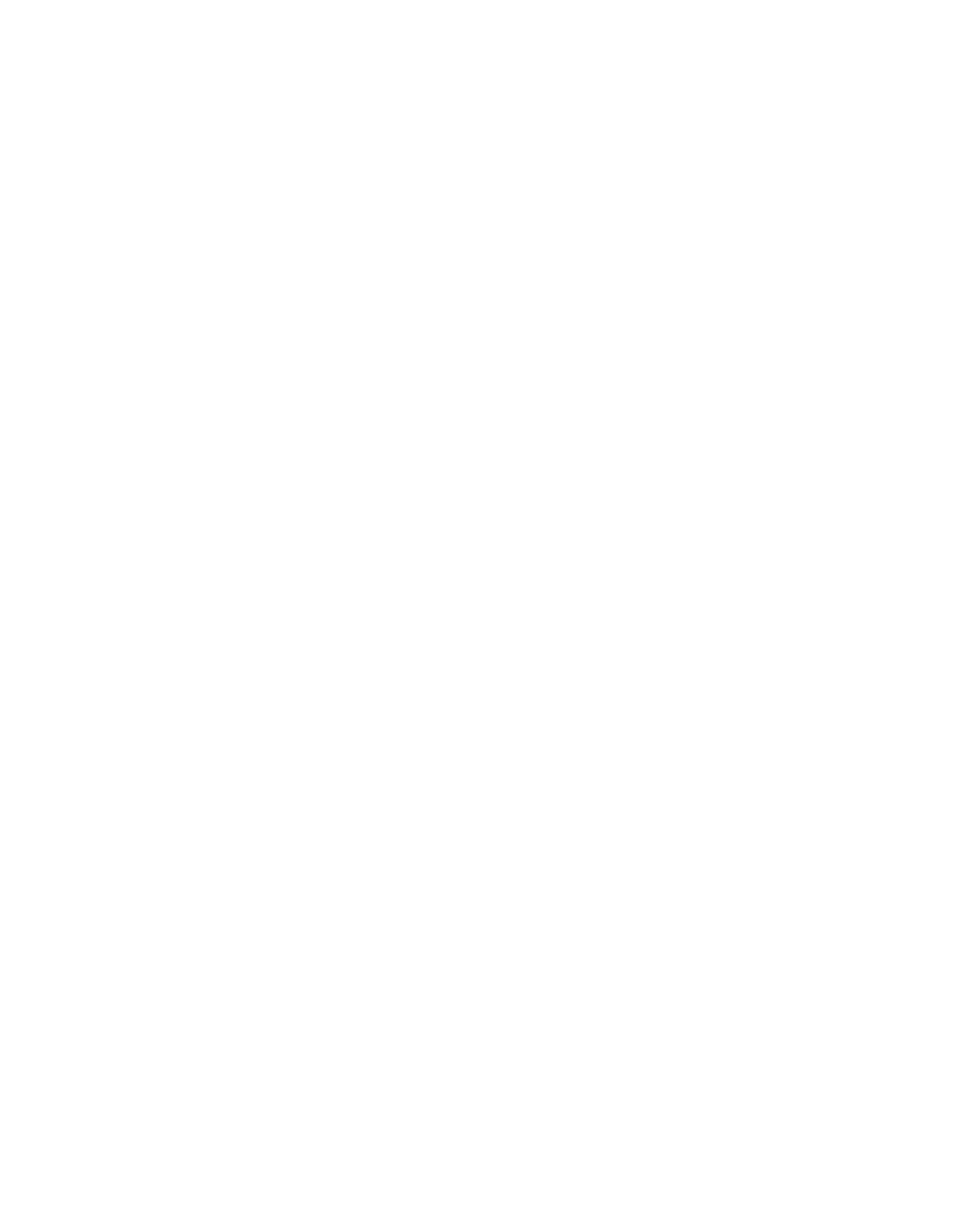# **Snow and Ice Emergency**

## **§601. Declaration of Snow and Ice Emergency.**

In order to facilitate the movement of traffic and to combat the hazards of snow and ice on the snow emergency routes named in §603 of this Part, the Chief of Police, in his discretion, may declare a snow and ice emergency in this Part as a "snow emergency"). Information on the existence of a snow emergency may be given by the Borough through radio, newspaper or other available media, and information on the termination of the emergency may be given by use of the same media. (Ord. 478, 8/10/1988)

# **§602. Parking Prohibited, Driving Motor Vehicles Restricted, on Snow Emergency Routes During Emergency.**

After any snow emergency is declared, it shall be unlawful, at any time during the continuance of the emergency, for any person:

- 1. to park a motor vehicle or to allow that vehicle to remain parked anywhere on any snow emergency route designated in §603 of this Part; or
- 2. to drive any motor vehicle on any such snow emergency route, unless that vehicle is equipped with snow tires or chains.

(Ord. 478, 8/10/1988)

#### **§603. Snow Emergency Routes Designated.**

1. The following are designated as snow emergency routes:

| <b>Street</b>     | <b>Between</b>                              |
|-------------------|---------------------------------------------|
| Chestnut St.      | From West Wyomissing Ave. to Madison<br>St. |
| Church St.        | North and south Borough lines               |
| East Madison      | Entire length to Borough line               |
| East Mohn St.     | From East Summit St. to North Church<br>St. |
| East Summit St.   | Church Street to Spruce Street              |
| F. Skip Zerbe St. | East Madison and Mohnton Blvd.              |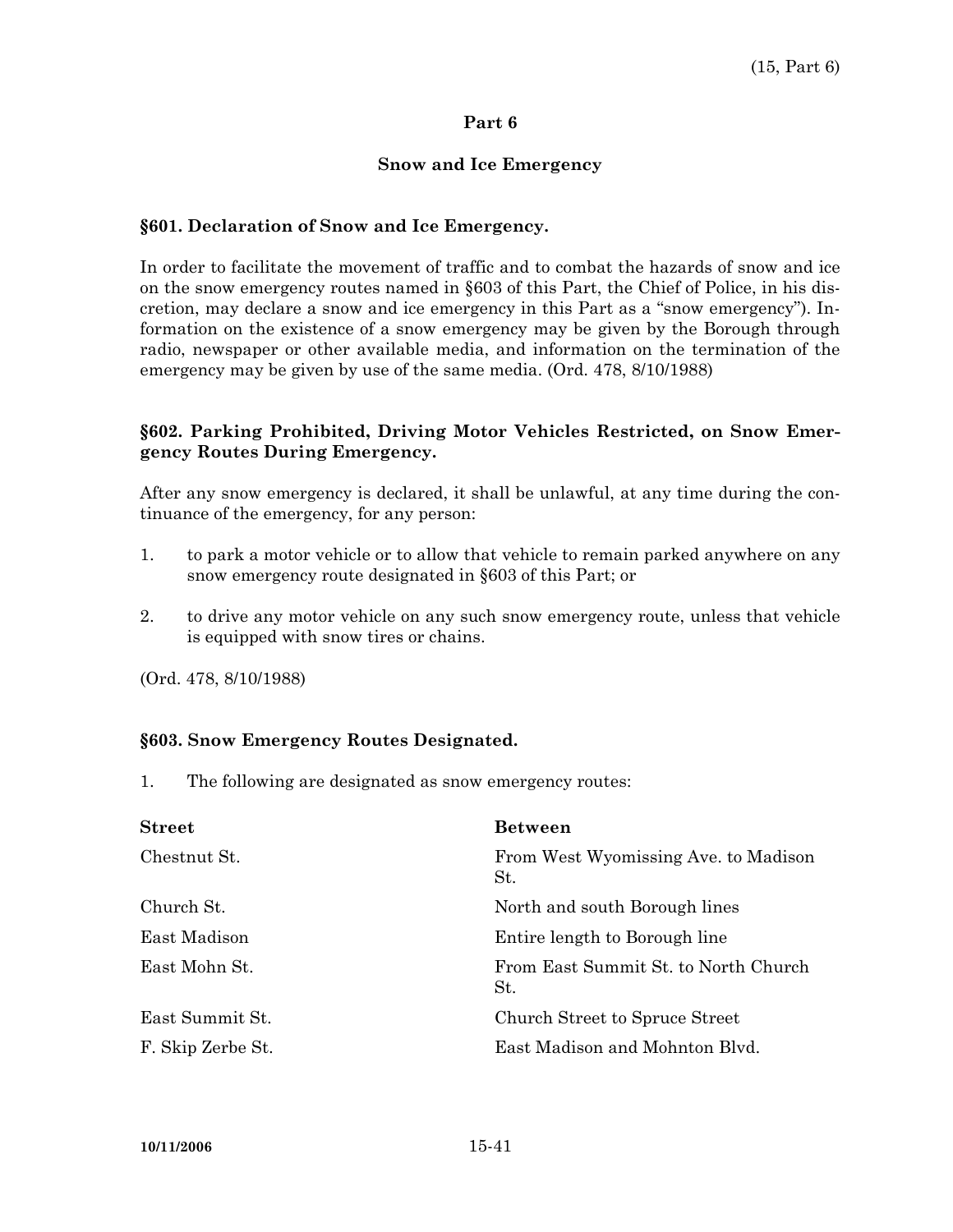| <b>Street</b>   | <b>Between</b>                                   |
|-----------------|--------------------------------------------------|
| Main St.        | From East Wyomissing Ave. to South<br>Church St. |
| Mohnton Blvd.   | Entire length                                    |
| Spruce St.      | All of Spruce St. to Walnut St.                  |
| Sycamore Rd.    | From Northridge Dr. west to the Borough<br>line  |
| Sycamore Rd.    | Madison and Slichter                             |
| Sycamore Rd.    | Madison to Northridge Drive West                 |
| Walnut St.      | From East Wyomissing Ave. to North<br>Church St. |
| Walnut St.      | Spruce Street to Wyomissing Ave.                 |
| West Madison    | Entire length to Borough line                    |
| West Summit St. | North Church St. to North O'Neil St.             |
| Wyomissing Ave. | East and south Borough lines                     |

2. Notwithstanding the provisions of Subsection 1 hereof, a parking prohibition shall automatically go into effect on any part of any snow emergency route on which there has been an accumulation of snow and ice of three inches or more.

(Ord. 478, 8/10/1988; as amended by Ord. 529, 6/9/1993, §1; by Ord. 532, 6/9/1993, §3; by Ord. 570, 5/8/1996, §1; by Ord. 659, 5/14/2003; by Ord. 664, 10/8/2003; and by Ord. 677, 5/12/2004)

# **§604. Penalty for Violation.**

- 1. If, at any time during a period of snow emergency declared under §601 of this Part, a person shall park a motor vehicle or allow a motor vehicle to remain parked anywhere upon a snow emergency route, that person shall be guilty of a violation of this Part, and, upon conviction, shall be sentenced to pay a fine of not more than \$15 and costs.
- 2. If, at any time during a period of snow emergency declared under §601 of this Part, a person shall drive a motor vehicle upon a snow emergency route, without having that vehicle equipped with snow tires or chains, that person shall be guilty of a violation of this Part, and, upon conviction, shall be sentenced to pay a fine of \$25 and costs.

(Ord. 478, 8/10/1988)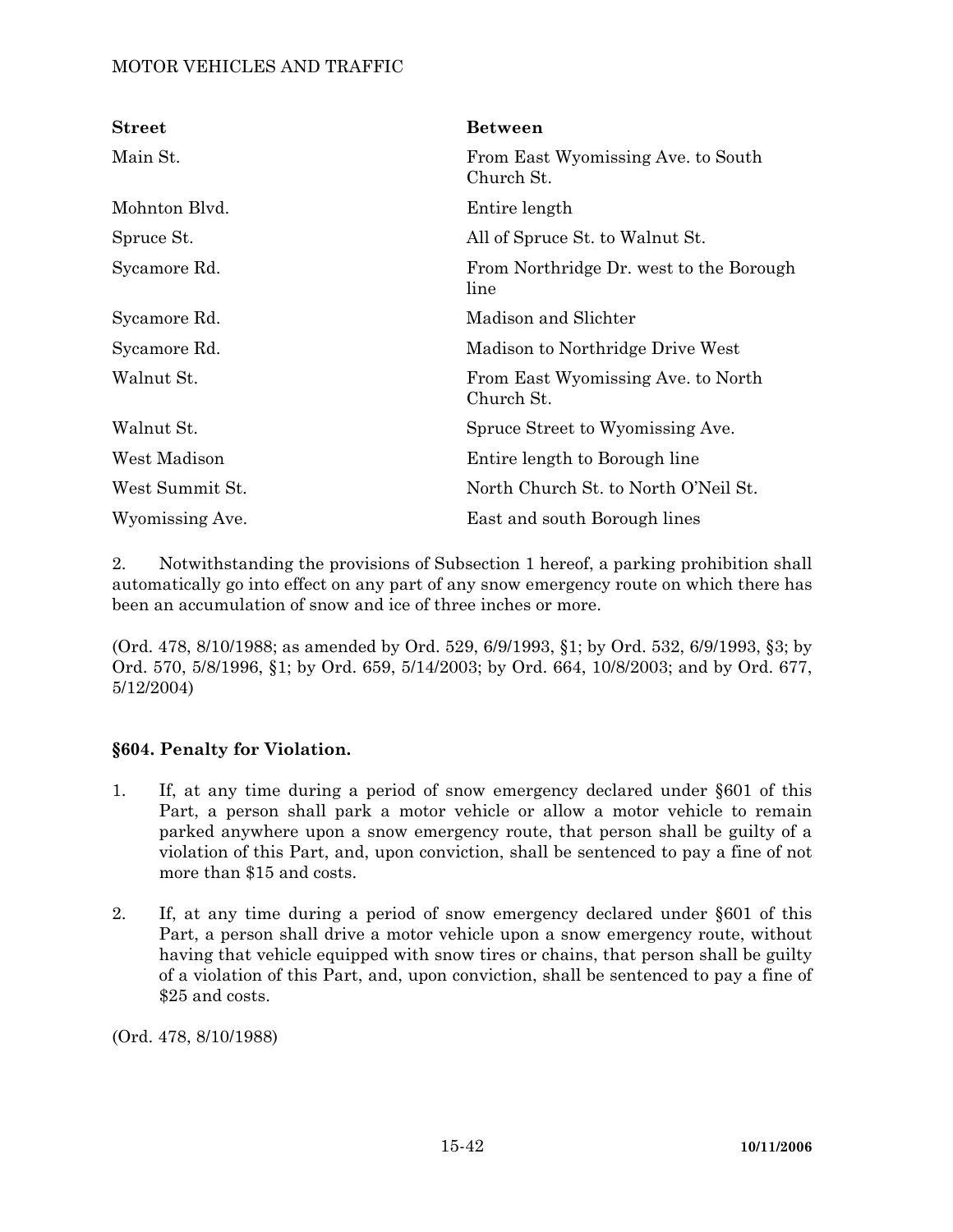# **Regulation of Pedalcycles**

# **§701. Riding and Parking of Pedalcycles on Sidewalks Along Certain Streets Prohibited.**

It shall be unlawful for any person to ride or to park a pedalcycle on the sidewalk along the following portions of the streets in the Borough:

#### **Street Side Between**

(Reserved)

(Ord. 478, 8/10/1988)

## **§702. Pedalcycles to be Licensed.**

It shall be unlawful for any person who resides in the Borough to ride a pedalcycle upon any street in the Borough or upon any path in the Borough that is set aside for the exclusive use of pedalcycles unless that pedalcycle has been licensed as provided in this Part and unless a license plate for the current year is attached to the pedalcycle. (Ord. 478, 8/10/1988)

# **§703. Application for License.**

Application for a pedalcycle license and license plate shall be made to the Police Department on a form provided by the Borough. A license fee of \$1 shall be paid to the Borough before any license is issued or renewed. (Ord. 478, 8/10/1988)

# **§704. Issuance of License.**

- 1. Applications for licenses or for renewal of licenses shall be made on or after February 1 of each even-numbered year and the license shall be valid until April 1 of the next succeeding even-numbered year.
- 2. Before issuing a license, the Police Department shall inspect or cause to be inspected the pedalcycle for which the application is made, and it shall refuse to license any pedalcycle which is determined to be in unsafe mechanical condition or to lack required equipment in good working order.
- 3. Upon receipt of the license fee, which shall be for the use of the Borough, and having ascertained by inspection that the pedalcycle is in safe mechanical condition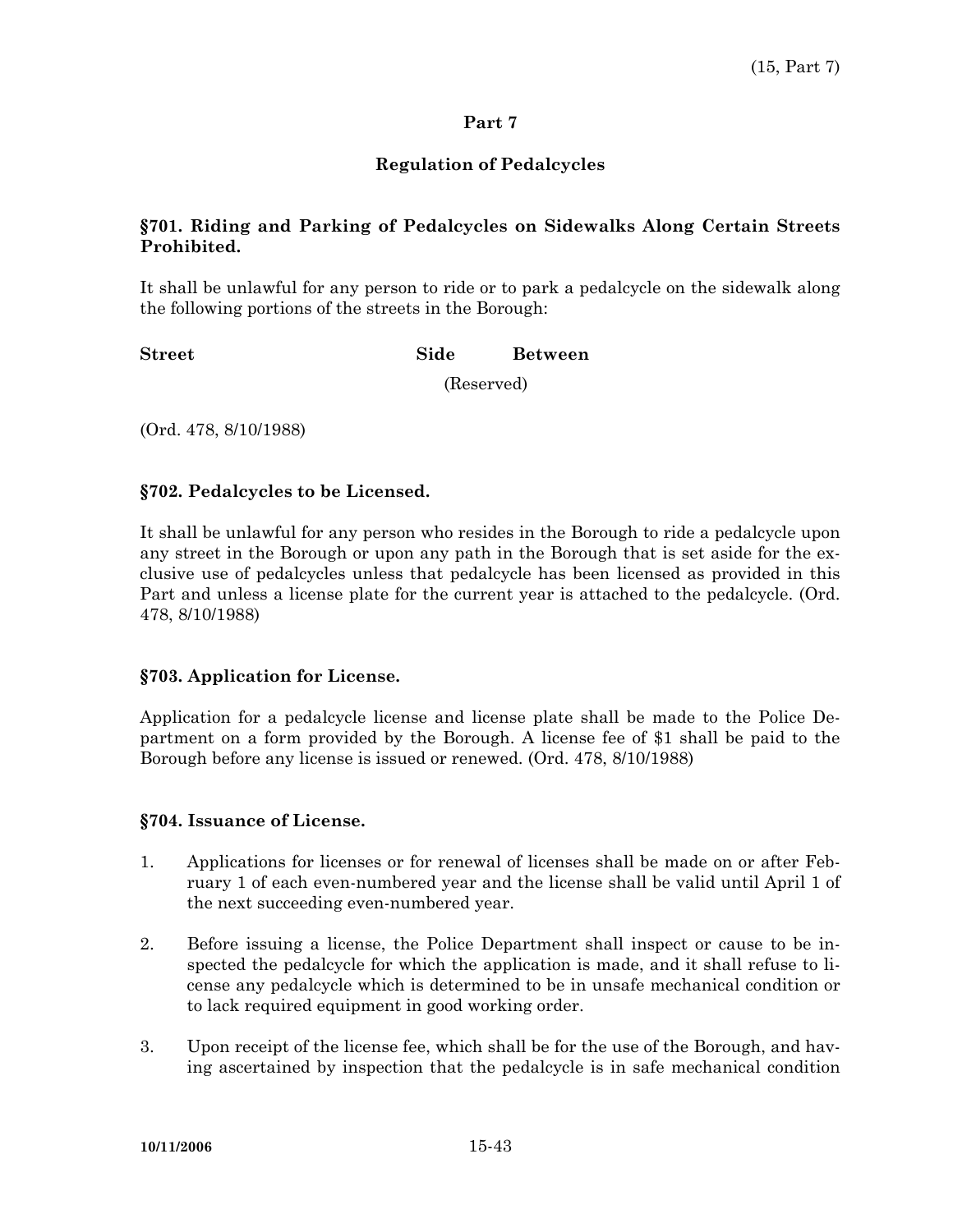and properly equipped, the Police Department shall issue the license, which shall be effective for the period provided in subsection 1 of this §704.

4. The Police Department shall keep a record of the number of each license, the name and address of the person to whom the license was issued, and the number on the frame of the pedalcycle for which the license was issued; and shall also keep a record of all pedalcycle license fees collected and turned over by the Department to the Borough Treasurer.

(Ord. 478, 8/10/1988)

# **§705. License Plates.**

- 1. The Police Department, upon issuing a pedalcycle license, shall also issue a license plate bearing the license number assigned to the pedalcycle, the name of the Borough, and the expiration date of the license.
- 2. The Police Department shall cause the license plate to be firmly attached to the rear mudguard or the frame of the pedalcycle for which it was issued, in a position so as to be plainly visible from the rear.
- 3. It shall be unlawful for any person to remove a license plate from a pedalcycle at any time during the period for which the license was issued, except upon a transfer of ownership or when the pedalcycle is dismantled and no longer operated upon any street or pedalcycle path in the Borough.

(Ord. 478, 8/10/1988)

# **§706. Renewal of License.**

Upon the expiration of any pedalcycle license, the license shall be renewed by its holder upon following the same procedure and paying the same fee as prescribed in this Part in the case of the application and issuance of the original license. (Ord. 478, 8/10/1988)

# **§707. Transfer of Ownership or Dismantling of Pedalcycle.**

Upon the sale or other transfer of ownership or the dismantling of a licensed pedalcycle, the holder of the license shall remove the license plate and surrender it to the Police Department. At the same time, if that license holder has acquired another pedalcycle, not previously licensed to him, that plate may be assigned by the Police Department to the replacement pedalcycle, without requirement for payment of an additional fee by the license holder. (Ord. 478, 8/10/1988)